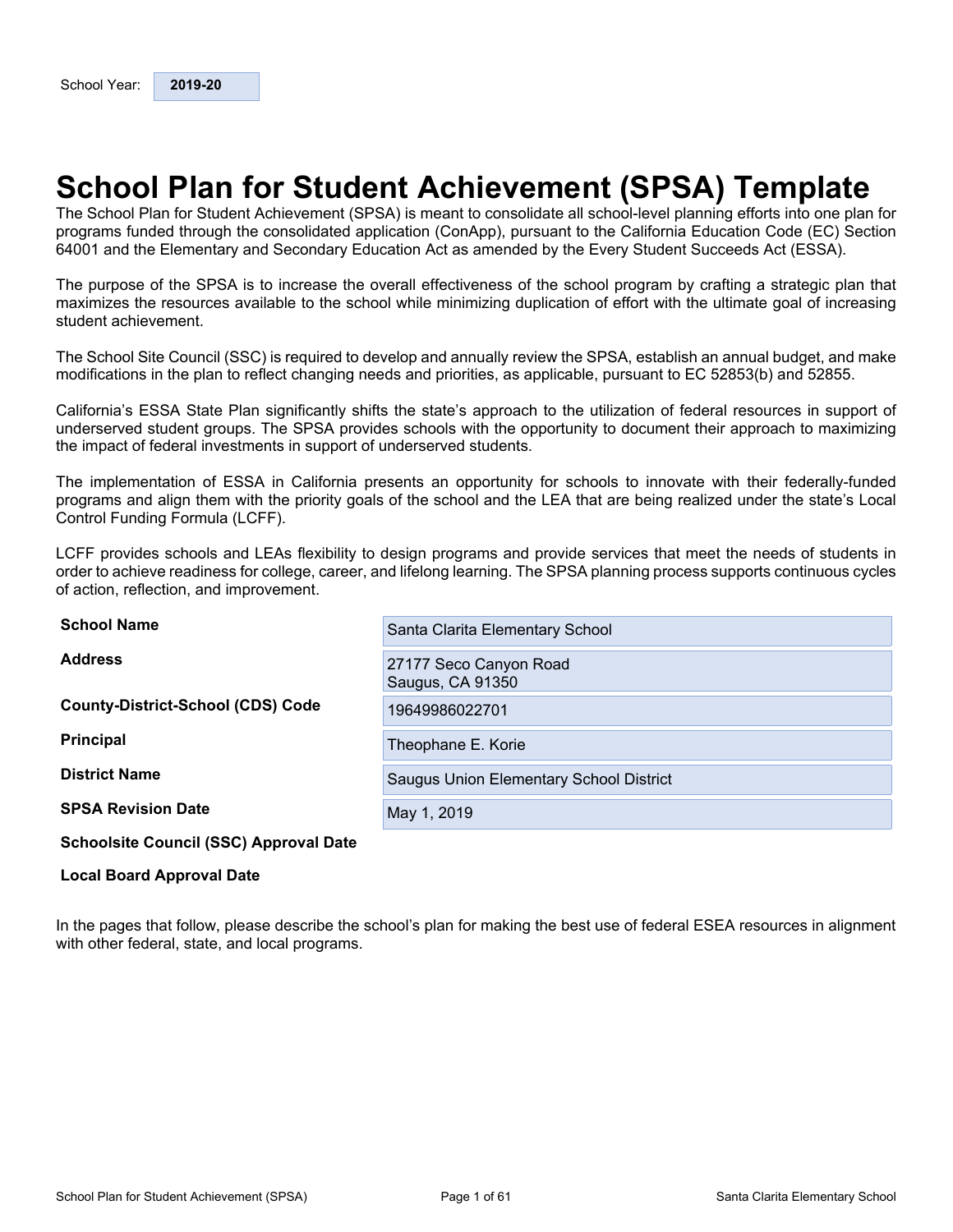## <span id="page-1-0"></span>**Table of Contents**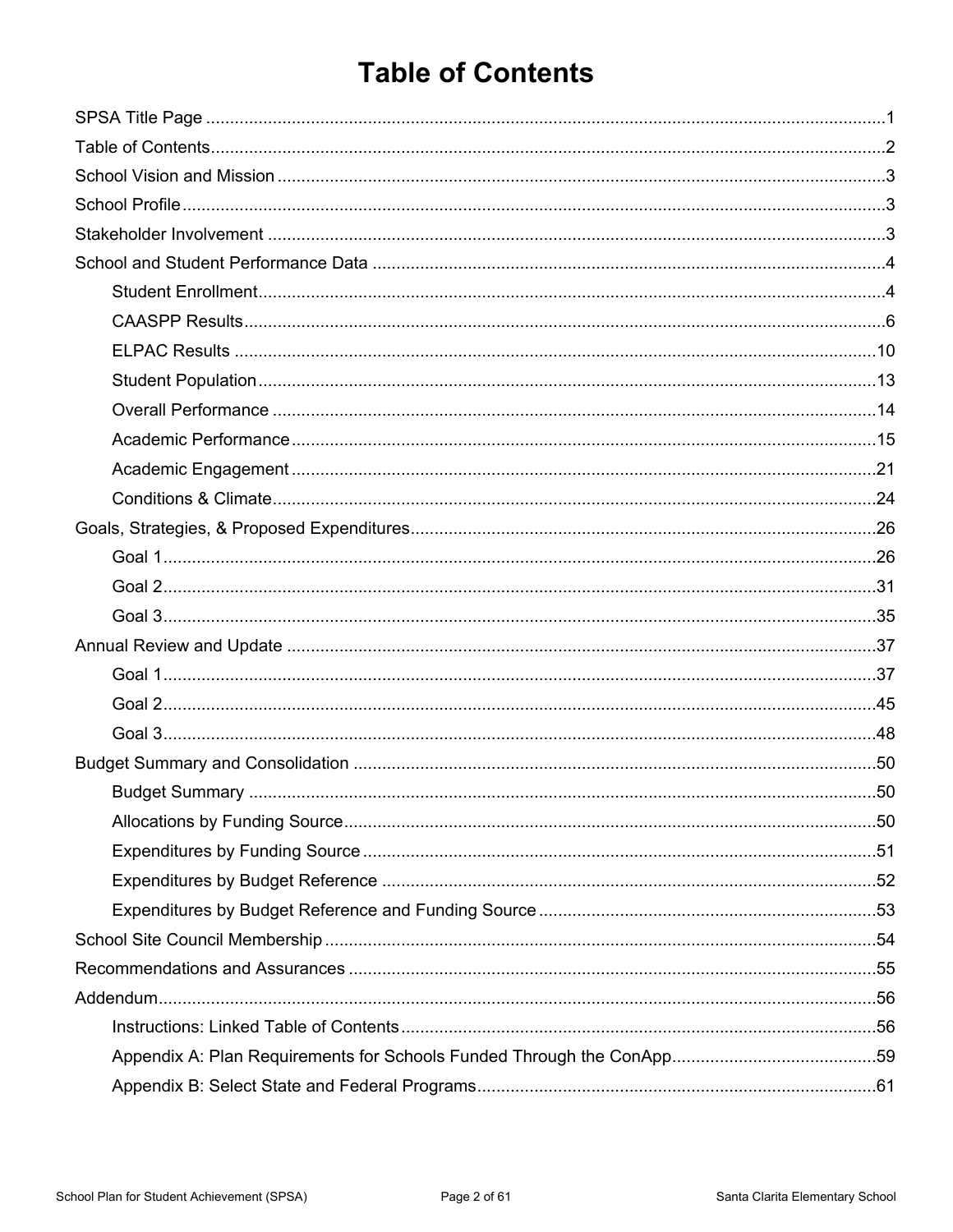## <span id="page-2-0"></span>**School Vision and Mission**

Santa Clarita serves approximately 380 students in Kindergarten through sixth grades and 174 students in special education preschool. Our school focus is science with integration of technology throughout the curriculum. The staff at Santa Clarita Elementary is a dedicated group of highly qualified professionals. Our mission is to create an environment where students and staff work together with respect, integrity and passion. We are committed to providing excellence in education while modeling good character in order to shape young lives to become productive citizens of tomorrow. Our vision is to deliver academic and personal success for every child in a collaborative, positive, joyful, and safe environment.

## <span id="page-2-1"></span>**School Profile**

Santa Clarita houses approximately 380 students in grades Kindergarten through sixth grades and approximately 174 preschool children in special education. The school population is 11.41% Asian, 4.52% Black or African American, 37.86% Hispanic or Latino and 43.11% White, 2.89% two or more races. 9.21% Of the students in TK - 6 , 9.21% are English Learners and 22.3% are students with disabilities and 26.57% are Socially Economically Disadvantaged.

## <span id="page-2-2"></span>**Stakeholder Involvement**

How, when, and with whom did the school consult as part of the planning process for this SPSA/Annual Review and Update?

### **Involvement Process for the SPSA and Annual Review and Update**

Review and update of previous plan was done with teachers and staff during several staff meetings. The ELAC, school site council members and parents gave input during school site council and ELAC meetings.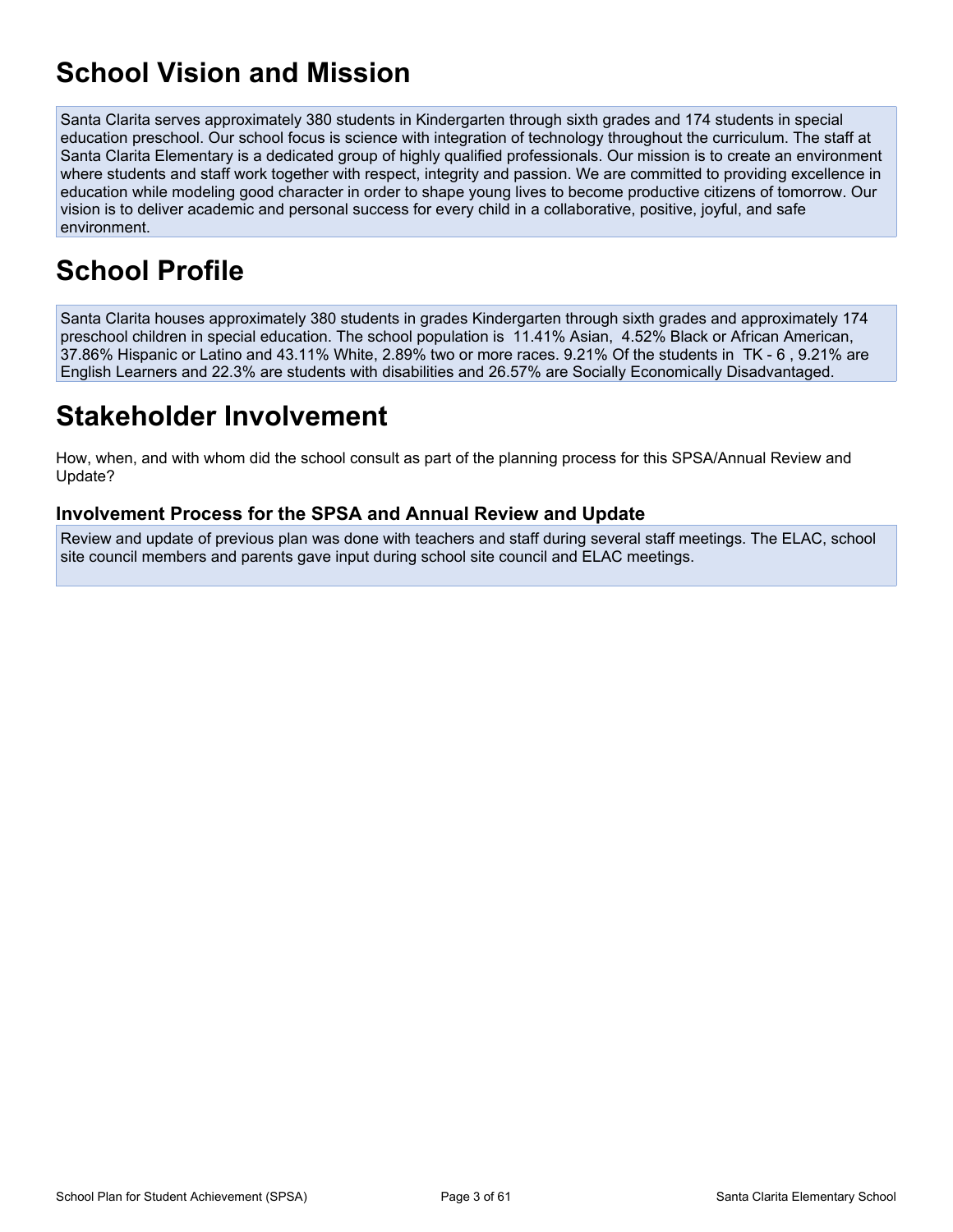<span id="page-3-0"></span>

|                             |         |                              | <b>Student Enrollment by Subgroup</b> |                          |         |         |  |  |
|-----------------------------|---------|------------------------------|---------------------------------------|--------------------------|---------|---------|--|--|
|                             |         | <b>Percent of Enrollment</b> |                                       | <b>Number of Student</b> |         |         |  |  |
| <b>Student Group</b>        | 2015-16 | 2016-17                      | 2017-18                               | 2015-16                  | 2016-17 | 2017-18 |  |  |
| American Indian             | $0.2\%$ | $0.2\%$                      | 0.26%                                 |                          |         |         |  |  |
| African American            | 3.1%    | 3.5%                         | 3.87%                                 | 13                       | 15      | 15      |  |  |
| Asian                       | 3.4%    | 3.5%                         | 3.87%                                 | 14                       | 15      | 15      |  |  |
| <b>Filipino</b>             | 3.8%    | 3.9%                         | 4.12%                                 | 16                       | 17      | 16      |  |  |
| Hispanic/Latino             | 36.1%   | 36.2%                        | 33.25%                                | 151                      | 156     | 129     |  |  |
| <b>Pacific Islander</b>     | $\%$    | $\%$                         | 0.26%                                 |                          |         |         |  |  |
| White                       | 50.5%   | 51.0%                        | 52.06%                                | 211                      | 220     | 202     |  |  |
| <b>Multiple/No Response</b> | 2.9%    | $0.2\%$                      | 0.26%                                 | 12                       |         |         |  |  |
|                             |         |                              | <b>Total Enrollment</b>               | 418                      | 431     | 388     |  |  |

## <span id="page-3-1"></span>**Student Enrollment Enrollment By Student Group**

## **Student Enrollment Enrollment By Grade Level**

| <b>Student Enrollment by Grade Level</b> |                           |         |         |  |  |  |  |  |  |  |
|------------------------------------------|---------------------------|---------|---------|--|--|--|--|--|--|--|
|                                          | <b>Number of Students</b> |         |         |  |  |  |  |  |  |  |
| Grade                                    | 2015-16                   | 2016-17 | 2017-18 |  |  |  |  |  |  |  |
| Kindergarten                             | 72                        | 94      | 51      |  |  |  |  |  |  |  |
| Grade 1                                  | 51                        | 52      | 71      |  |  |  |  |  |  |  |
| Grade 2                                  | 41                        | 49      | 49      |  |  |  |  |  |  |  |
| Grade3                                   | 59                        | 44      | 50      |  |  |  |  |  |  |  |
| Grade 4                                  | 66                        | 60      | 40      |  |  |  |  |  |  |  |
| Grade 5                                  | 65                        | 68      | 59      |  |  |  |  |  |  |  |
| Grade 6                                  | 64                        | 64      | 68      |  |  |  |  |  |  |  |
| <b>Total Enrollment</b>                  | 418                       | 431     | 388     |  |  |  |  |  |  |  |

#### **Conclusions based on this data:**

**1.** The school enrollment grew in 2016 -2017 school year, it declined significantly in 2017 -2018.

**2.** The percentage of the different subgroups has remained stable in the past three years.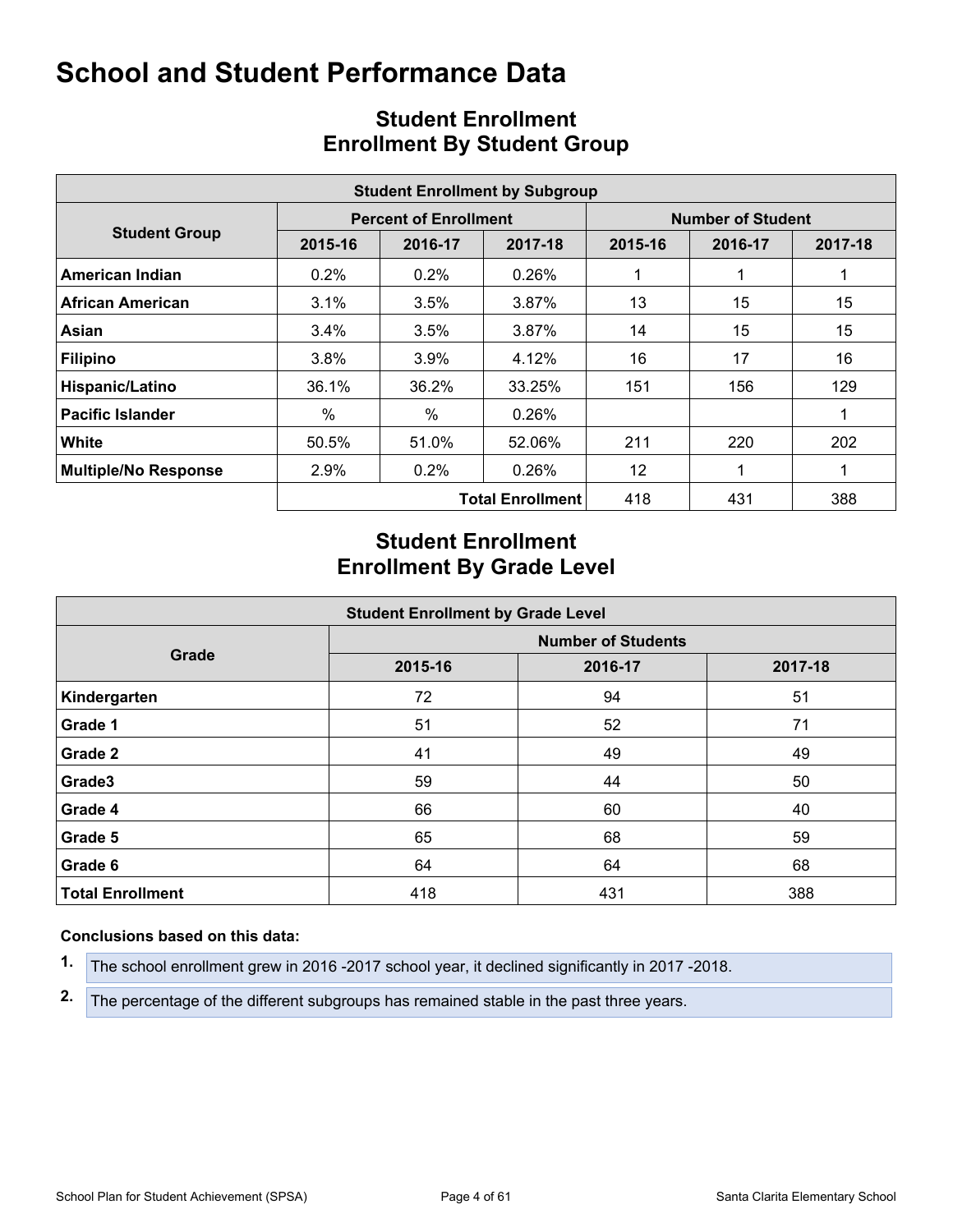### **Student Enrollment English Learner (EL) Enrollment**

| <b>English Learner (EL) Enrollment</b>        |         |                           |         |                            |         |         |  |  |  |  |  |
|-----------------------------------------------|---------|---------------------------|---------|----------------------------|---------|---------|--|--|--|--|--|
|                                               |         | <b>Number of Students</b> |         | <b>Percent of Students</b> |         |         |  |  |  |  |  |
| <b>Student Group</b>                          | 2015-16 | 2016-17                   | 2017-18 | 2015-16                    | 2016-17 | 2017-18 |  |  |  |  |  |
| <b>English Learners</b>                       | 45      | 40                        | 42      | 10.8%                      | 9.3%    | 10.8%   |  |  |  |  |  |
| <b>Fluent English Proficient</b>              | 19      | 19                        | 22      | 4.5%                       | 4.4%    | 5.7%    |  |  |  |  |  |
| <b>Reclassified Fluent English Proficient</b> | 11      | 10                        | 5       | 25.6%                      | 22.2%   | 12.5%   |  |  |  |  |  |

#### **Conclusions based on this data:**

**2.** There was a significant drop in the number of reclassified students from a high of 25.6% in 2015 - 2016 to 12.5% in 2017 - 2018.

**<sup>1.</sup>** The number of English Learners has remained stable in the last three years.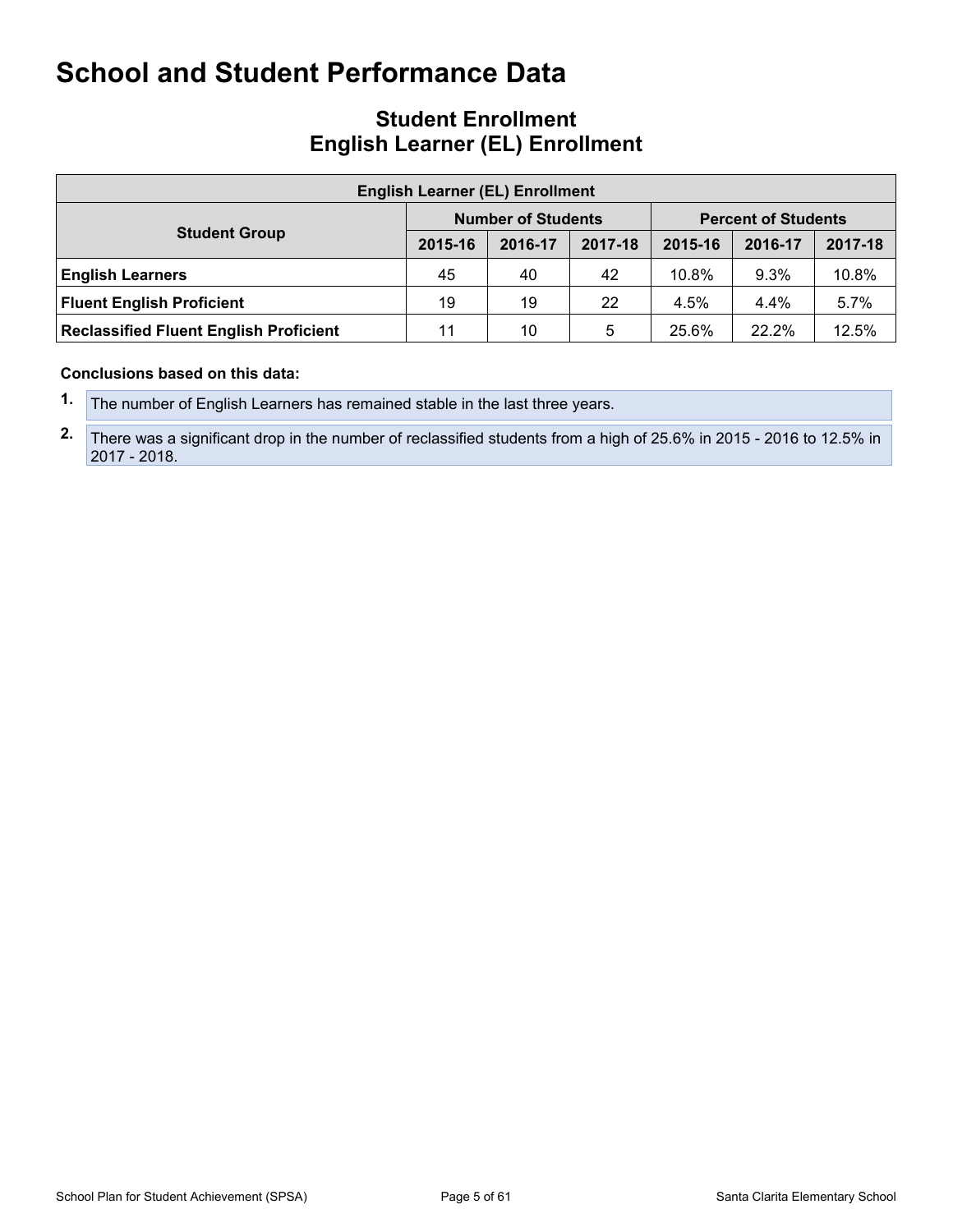## <span id="page-5-0"></span>**CAASPP Results English Language Arts/Literacy (All Students)**

|                   | <b>Overall Participation for All Students</b> |                        |           |                      |         |           |                                     |         |           |                      |       |           |  |
|-------------------|-----------------------------------------------|------------------------|-----------|----------------------|---------|-----------|-------------------------------------|---------|-----------|----------------------|-------|-----------|--|
| Grade             |                                               | # of Students Enrolled |           | # of Students Tested |         |           | # of Students with<br><b>Scores</b> |         |           | % of Students Tested |       |           |  |
| Level             | $15 - 16$                                     | $16-17$                | $17 - 18$ | $15 - 16$            | $16-17$ | $17 - 18$ | 15-16                               | $16-17$ | $17 - 18$ | $15 - 16$            | 16-17 | $17 - 18$ |  |
| Grade 3           | 61                                            | 42                     | 49        | 60                   | 41      | 48        | 60                                  | 41      | 48        | 98.4                 | 97.6  | 98        |  |
| Grade 4           | 71                                            | 57                     | 46        | 69                   | 57      | 44        | 69                                  | 57      | 44        | 97.2                 | 100   | 95.7      |  |
| Grade 5           | 65                                            | 67                     | 61        | 65                   | 67      | 60        | 65                                  | 67      | 60        | 100                  | 100   | 98.4      |  |
| Grade 6           | 64                                            | 67                     | 66        | 64                   | 67      | 66        | 64                                  | 67      | 66        | 100                  | 100   | 100       |  |
| <b>All Grades</b> | 261                                           | 233                    | 222       | 258                  | 232     | 218       | 258                                 | 232     | 218       | 98.9                 | 99.6  | 98.2      |  |

|                   | <b>Overall Achievement for All Students</b> |         |           |                               |         |           |                   |                   |           |                                 |         |                    |                              |                   |           |
|-------------------|---------------------------------------------|---------|-----------|-------------------------------|---------|-----------|-------------------|-------------------|-----------|---------------------------------|---------|--------------------|------------------------------|-------------------|-----------|
| Grade             | Mean Scale Score                            |         |           | % Standard<br><b>Exceeded</b> |         |           | % Standard<br>Met |                   |           | % Standard<br><b>Nearly Met</b> |         |                    | % Standard<br><b>Not Met</b> |                   |           |
| Level             | $15 - 16$                                   | $16-17$ | $17 - 18$ | $15 - 16$                     | $16-17$ | $17 - 18$ |                   | $15 - 16$   16-17 | $17 - 18$ | $15 - 16$                       | $16-17$ | $17 - 18$          |                              | $15 - 16$   16-17 | $17 - 18$ |
| Grade 3           | 2416.                                       | 2437.   | 2450.     | 20                            | 26.83   | 33.33     | 18                | 34.15             | 31.25     | 30                              |         | $14.63 \mid 22.92$ | 32                           | 24.39             | 12.50     |
| Grade 4           | 2473.                                       | 2463.   | 2465.     | 29                            | 19.30   | 22.73     | 19                | 29.82             | 29.55     | 26                              | 24.56   | 15.91              | 26                           | 26.32             | 31.82     |
| Grade 5           | 2496.                                       | 2502.   | 2512.     | 9                             | 22.39   | 21.67     | 45                | 32.84             | 36.67     | 23                              | 17.91   | 23.33              | 23                           | 26.87             | 18.33     |
| Grade 6           | 2549.                                       | 2538.   | 2541      | 25                            | 8.96    | 24.24     | 28                | 50.75             | 27.27     | 36                              |         | 28.36 33.33        | 11                           | 11.94             | 15.15     |
| <b>All Grades</b> | N/A                                         | N/A     | N/A       | 21                            | 18.53   | 25.23     | 28                | 37.50             | 31.19     | 29                              | 21.98   | 24.77              | 23                           | 21.98             | 18.81     |

| Reading<br>Demonstrating understanding of literary and non-fictional texts |           |                  |           |           |                       |           |           |                  |           |  |  |  |
|----------------------------------------------------------------------------|-----------|------------------|-----------|-----------|-----------------------|-----------|-----------|------------------|-----------|--|--|--|
|                                                                            |           | % Above Standard |           |           | % At or Near Standard |           |           | % Below Standard |           |  |  |  |
| <b>Grade Level</b>                                                         | $15 - 16$ | $16-17$          | $17 - 18$ | $15 - 16$ | $16-17$               | $17 - 18$ | $15 - 16$ | $16-17$          | $17 - 18$ |  |  |  |
| Grade 3                                                                    | 23        | 34.15            | 37.50     | 38        | 41.46                 | 43.75     | 38        | 24.39            | 18.75     |  |  |  |
| Grade 4                                                                    | 26        | 19.64            | 22.73     | 43        | 64.29                 | 54.55     | 30        | 16.07            | 22.73     |  |  |  |
| Grade 5                                                                    | 15        | 17.91            | 21.67     | 51        | 53.73                 | 56.67     | 34        | 28.36            | 21.67     |  |  |  |
| Grade 6                                                                    | 25        | 14.93            | 25.76     | 48        | 65.67                 | 39.39     | 27        | 19.40            | 34.85     |  |  |  |
| <b>All Grades</b>                                                          | 22        | 20.35            | 26.61     | 45        | 57.58                 | 48.17     | 32        | 22.08            | 25.23     |  |  |  |

| <b>Writing</b><br>Producing clear and purposeful writing |           |                  |           |           |                       |           |           |                  |           |  |  |  |
|----------------------------------------------------------|-----------|------------------|-----------|-----------|-----------------------|-----------|-----------|------------------|-----------|--|--|--|
|                                                          |           | % Above Standard |           |           | % At or Near Standard |           |           | % Below Standard |           |  |  |  |
| <b>Grade Level</b>                                       | $15 - 16$ | $16-17$          | $17 - 18$ | $15 - 16$ | $16-17$               | $17 - 18$ | $15 - 16$ | $16-17$          | $17 - 18$ |  |  |  |
| Grade 3                                                  | 20        | 21.95            | 27.08     | 44        | 48.78                 | 56.25     | 36        | 29.27            | 16.67     |  |  |  |
| Grade 4                                                  | 30        | 25.00            | 18.18     | 55        | 44.64                 | 52.27     | 14        | 30.36            | 29.55     |  |  |  |
| Grade 5                                                  | 17        | 31.34            | 36.67     | 60        | 47.76                 | 43.33     | 23        | 20.90            | 20.00     |  |  |  |
| Grade 6                                                  | 31        | 23.88            | 37.88     | 52        | 59.70                 | 36.36     | 17        | 16.42            | 25.76     |  |  |  |
| <b>All Grades</b>                                        | 25        | 25.97            | 31.19     | 53        | 50.65                 | 45.87     | 22        | 23.38            | 22.94     |  |  |  |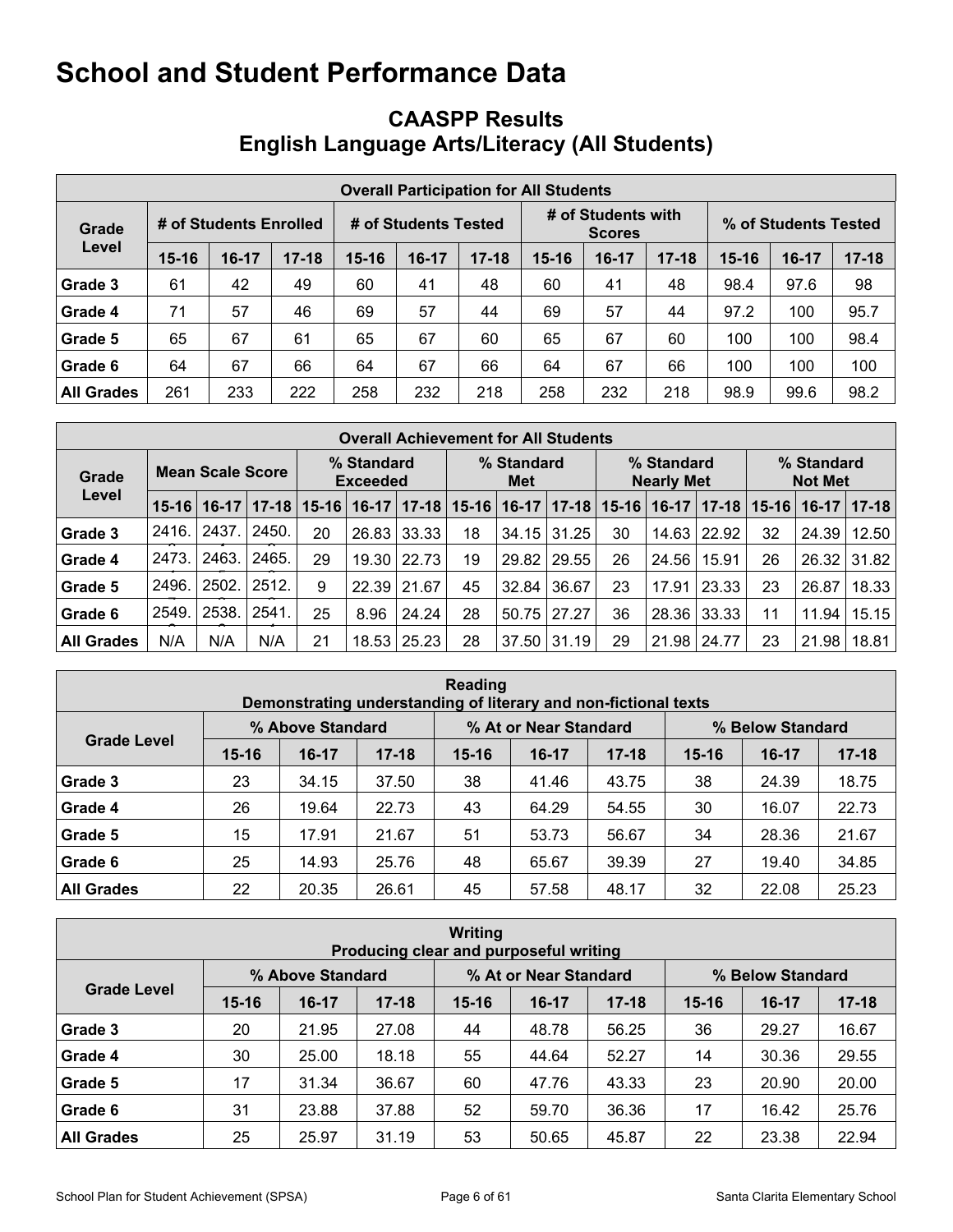| Listening<br>Demonstrating effective communication skills |           |                  |           |           |                       |           |           |                  |           |  |  |  |
|-----------------------------------------------------------|-----------|------------------|-----------|-----------|-----------------------|-----------|-----------|------------------|-----------|--|--|--|
|                                                           |           | % Above Standard |           |           | % At or Near Standard |           |           | % Below Standard |           |  |  |  |
| <b>Grade Level</b>                                        | $15 - 16$ | $16-17$          | $17 - 18$ | $15 - 16$ | $16-17$               | $17 - 18$ | $15 - 16$ | $16-17$          | $17 - 18$ |  |  |  |
| Grade 3                                                   | 20        | 31.71            | 31.25     | 72        | 46.34                 | 58.33     | 8         | 21.95            | 10.42     |  |  |  |
| Grade 4                                                   | 14        | 10.71            | 18.18     | 68        | 64.29                 | 61.36     | 17        | 25.00            | 20.45     |  |  |  |
| Grade 5                                                   | 14        | 19.40            | 8.33      | 66        | 64.18                 | 78.33     | 20        | 16.42            | 13.33     |  |  |  |
| Grade 6                                                   | 17        | 14.93            | 22.73     | 77        | 67.16                 | 62.12     | 6         | 17.91            | 15.15     |  |  |  |
| <b>All Grades</b>                                         | 16        | 18.18            | 19.72     | 71        | 61.90                 | 65.60     | 13        | 19.91            | 14.68     |  |  |  |

| <b>Research/Inquiry</b><br>Investigating, analyzing, and presenting information |           |                  |           |           |                       |           |           |                  |           |  |  |  |
|---------------------------------------------------------------------------------|-----------|------------------|-----------|-----------|-----------------------|-----------|-----------|------------------|-----------|--|--|--|
|                                                                                 |           | % Above Standard |           |           | % At or Near Standard |           |           | % Below Standard |           |  |  |  |
| <b>Grade Level</b>                                                              | $15 - 16$ | $16-17$          | $17 - 18$ | $15 - 16$ | $16-17$               | $17 - 18$ | $15 - 16$ | $16 - 17$        | $17 - 18$ |  |  |  |
| Grade 3                                                                         | 20        | 24.39            | 35.42     | 53        | 46.34                 | 47.92     | 27        | 29.27            | 16.67     |  |  |  |
| Grade 4                                                                         | 26        | 19.64            | 27.27     | 49        | 60.71                 | 47.73     | 25        | 19.64            | 25.00     |  |  |  |
| Grade 5                                                                         | 26        | 28.36            | 23.33     | 58        | 41.79                 | 58.33     | 15        | 29.85            | 18.33     |  |  |  |
| Grade 6                                                                         | 36        | 23.88            | 30.30     | 58        | 64.18                 | 57.58     | 6         | 11.94            | 12.12     |  |  |  |
| <b>All Grades</b>                                                               | 27        | 24.24            | 28.90     | 55        | 53.68                 | 53.67     | 18        | 22.08            | 17.43     |  |  |  |

#### **Conclusions based on this data:**

- **1.** Approximately 56% of all students met the standard in ELA in the last two years. The students who nearly met standard grew slightly in the same period from 21.98% to 24.77% while those that did not meet standard declined from 21.98% to 18.81%.
- **2.** Reading and writing are weak areas with 25.23% (reading) and 22.94% (writing) of students below standard.
- **3.** The percentage of students who were below standard in Listening and speaking decreased from 19.91% to 14.68%. Research and inquiry also decreased from 22.08% to 17.43%.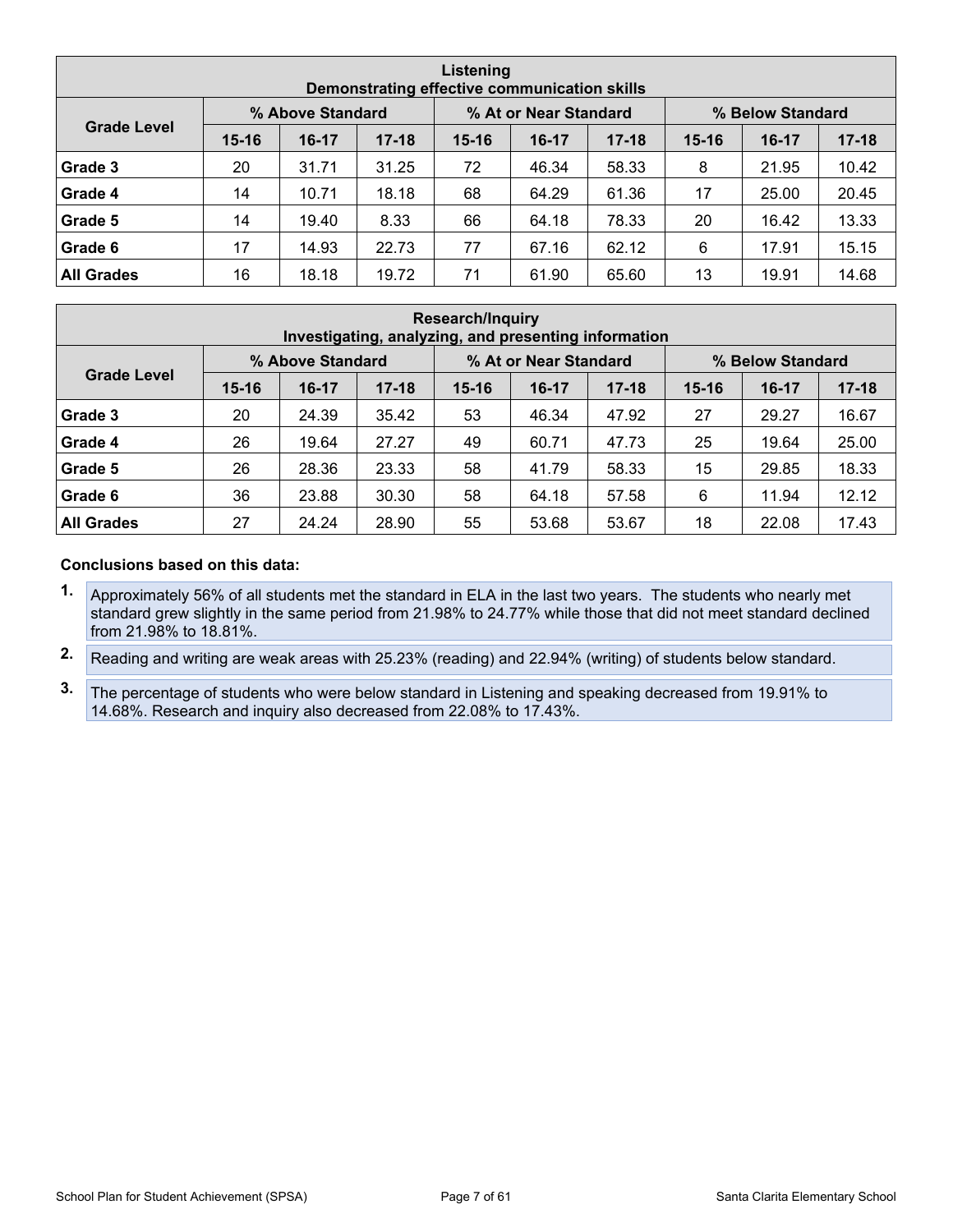## **CAASPP Results Mathematics (All Students)**

|                   | <b>Overall Participation for All Students</b> |                        |           |                      |         |           |           |                                     |           |                      |       |           |  |
|-------------------|-----------------------------------------------|------------------------|-----------|----------------------|---------|-----------|-----------|-------------------------------------|-----------|----------------------|-------|-----------|--|
| Grade             |                                               | # of Students Enrolled |           | # of Students Tested |         |           |           | # of Students with<br><b>Scores</b> |           | % of Students Tested |       |           |  |
| Level             | $15 - 16$                                     | $16-17$                | $17 - 18$ | $15 - 16$            | $16-17$ | $17 - 18$ | $15 - 16$ | $16-17$                             | $17 - 18$ | $15 - 16$            | 16-17 | $17 - 18$ |  |
| Grade 3           | 61                                            | 42                     | 48        | 60                   | 41      | 47        | 60        | 41                                  | 47        | 98.4                 | 97.6  | 97.9      |  |
| Grade 4           | 71                                            | 57                     | 46        | 70                   | 57      | 45        | 70        | 57                                  | 45        | 98.6                 | 100   | 97.8      |  |
| Grade 5           | 65                                            | 67                     | 61        | 65                   | 67      | 60        | 65        | 67                                  | 60        | 100                  | 100   | 98.4      |  |
| Grade 6           | 64                                            | 67                     | 66        | 64                   | 67      | 66        | 64        | 67                                  | 66        | 100                  | 100   | 100       |  |
| <b>All Grades</b> | 261                                           | 233                    | 221       | 259                  | 232     | 218       | 259       | 232                                 | 218       | 99.2                 | 99.6  | 98.6      |  |

| <b>Overall Achievement for All Students</b> |                         |         |           |           |                               |           |           |                   |           |           |                                 |                 |                              |         |             |
|---------------------------------------------|-------------------------|---------|-----------|-----------|-------------------------------|-----------|-----------|-------------------|-----------|-----------|---------------------------------|-----------------|------------------------------|---------|-------------|
| Grade<br>Level                              | <b>Mean Scale Score</b> |         |           |           | % Standard<br><b>Exceeded</b> |           |           | % Standard<br>Met |           |           | % Standard<br><b>Nearly Met</b> |                 | % Standard<br><b>Not Met</b> |         |             |
|                                             | $15-16$                 | $16-17$ | $17 - 18$ | $15 - 16$ | $16-17$                       | $17 - 18$ | $15 - 16$ | $16-17$           | $17 - 18$ | $15 - 16$ | $16-17$                         | $17 - 18$       | $15 - 16$                    | $16-17$ | $ 17 - 18 $ |
| Grade 3                                     | 2412.                   | 2430.   | 2447.     | 7         | 21.95                         | 19.15     | 27        | 29.27             | 40.43     | 37        | 29.27                           | 29.79           | 30                           | 19.51   | 10.64       |
| Grade 4                                     | 2467                    | 2494.   | 2471.     | 13        | 12.28                         | 13.33     | 20        | 45.61             | 35.56     | 50        | 36.84 l                         | 28.89           | 17                           | 5.26    | 22.22       |
| Grade 5                                     | 2471                    | 2500.   | 2508.     | 3         | 19.40                         | 15.00     | 9         | 13.43             | 18.33     | 52        | 32.84                           | 51.67           | 35                           | 34.33   | 15.00       |
| Grade 6                                     | 2541                    | 2522.   | 2535.     | 20        | 1.49                          | 19.70     | 28        | 32.84             | 28.79     | 30        |                                 | $50.75$   24.24 | 22                           | 14.93   | 27.27       |
| <b>All Grades</b>                           | N/A                     | N/A     | N/A       | 11        | 12.93                         | 16.97     | 21        | 29.74             | 29.82     | 42        |                                 | 38.36 33.94     | 26                           | 18.97   | 19.27       |

| <b>Concepts &amp; Procedures</b><br>Applying mathematical concepts and procedures |           |                  |           |           |                       |           |                  |           |           |  |  |  |
|-----------------------------------------------------------------------------------|-----------|------------------|-----------|-----------|-----------------------|-----------|------------------|-----------|-----------|--|--|--|
|                                                                                   |           | % Above Standard |           |           | % At or Near Standard |           | % Below Standard |           |           |  |  |  |
| <b>Grade Level</b>                                                                | $15 - 16$ | $16-17$          | $17 - 18$ | $15 - 16$ | $16-17$               | $17 - 18$ | $15 - 16$        | $16 - 17$ | $17 - 18$ |  |  |  |
| Grade 3                                                                           | 10        | 26.83            | 42.55     | 45        | 31.71                 | 34.04     | 45               | 41.46     | 23.40     |  |  |  |
| Grade 4                                                                           | 23        | 41.07            | 24.44     | 40        | 44.64                 | 42.22     | 37               | 14.29     | 33.33     |  |  |  |
| Grade 5                                                                           | 9         | 29.85            | 25.00     | 28        | 25.37                 | 48.33     | 63               | 44.78     | 26.67     |  |  |  |
| Grade 6                                                                           | 28        | 11.94            | 25.76     | 42        | 53.73                 | 34.85     | 30               | 34.33     | 39.39     |  |  |  |
| <b>All Grades</b>                                                                 | 18        | 26.84            | 28.90     | 39        | 39.39                 | 39.91     | 44               | 33.77     | 31.19     |  |  |  |

| <b>Problem Solving &amp; Modeling/Data Analysis</b><br>Using appropriate tools and strategies to solve real world and mathematical problems |           |                  |           |           |                       |           |                  |         |           |  |  |
|---------------------------------------------------------------------------------------------------------------------------------------------|-----------|------------------|-----------|-----------|-----------------------|-----------|------------------|---------|-----------|--|--|
|                                                                                                                                             |           | % Above Standard |           |           | % At or Near Standard |           | % Below Standard |         |           |  |  |
| <b>Grade Level</b>                                                                                                                          | $15 - 16$ | $16-17$          | $17 - 18$ | $15 - 16$ | $16-17$               | $17 - 18$ | $15 - 16$        | $16-17$ | $17 - 18$ |  |  |
| Grade 3                                                                                                                                     | 13        | 31.71            | 31.91     | 52        | 43.90                 | 55.32     | 35               | 24.39   | 12.77     |  |  |
| Grade 4                                                                                                                                     | 17        | 14.29            | 13.33     | 46        | 76.79                 | 55.56     | 37               | 8.93    | 31.11     |  |  |
| Grade 5                                                                                                                                     | 2         | 19.40            | 13.33     | 54        | 46.27                 | 55.00     | 45               | 34.33   | 31.67     |  |  |
| Grade 6                                                                                                                                     | 22        | 10.45            | 22.73     | 45        | 61.19                 | 45.45     | 33               | 28.36   | 31.82     |  |  |
| <b>All Grades</b>                                                                                                                           | 14        | 17.75            | 20.18     | 49        | 57.58                 | 52.29     | 37               | 24.68   | 27.52     |  |  |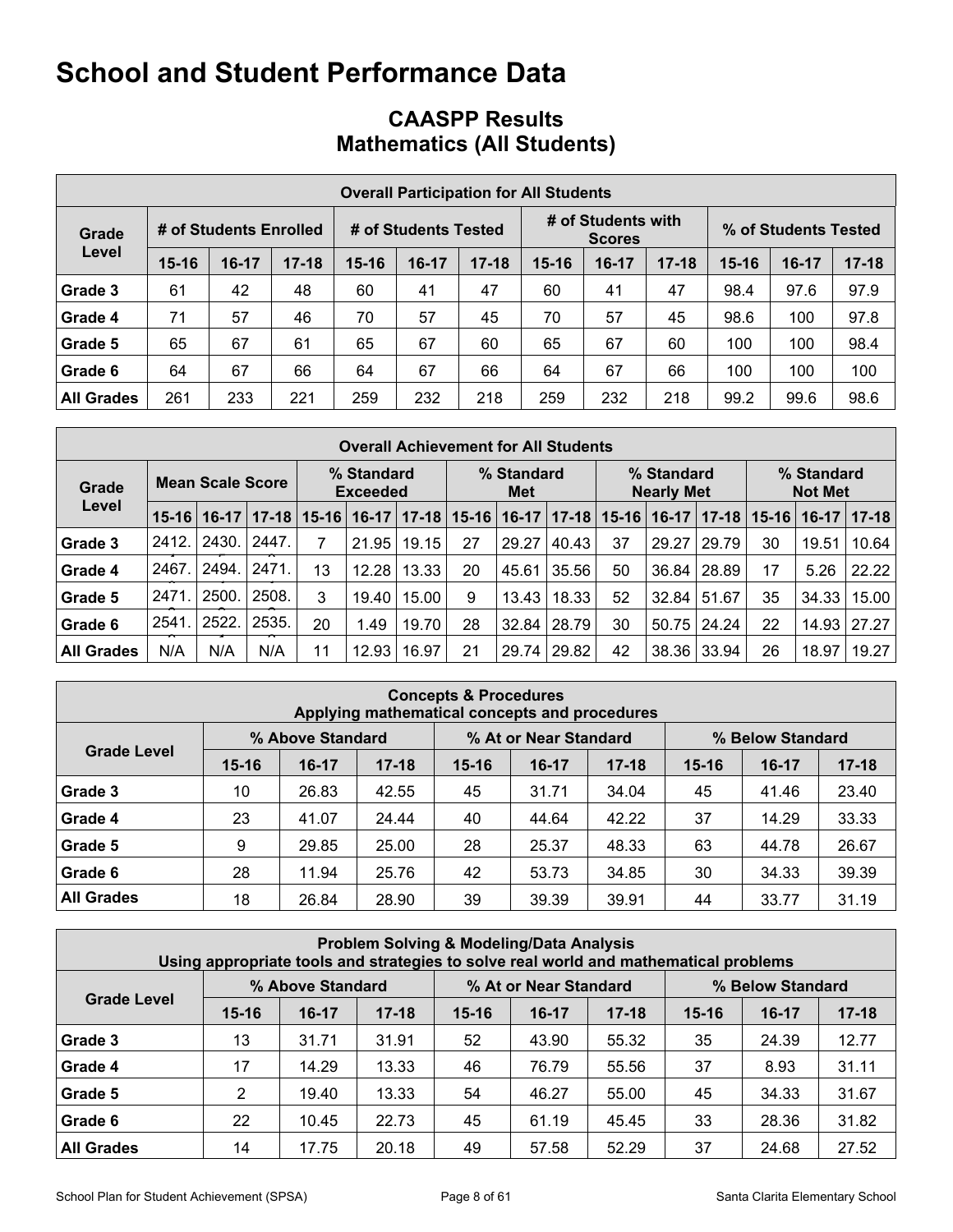| <b>Communicating Reasoning</b><br>Demonstrating ability to support mathematical conclusions |           |                  |           |           |                       |           |           |         |                  |  |  |
|---------------------------------------------------------------------------------------------|-----------|------------------|-----------|-----------|-----------------------|-----------|-----------|---------|------------------|--|--|
|                                                                                             |           | % Above Standard |           |           | % At or Near Standard |           |           |         | % Below Standard |  |  |
| <b>Grade Level</b>                                                                          | $15 - 16$ | $16-17$          | $17 - 18$ | $15 - 16$ | $16-17$               | $17 - 18$ | $15 - 16$ | $16-17$ | $17 - 18$        |  |  |
| Grade 3                                                                                     | 17        | 29.27            | 27.66     | 67        | 48.78                 | 53.19     | 17        | 21.95   | 19.15            |  |  |
| Grade 4                                                                                     | 19        | 14.29            | 24.44     | 53        | 69.64                 | 51.11     | 29        | 16.07   | 24.44            |  |  |
| Grade 5                                                                                     | 2         | 16.67            | 15.00     | 49        | 48.48                 | 51.67     | 49        | 34.85   | 33.33            |  |  |
| Grade 6                                                                                     | 19        | 10.45            | 18.18     | 55        | 67.16                 | 48.48     | 27        | 22.39   | 33.33            |  |  |
| <b>All Grades</b>                                                                           | 14        | 16.52            | 20.64     | 56        | 59.13                 | 50.92     | 31        | 24.35   | 28.44            |  |  |

#### **Conclusions based on this data:**

- **1.** The number of students who met or exceeded standard increased from 32% in 2015 2016 to 46.79% in 2017 2018. Students who did not meet standard decreased from 26% to 19.27% in the same period.
- **2.** The number of students who achieved above standard in each of the claim areas increased each year 2015/16 to 2017/18. . However, concept and procedures is still the weakest area with 31.19% of the students not meeting standard.
- **3.** Of the 53.21% of students who did not meet standard in 2017 2018 , 33.94% were on the cusp of meeting standard.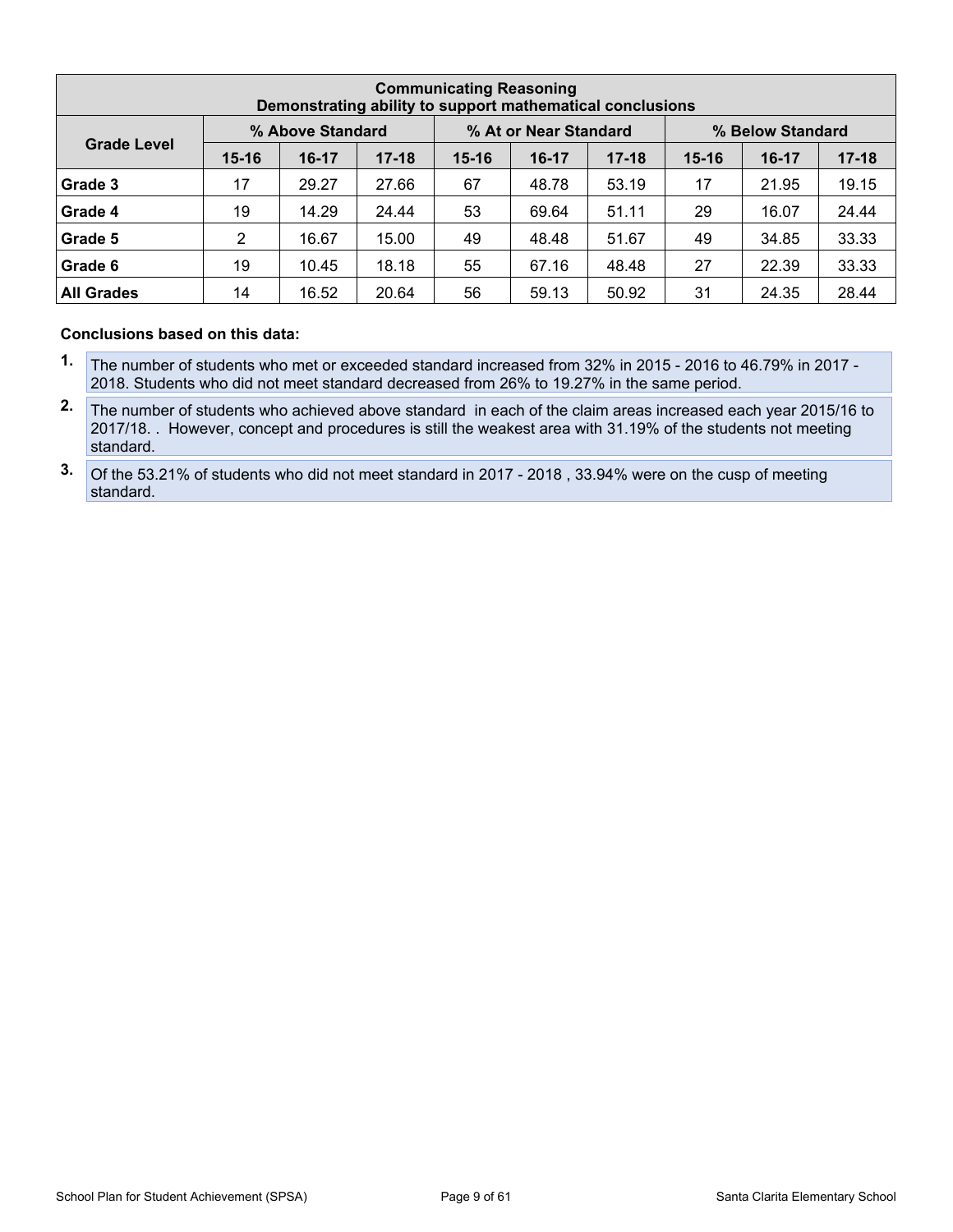## <span id="page-9-0"></span>**ELPAC Results**

| 2017-18 Summative Assessment Data<br><b>Number of Students and Mean Scale Scores for All Students</b> |                                                                   |         |         |         |  |  |  |  |  |  |  |
|-------------------------------------------------------------------------------------------------------|-------------------------------------------------------------------|---------|---------|---------|--|--|--|--|--|--|--|
| Grade<br>Level                                                                                        | <b>Overall</b><br><b>Written Language</b><br><b>Oral Language</b> |         |         |         |  |  |  |  |  |  |  |
| <b>Grade K</b>                                                                                        | 1454.9                                                            | 1458.9  | 1445.3  | 15      |  |  |  |  |  |  |  |
| Grade 1                                                                                               | $\star$                                                           | $\star$ | $\star$ | $\star$ |  |  |  |  |  |  |  |
| Grade 2                                                                                               | $\star$                                                           | $\star$ | $\star$ | $\star$ |  |  |  |  |  |  |  |
| Grade 3                                                                                               | $\star$                                                           | $\star$ | $\star$ | $\star$ |  |  |  |  |  |  |  |
| Grade 4                                                                                               | $\star$                                                           | $\star$ | $\star$ | $\star$ |  |  |  |  |  |  |  |
| Grade 5                                                                                               | $\star$                                                           | $\star$ | $\star$ | $\star$ |  |  |  |  |  |  |  |
| <b>All Grades</b>                                                                                     |                                                                   |         |         | 38      |  |  |  |  |  |  |  |

|                   | <b>Overall Language</b><br>Number and Percentage of Students at Each Performance Level for All Students |               |         |         |         |               |   |         |                        |  |  |  |  |
|-------------------|---------------------------------------------------------------------------------------------------------|---------------|---------|---------|---------|---------------|---|---------|------------------------|--|--|--|--|
| Grade             |                                                                                                         | Level 4       |         | Level 3 |         | Level 2       |   | Level 1 | <b>Total Number of</b> |  |  |  |  |
| Level             | #                                                                                                       | $\frac{9}{6}$ | #       | %       | #       | $\frac{9}{6}$ | # | $\%$    | <b>Students</b>        |  |  |  |  |
| <b>Grade K</b>    | $\star$                                                                                                 | $\star$       | $\star$ | $\star$ | $\star$ | $\star$       |   |         | 15                     |  |  |  |  |
| Grade 1           | $\star$                                                                                                 | $\star$       | $\star$ | $\ast$  |         |               |   |         | $\star$                |  |  |  |  |
| Grade 2           |                                                                                                         |               | $\star$ | $\star$ | $\star$ | $\star$       |   |         | $\star$                |  |  |  |  |
| <b>Grade 3</b>    |                                                                                                         |               | $\star$ | $\star$ |         |               |   |         | $\star$                |  |  |  |  |
| Grade 4           | $\star$                                                                                                 | $\star$       | $\star$ | $\ast$  | $\star$ | $\star$       |   |         | $\star$                |  |  |  |  |
| Grade 5           | $\star$                                                                                                 | $\star$       | $\star$ | $\star$ |         |               |   |         | $\star$                |  |  |  |  |
| <b>All Grades</b> | 14                                                                                                      | 36.84         | 19      | 50.00   | $\star$ | $\star$       |   |         | 38                     |  |  |  |  |

| <b>Oral Language</b><br>Number and Percentage of Students at Each Performance Level for All Students |         |               |         |               |         |               |         |      |                        |  |  |  |
|------------------------------------------------------------------------------------------------------|---------|---------------|---------|---------------|---------|---------------|---------|------|------------------------|--|--|--|
| Grade                                                                                                |         | Level 4       |         | Level 3       | Level 2 |               | Level 1 |      | <b>Total Number of</b> |  |  |  |
| Level                                                                                                | #       | $\frac{0}{0}$ | #       | $\frac{9}{6}$ | #       | $\frac{9}{6}$ | #       | $\%$ | <b>Students</b>        |  |  |  |
| <b>Grade K</b>                                                                                       | $\star$ | $\star$       | $\star$ | $\star$       | $\star$ | $\star$       |         |      | 15                     |  |  |  |
| Grade 1                                                                                              | $\star$ | $\star$       | $\star$ | $\star$       |         |               |         |      | $\star$                |  |  |  |
| Grade 2                                                                                              | $\star$ | $\star$       | $\star$ | $\star$       |         |               |         |      | $\star$                |  |  |  |
| Grade 3                                                                                              |         |               | $\star$ | $\star$       |         |               |         |      | $\star$                |  |  |  |
| Grade 4                                                                                              | $\star$ | $\star$       | $\star$ | $\star$       |         |               |         |      | $\star$                |  |  |  |
| Grade 5                                                                                              | $\star$ | $\star$       | $\star$ | $\star$       |         |               |         |      | $\star$                |  |  |  |
| <b>All Grades</b>                                                                                    | 19      | 50.00         | 18      | 47.37         | $\star$ | $\star$       |         |      | 38                     |  |  |  |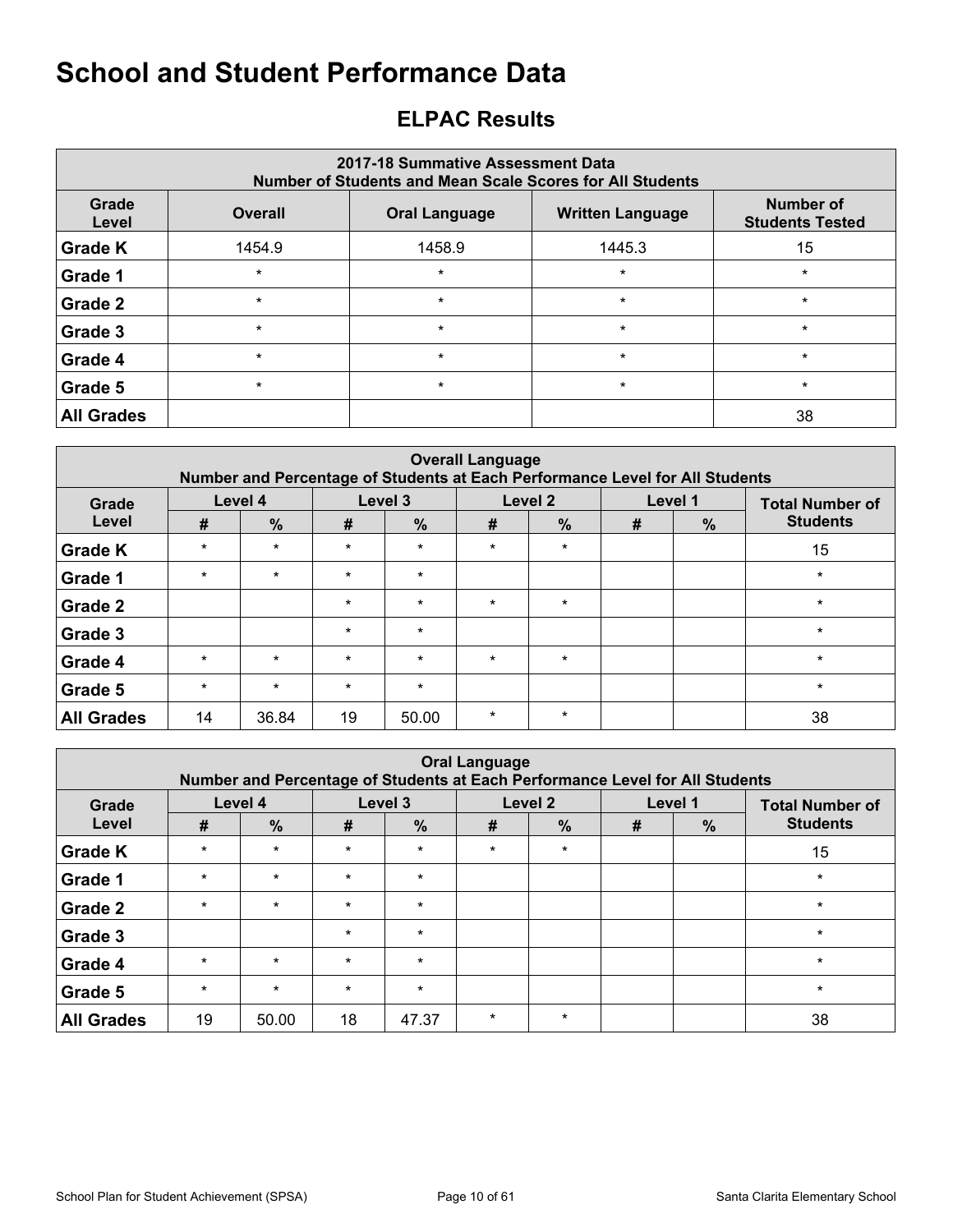| <b>Written Language</b><br>Number and Percentage of Students at Each Performance Level for All Students |         |               |         |         |         |               |         |               |                        |  |  |  |
|---------------------------------------------------------------------------------------------------------|---------|---------------|---------|---------|---------|---------------|---------|---------------|------------------------|--|--|--|
| Grade                                                                                                   |         | Level 4       |         | Level 3 |         | Level 2       |         | Level 1       | <b>Total Number of</b> |  |  |  |
| Level                                                                                                   | #       | $\frac{0}{0}$ | #       | $\%$    | #       | $\frac{9}{6}$ | #       | $\frac{9}{6}$ | <b>Students</b>        |  |  |  |
| <b>Grade K</b>                                                                                          | $\star$ | $\star$       | $\star$ | $\star$ | $\star$ | $\star$       | $\star$ | $\star$       | 15                     |  |  |  |
| Grade 1                                                                                                 | $\star$ | $\star$       | $\star$ | $\star$ | $\star$ | $\star$       |         |               | $\star$                |  |  |  |
| Grade 2                                                                                                 |         |               | $\star$ | $\star$ |         |               | $\star$ | $\star$       | $\star$                |  |  |  |
| Grade 3                                                                                                 |         |               | $\star$ | $\star$ |         |               |         |               | $\star$                |  |  |  |
| Grade 4                                                                                                 | $\star$ | $\star$       | $\star$ | $\star$ | $\star$ | $\star$       | $\star$ | $\star$       | $\star$                |  |  |  |
| Grade 5                                                                                                 | $\star$ | $\star$       | $\star$ | $\star$ |         |               |         |               | $\star$                |  |  |  |
| <b>All Grades</b>                                                                                       | 13      | 34.21         | 13      | 34.21   | $\star$ | $\star$       | $\star$ | $\star$       | 38                     |  |  |  |

| <b>Listening Domain</b><br>Number and Percentage of Students by Domain Performance Level for All Students |         |                       |         |                     |                  |  |                                           |  |  |  |  |  |
|-----------------------------------------------------------------------------------------------------------|---------|-----------------------|---------|---------------------|------------------|--|-------------------------------------------|--|--|--|--|--|
| Grade<br>Level                                                                                            |         | <b>Well Developed</b> |         | Somewhat/Moderately | <b>Beginning</b> |  | <b>Total Number of</b><br><b>Students</b> |  |  |  |  |  |
| <b>Grade K</b>                                                                                            | 13      | 86.67                 | $\star$ | $\star$             |                  |  | 15                                        |  |  |  |  |  |
| Grade 1                                                                                                   | $\star$ | $\star$               | $\star$ | $\star$             |                  |  | $\star$                                   |  |  |  |  |  |
| Grade 2                                                                                                   | $\star$ | $\star$               | $\star$ | $\star$             |                  |  | $\star$                                   |  |  |  |  |  |
| Grade 3                                                                                                   |         |                       | $\star$ | $\star$             |                  |  | $\star$                                   |  |  |  |  |  |
| Grade 4                                                                                                   | $\star$ | $\star$               | $\star$ | $\star$             |                  |  | $\star$                                   |  |  |  |  |  |
| Grade 5                                                                                                   | $\star$ | $\star$               |         |                     |                  |  | $\star$                                   |  |  |  |  |  |
| <b>All Grades</b>                                                                                         | 27      | 71.05                 | 11      | 28.95               |                  |  | 38                                        |  |  |  |  |  |

| <b>Speaking Domain</b><br>Number and Percentage of Students by Domain Performance Level for All Students |         |                       |         |                     |                  |  |                                           |  |  |  |  |  |
|----------------------------------------------------------------------------------------------------------|---------|-----------------------|---------|---------------------|------------------|--|-------------------------------------------|--|--|--|--|--|
| Grade<br>Level                                                                                           |         | <b>Well Developed</b> |         | Somewhat/Moderately | <b>Beginning</b> |  | <b>Total Number of</b><br><b>Students</b> |  |  |  |  |  |
| <b>Grade K</b>                                                                                           | $\star$ | $\star$               | 11      | 73.33               |                  |  | 15                                        |  |  |  |  |  |
| Grade 1                                                                                                  | $\star$ | $\star$               | $\star$ | $\star$             |                  |  | $\star$                                   |  |  |  |  |  |
| Grade 2                                                                                                  | $\star$ | $\star$               | $\star$ | $\star$             |                  |  | $\star$                                   |  |  |  |  |  |
| Grade 3                                                                                                  | $\star$ | $\star$               | $\star$ | $\star$             |                  |  | $\star$                                   |  |  |  |  |  |
| Grade 4                                                                                                  | $\star$ | $\star$               | $\star$ | $\star$             |                  |  | $\star$                                   |  |  |  |  |  |
| Grade 5                                                                                                  | $\star$ | $\star$               | $\star$ | $\star$             |                  |  | $\star$                                   |  |  |  |  |  |
| <b>All Grades</b>                                                                                        | 16      | 42.11                 | 22      | 57.89               |                  |  | 38                                        |  |  |  |  |  |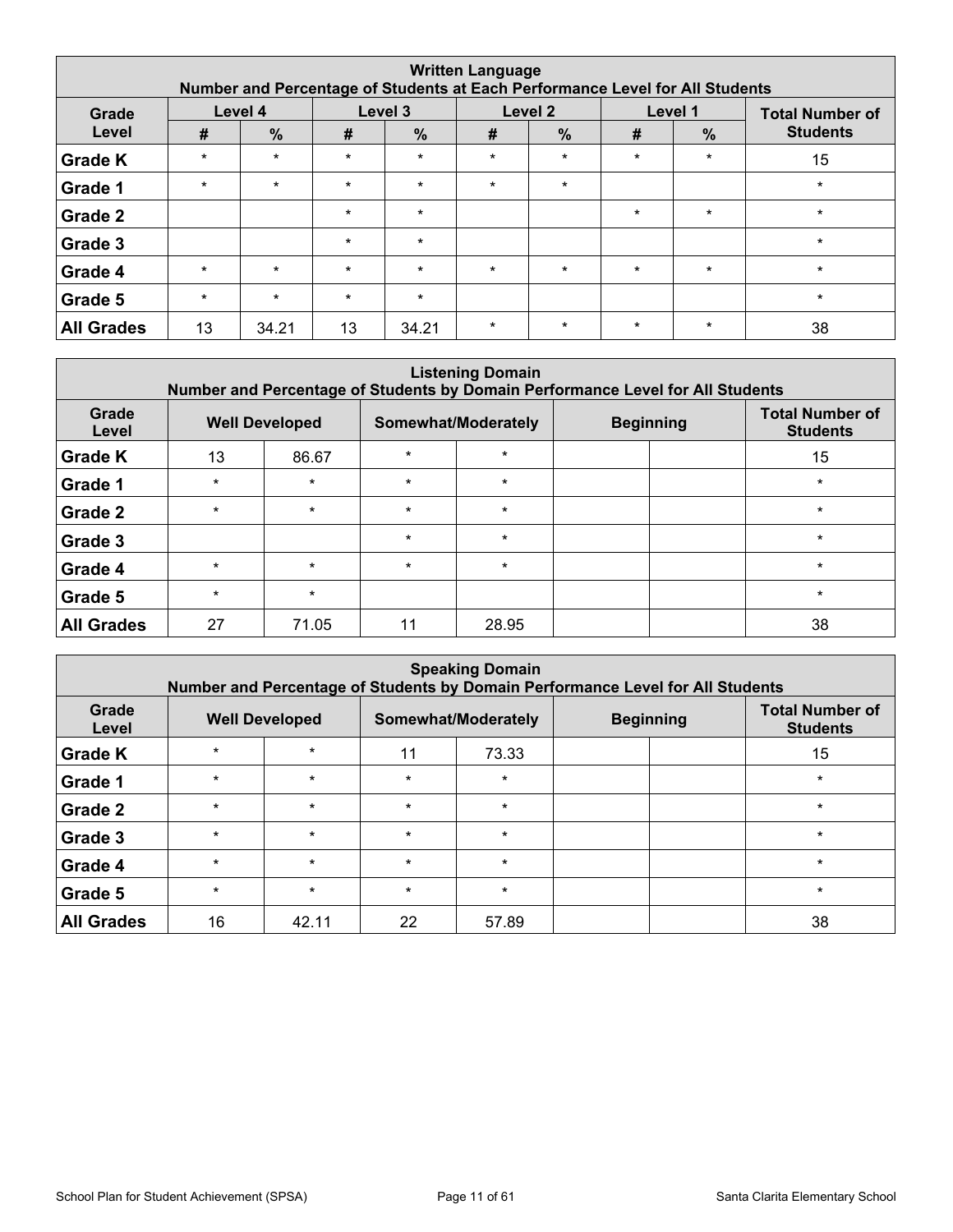| <b>Reading Domain</b><br>Number and Percentage of Students by Domain Performance Level for All Students |         |                       |         |                     |         |                  |                                           |  |  |  |  |
|---------------------------------------------------------------------------------------------------------|---------|-----------------------|---------|---------------------|---------|------------------|-------------------------------------------|--|--|--|--|
| Grade<br>Level                                                                                          |         | <b>Well Developed</b> |         | Somewhat/Moderately |         | <b>Beginning</b> | <b>Total Number of</b><br><b>Students</b> |  |  |  |  |
| <b>Grade K</b>                                                                                          | $\star$ | $\star$               | $\star$ | $\star$             |         |                  | 15                                        |  |  |  |  |
| Grade 1                                                                                                 | $\star$ | $\star$               | $\star$ | $\star$             | $\star$ | $\star$          | $\star$                                   |  |  |  |  |
| Grade 2                                                                                                 | $\star$ | $\star$               | $\star$ | $\star$             | $\star$ | $\star$          | $\star$                                   |  |  |  |  |
| Grade 3                                                                                                 |         |                       | $\star$ | $\star$             |         |                  | $\star$                                   |  |  |  |  |
| Grade 4                                                                                                 | $\star$ | $\star$               | $\star$ | $\star$             | $\star$ | $\star$          | $\star$                                   |  |  |  |  |
| Grade 5                                                                                                 | $\star$ | $\star$               | $\star$ | $\star$             |         |                  | $\star$                                   |  |  |  |  |
| <b>All Grades</b>                                                                                       | 12      | 31.58                 | 23      | 60.53               | $\star$ | $\star$          | 38                                        |  |  |  |  |

| <b>Writing Domain</b><br>Number and Percentage of Students by Domain Performance Level for All Students |         |                       |         |                     |         |                  |                                           |  |  |  |  |
|---------------------------------------------------------------------------------------------------------|---------|-----------------------|---------|---------------------|---------|------------------|-------------------------------------------|--|--|--|--|
| Grade<br>Level                                                                                          |         | <b>Well Developed</b> |         | Somewhat/Moderately |         | <b>Beginning</b> | <b>Total Number of</b><br><b>Students</b> |  |  |  |  |
| <b>Grade K</b>                                                                                          | $\star$ | $\star$               | $\star$ | $\star$             | $\star$ | $\star$          | 15                                        |  |  |  |  |
| Grade 1                                                                                                 | $\star$ | $\star$               | $\star$ | $\star$             |         |                  | $\star$                                   |  |  |  |  |
| Grade 2                                                                                                 |         |                       | $\star$ | $\star$             |         |                  | $\star$                                   |  |  |  |  |
| Grade 3                                                                                                 | $\star$ | $\star$               | $\star$ | $\star$             |         |                  | $\star$                                   |  |  |  |  |
| Grade 4                                                                                                 | $\star$ | $\star$               | $\star$ | $\star$             |         |                  | $\star$                                   |  |  |  |  |
| Grade 5                                                                                                 | $\star$ | $\star$               |         |                     |         |                  | $\star$                                   |  |  |  |  |
| <b>All Grades</b>                                                                                       | 17      | 44.74                 | 20      | 52.63               | $\star$ | $\star$          | 38                                        |  |  |  |  |

#### **Conclusions based on this data:**

**1.** A significant number (15 or 39.47%) of our English Learner population are kindergartners. 23 of the English learners are in in grades 1 through 6.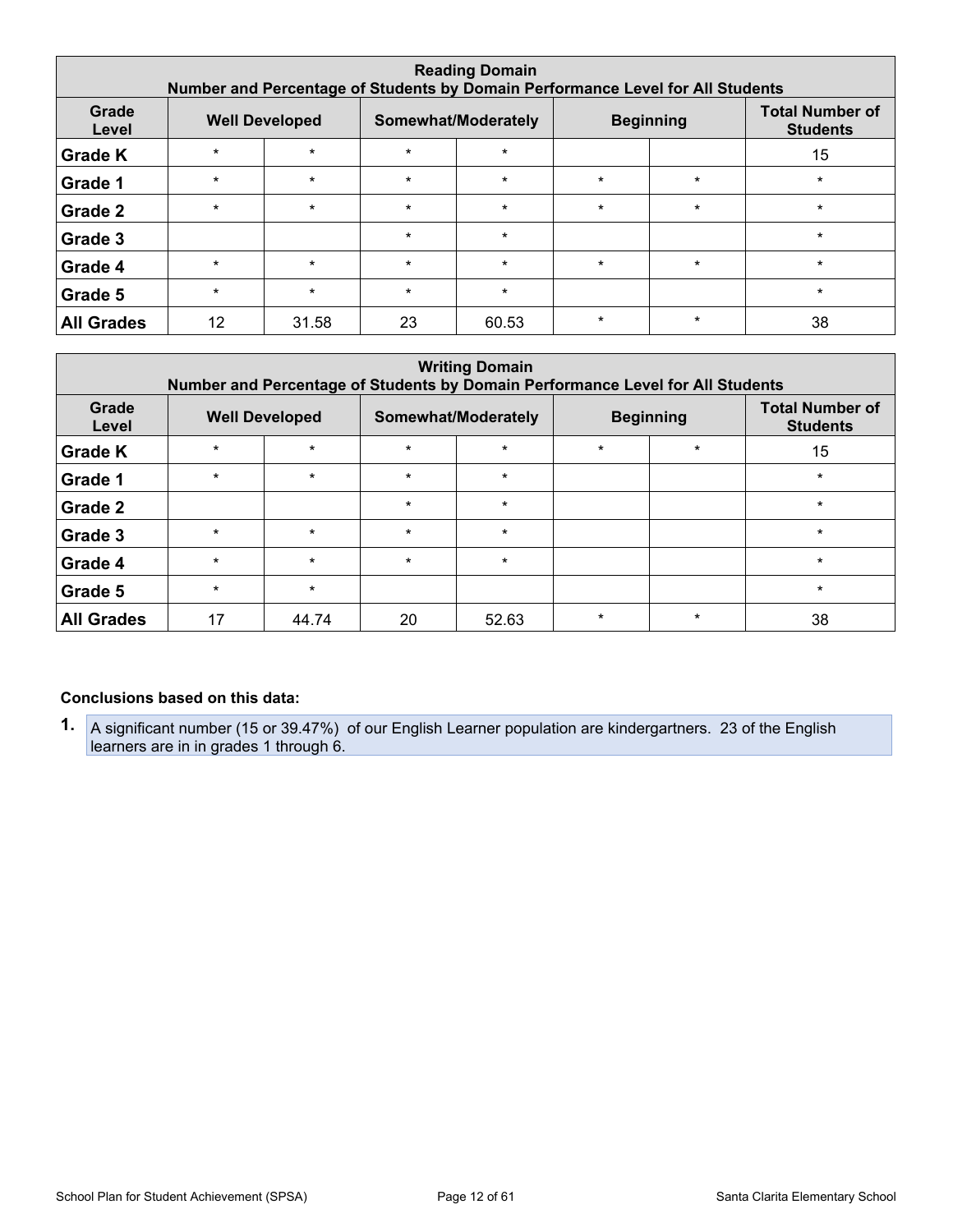## <span id="page-12-0"></span>**Student Population**

This section provides information about the school's student population.

| 2017-18 Student Population                        |                                                                                                                                                                     |                                                                                                                                                                                                    |                                                                                          |  |
|---------------------------------------------------|---------------------------------------------------------------------------------------------------------------------------------------------------------------------|----------------------------------------------------------------------------------------------------------------------------------------------------------------------------------------------------|------------------------------------------------------------------------------------------|--|
| <b>Total</b><br><b>Enrollment</b>                 | Socioeconomically<br><b>Disadvantaged</b>                                                                                                                           | <b>English</b><br><b>Learners</b>                                                                                                                                                                  | <b>Foster</b><br>Youth                                                                   |  |
| 388                                               | 32.0%                                                                                                                                                               | 10.8%                                                                                                                                                                                              | 0.8%                                                                                     |  |
| This is the total number of<br>students enrolled. | This is the percent of students<br>who are eligible for free or<br>reduced priced meals; or have<br>parents/quardians who did not<br>receive a high school diploma. | This is the percent of students<br>who are learning to communicate<br>effectively in English, typically<br>requiring instruction in both the<br>English Language and in their<br>academic courses. | This is the percent of students<br>whose well-being is the<br>responsibility of a court. |  |

| 2017-18 Enrollment for All Students/Student Group  |     |       |  |  |  |
|----------------------------------------------------|-----|-------|--|--|--|
| <b>Student Group</b><br><b>Total</b><br>Percentage |     |       |  |  |  |
| <b>English Learners</b>                            | 42  | 10.8% |  |  |  |
| <b>Foster Youth</b>                                | 3   | 0.8%  |  |  |  |
| <b>Homeless</b>                                    | 3   | 0.8%  |  |  |  |
| <b>Socioeconomically Disadvantaged</b>             | 124 | 32.0% |  |  |  |
| <b>Students with Disabilities</b>                  | 79  | 20.4% |  |  |  |

| <b>Enrollment by Race/Ethnicity</b> |              |            |  |  |
|-------------------------------------|--------------|------------|--|--|
| <b>Student Group</b>                | <b>Total</b> | Percentage |  |  |
| <b>African American</b>             | 15           | 3.9%       |  |  |
| <b>American Indian</b>              | 1            | 0.3%       |  |  |
| Asian                               | 15           | 3.9%       |  |  |
| <b>Filipino</b>                     | 16           | 4.1%       |  |  |
| Hispanic                            | 129          | 33.2%      |  |  |
| <b>Two or More Races</b>            | 8            | 2.1%       |  |  |
| <b>Pacific Islander</b>             | 1            | 0.3%       |  |  |
| White                               | 202          | 52.1%      |  |  |

#### **Conclusions based on this data:**

**1.** A significant number of the student population 20.4% or 1 out of every 5 students are students with disabilities.

**2.** 32 % or approximately 1 out of every 3 students are socioeconomically disadvantaged.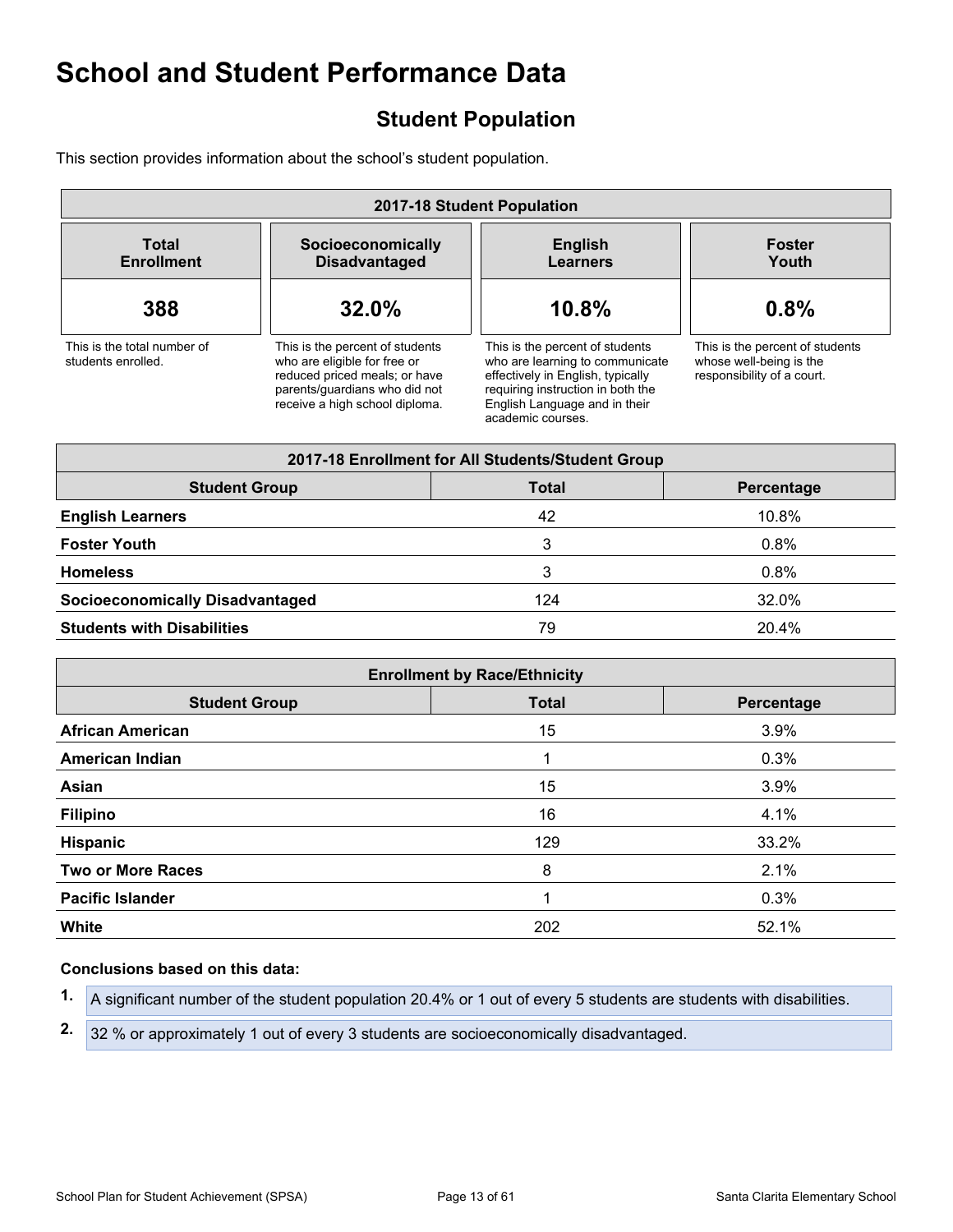## <span id="page-13-0"></span>**Overall Performance**



#### **Conclusions based on this data:**

- **1.** Overall student performance increased in ELA and Mathematics.
- **2.** Chronic absenteeism and suspension rates continues to improve.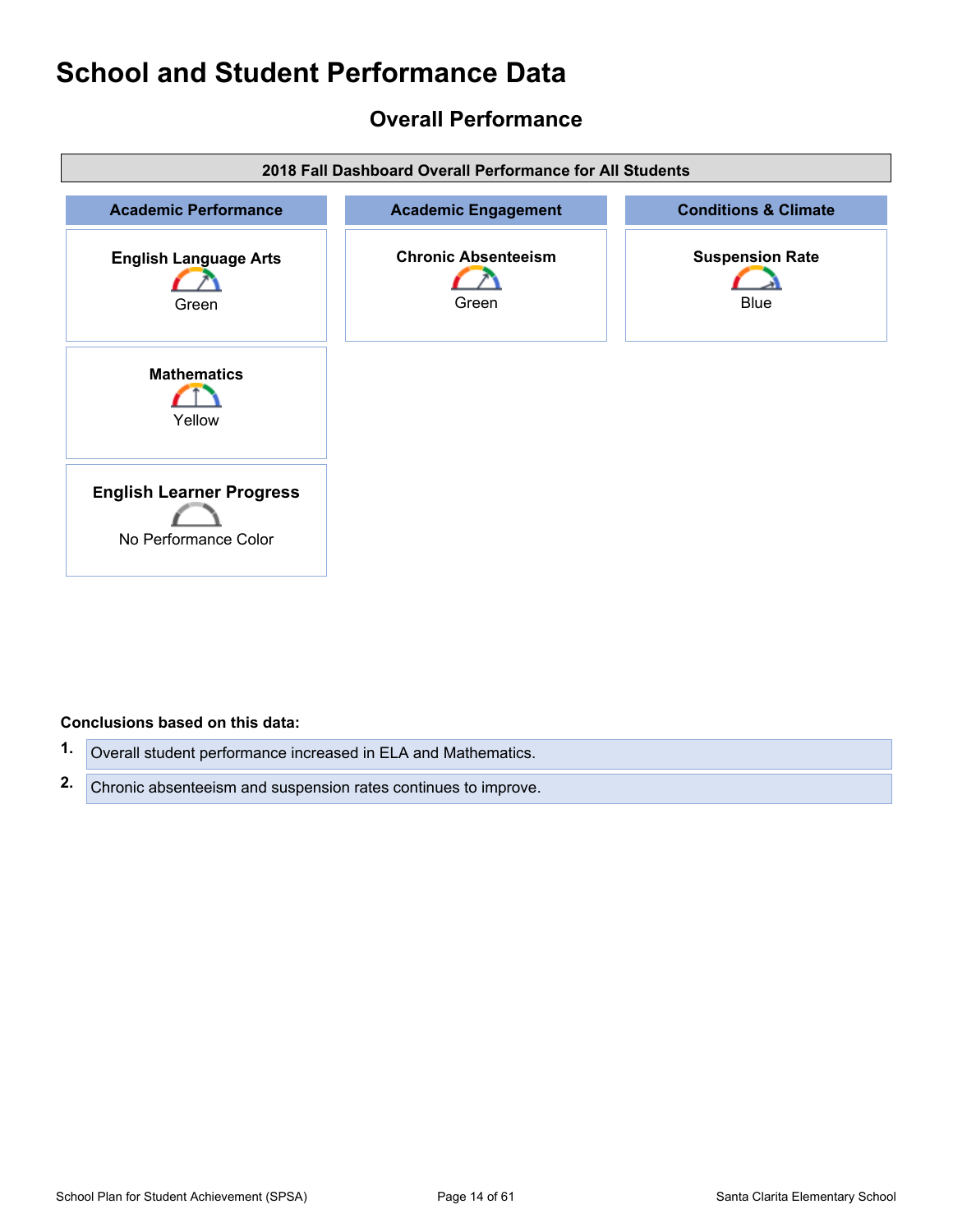## <span id="page-14-0"></span>**Academic Performance English Language Arts**

The performance levels are color-coded and range from lowest-to-highest performance in the following order:



This section provides number of student groups in each color.

| 2018 Fall Dashboard English Language Arts Equity Report       |  |  |  |  |
|---------------------------------------------------------------|--|--|--|--|
| <b>Blue</b><br>Yellow<br><b>Green</b><br><b>Orange</b><br>Red |  |  |  |  |
|                                                               |  |  |  |  |

This section provides a view of Student Assessment Results and other aspects of this school's performance, specifically how well students are meeting grade-level standards on the English Language Arts assessment. This measure is based on student performance on the Smarter Balanced Summative Assessment, which is taken annually by students in grades 3–8 and grade 11.

| 2018 Fall Dashboard English Language Arts Performance for All Students/Student Group |                                        |                                     |  |  |  |
|--------------------------------------------------------------------------------------|----------------------------------------|-------------------------------------|--|--|--|
| <b>All Students</b>                                                                  | <b>Foster Youth</b>                    |                                     |  |  |  |
| Green                                                                                | No Performance Color                   | No Performance Color                |  |  |  |
| 8.1 points above standard                                                            | 0.7 points below standard              | Less than 11 Students - Data Not    |  |  |  |
| Increased 6.6 points                                                                 | Increased 23.5 points                  | Displayed for Privacy<br>2 students |  |  |  |
| 209 students                                                                         | 31 students                            |                                     |  |  |  |
|                                                                                      |                                        |                                     |  |  |  |
| <b>Homeless</b>                                                                      | <b>Socioeconomically Disadvantaged</b> | <b>Students with Disabilities</b>   |  |  |  |
| No Performance Color                                                                 | Yellow                                 | Orange                              |  |  |  |
| Less than 11 Students - Data Not                                                     | 13.7 points below standard             | 61.3 points below standard          |  |  |  |
| Displayed for Privacy<br>2 students                                                  | Increased 14.8 points                  | Declined -16.8 points               |  |  |  |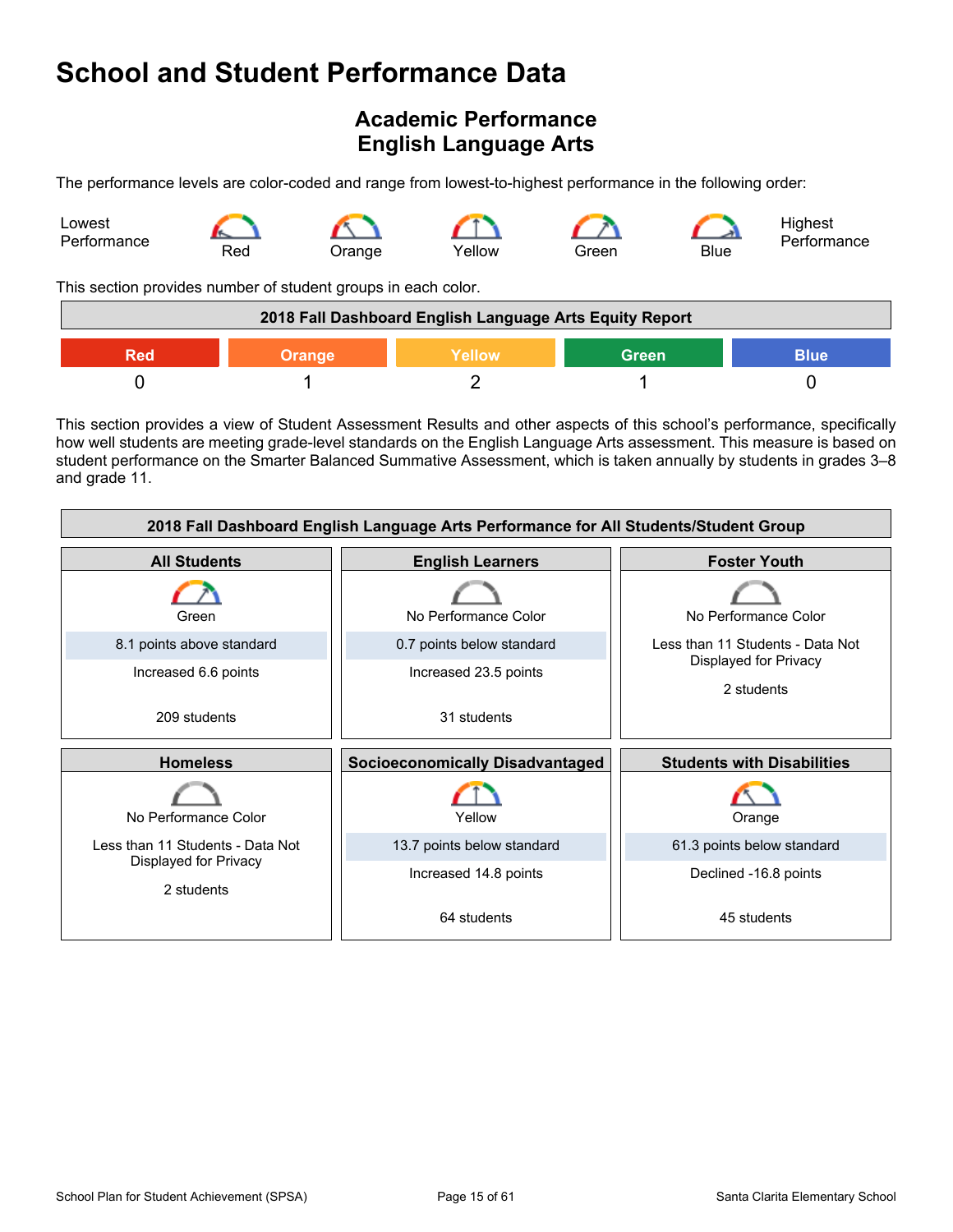

This section provides a view of Student Assessment Results and other aspects of this school's performance, specifically how well students are meeting grade-level standards on the English Language Arts assessment. This measure is based on student performance on the Smarter Balanced Summative Assessment, which is taken annually by students in grades 3–8 and grade 11.

| 2018 Fall Dashboard English Language Arts Data Comparisons for English Learners |                                      |                           |  |  |  |
|---------------------------------------------------------------------------------|--------------------------------------|---------------------------|--|--|--|
| <b>Current English Learner</b>                                                  | <b>Reclassified English Learners</b> | <b>English Only</b>       |  |  |  |
| 43.8 points below standard                                                      | 23.1 points above standard           | 9.4 points above standard |  |  |  |
| 11 students                                                                     | Declined -8 points                   | Increased 5.8 points      |  |  |  |
|                                                                                 | 20 students                          | 173 students              |  |  |  |

#### **Conclusions based on this data:**

- **1.** Overall, all students including the socioeconomically disadvantaged, Hispanic and White groups improved their performance from the previous year.
- **2.** The performance of our students with disabilities decreased from the previous year.
- **3.** Although reclassified English Learners declined by 8 points they continue to outperform English only students by scoring 23.1 points above standard compared to 9.4 points above standard for English only students.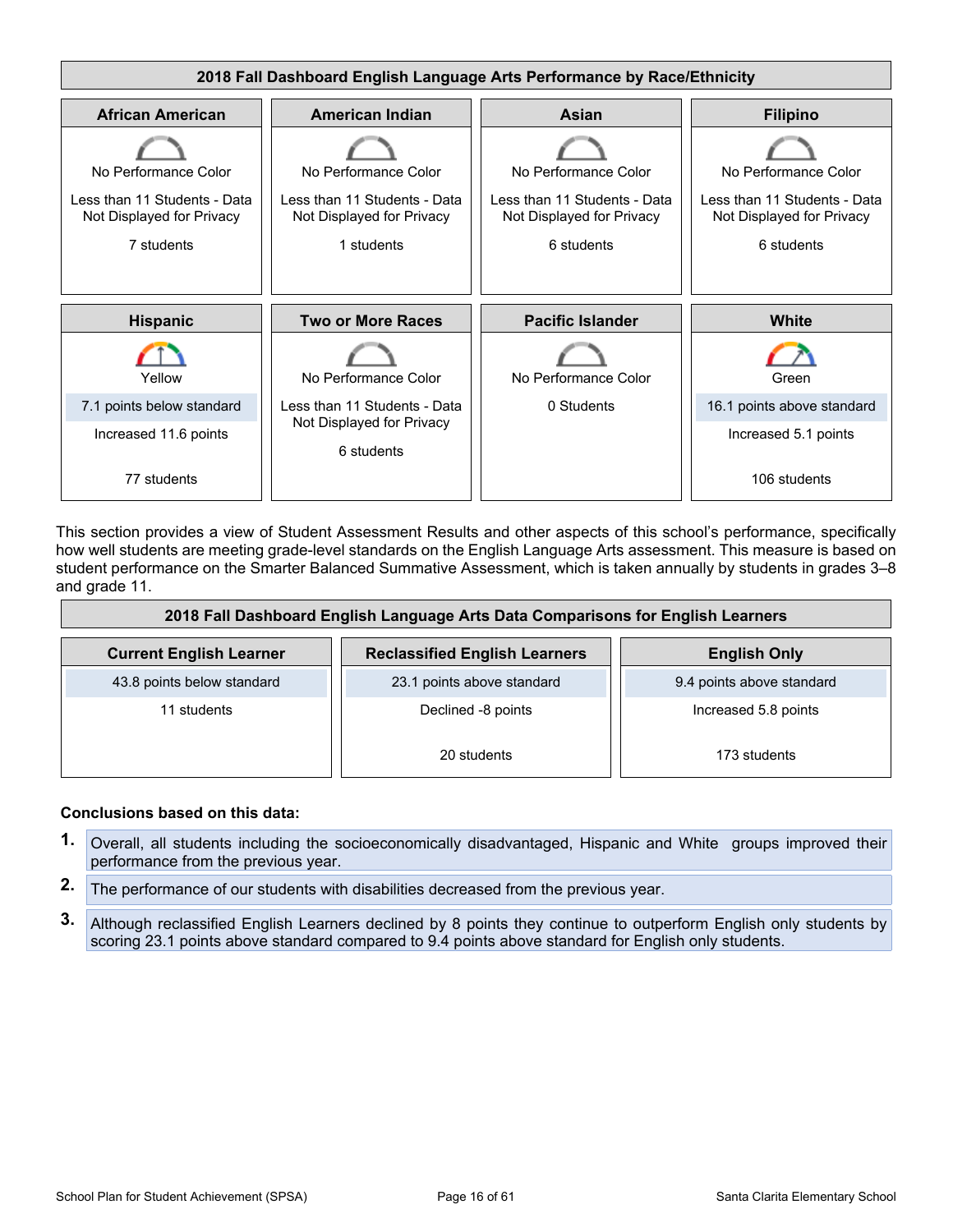### **Academic Performance Mathematics**

The performance levels are color-coded and range from lowest-to-highest performance in the following order:



This section provides number of student groups in each color.

| 2018 Fall Dashboard Mathematics Equity Report |               |        |              |             |
|-----------------------------------------------|---------------|--------|--------------|-------------|
| Red                                           | <b>Orange</b> | Yellow | <b>Green</b> | <b>Blue</b> |
|                                               |               |        |              |             |

This section provides a view of Student Assessment Results and other aspects of this school's performance, specifically how well students are meeting grade-level standards on the Mathematics assessment. This measure is based on student performance on the Smarter Balanced Summative Assessment, which is taken annually by students in grades 3–8 and grade 11.

| 2018 Fall Dashboard Mathematics Performance for All Students/Student Group |                                        |                                     |  |  |  |
|----------------------------------------------------------------------------|----------------------------------------|-------------------------------------|--|--|--|
| <b>All Students</b>                                                        | <b>Foster Youth</b>                    |                                     |  |  |  |
| Yellow                                                                     | No Performance Color                   | No Performance Color                |  |  |  |
| 11.6 points below standard                                                 | 7.6 points below standard              | Less than 11 Students - Data Not    |  |  |  |
| Maintained 2.8 points                                                      | Increased 3.2 points                   | Displayed for Privacy<br>2 students |  |  |  |
| 208 students                                                               | 31 students                            |                                     |  |  |  |
| <b>Homeless</b>                                                            | <b>Socioeconomically Disadvantaged</b> | <b>Students with Disabilities</b>   |  |  |  |
| No Performance Color                                                       | Yellow                                 | Orange                              |  |  |  |
| Less than 11 Students - Data Not                                           | 31.9 points below standard             | 59.6 points below standard          |  |  |  |
| Displayed for Privacy<br>2 students                                        | Increased 11.1 points                  | Declined -9.7 points                |  |  |  |
|                                                                            | 63 students                            | 45 students                         |  |  |  |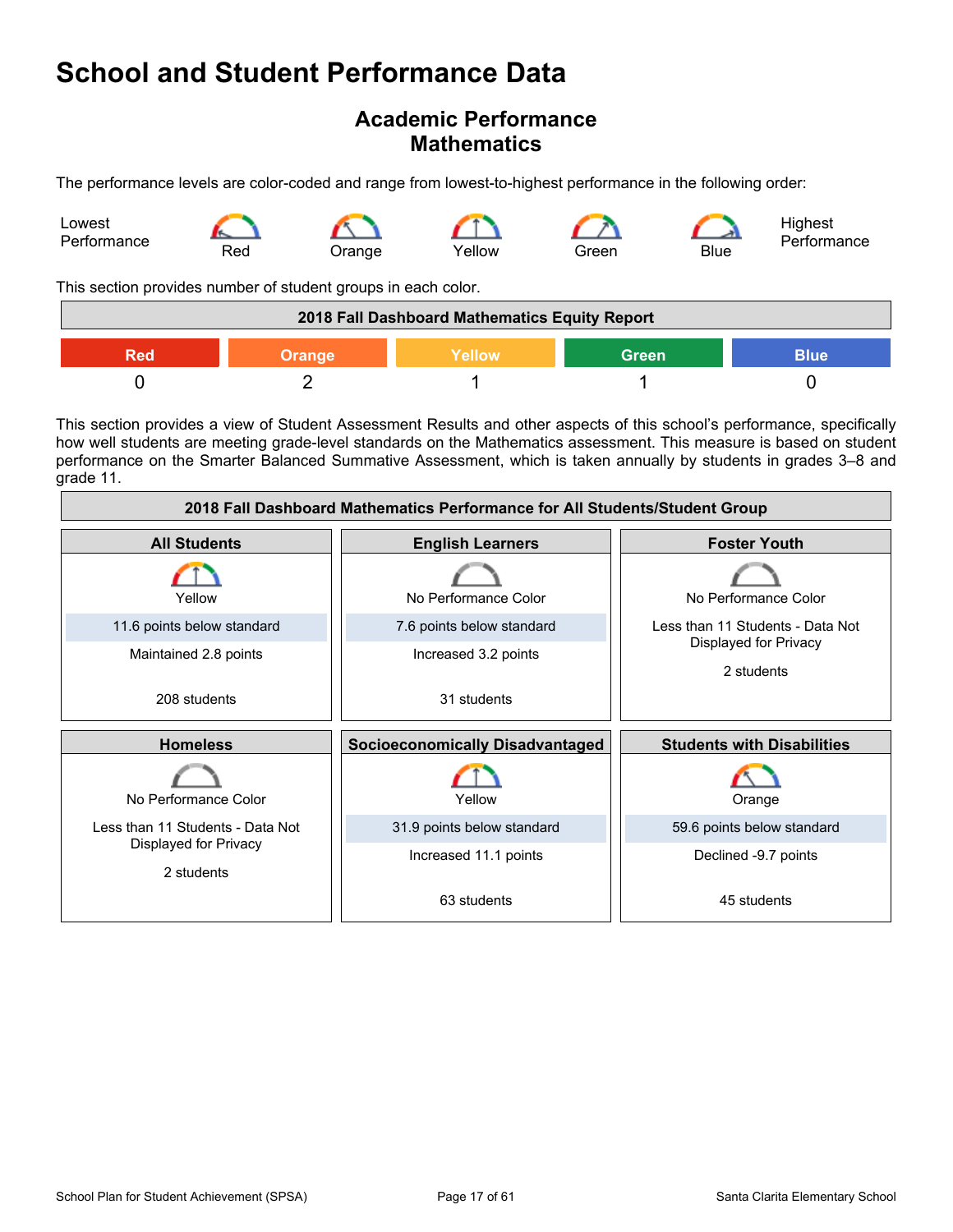

This section provides a view of Student Assessment Results and other aspects of this school's performance, specifically how well students are meeting grade-level standards on the Mathematics assessment. This measure is based on student performance on the Smarter Balanced Summative Assessment, which is taken annually by students in grades 3–8 and grade 11.

| 2018 Fall Dashboard Mathematics Data Comparisons for English Learners |                                      |                            |  |  |  |
|-----------------------------------------------------------------------|--------------------------------------|----------------------------|--|--|--|
| <b>Current English Learner</b>                                        | <b>Reclassified English Learners</b> | <b>English Only</b>        |  |  |  |
| 37.1 points below standard                                            | 8.6 points above standard            | 12.7 points below standard |  |  |  |
| 11 students                                                           | Declined -6.5 points                 |                            |  |  |  |
|                                                                       | 20 students                          | 172 students               |  |  |  |

#### **Conclusions based on this data:**

- **1.** Each significant group with the exception of students with disabilities maintained or improved their performance from the previous year.
- **2.** Although each significant group maintained or increased their performance each group still performed below standard ranging from 2.6 points below standard for White students to 59.6 points for students with disabilities.
- **3.** Reclassified English Learners declined by 6.5 points but still scored at 8.6 points above standard compared to English only students who scored at 12.7 points below standard.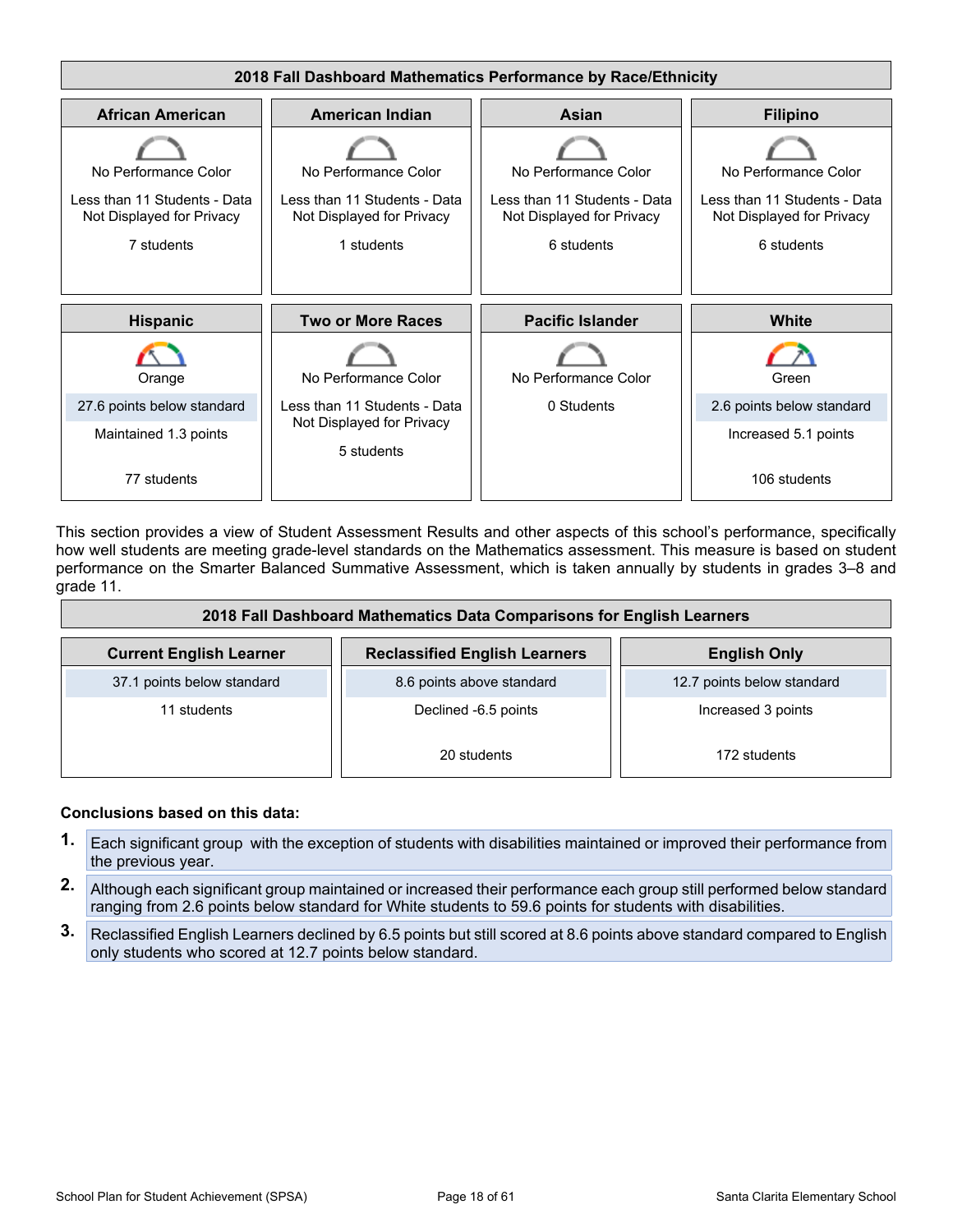## **Academic Performance English Learner Progress**

This section provides a view of the percent of students performing at each level on the new English Language Proficiency Assessments for California (ELPAC) assessment. With the transition ELPAC, the 2018 Dashboard is unable to report a performance level (color) for this measure.

| 2018 Fall Dashboard English Language Proficiency Assessments for California Results |                                     |                                                  |                                         |                                             |
|-------------------------------------------------------------------------------------|-------------------------------------|--------------------------------------------------|-----------------------------------------|---------------------------------------------|
| Number of<br><b>Students</b>                                                        | Level 4<br>Well<br><b>Developed</b> | Level 3<br><b>Moderately</b><br><b>Developed</b> | Level 2<br>Somewhat<br><b>Developed</b> | Level 1<br><b>Beginning</b><br><b>Stage</b> |
| 38                                                                                  | 36.8%                               | 50%                                              | $13.2\%$                                |                                             |

#### **Conclusions based on this data:**

**1.** Of the 38 students who are English Learners none scored at the beginning level in the ELPAC.

**2.** 86.8% scored in the moderately developed or well developed categories.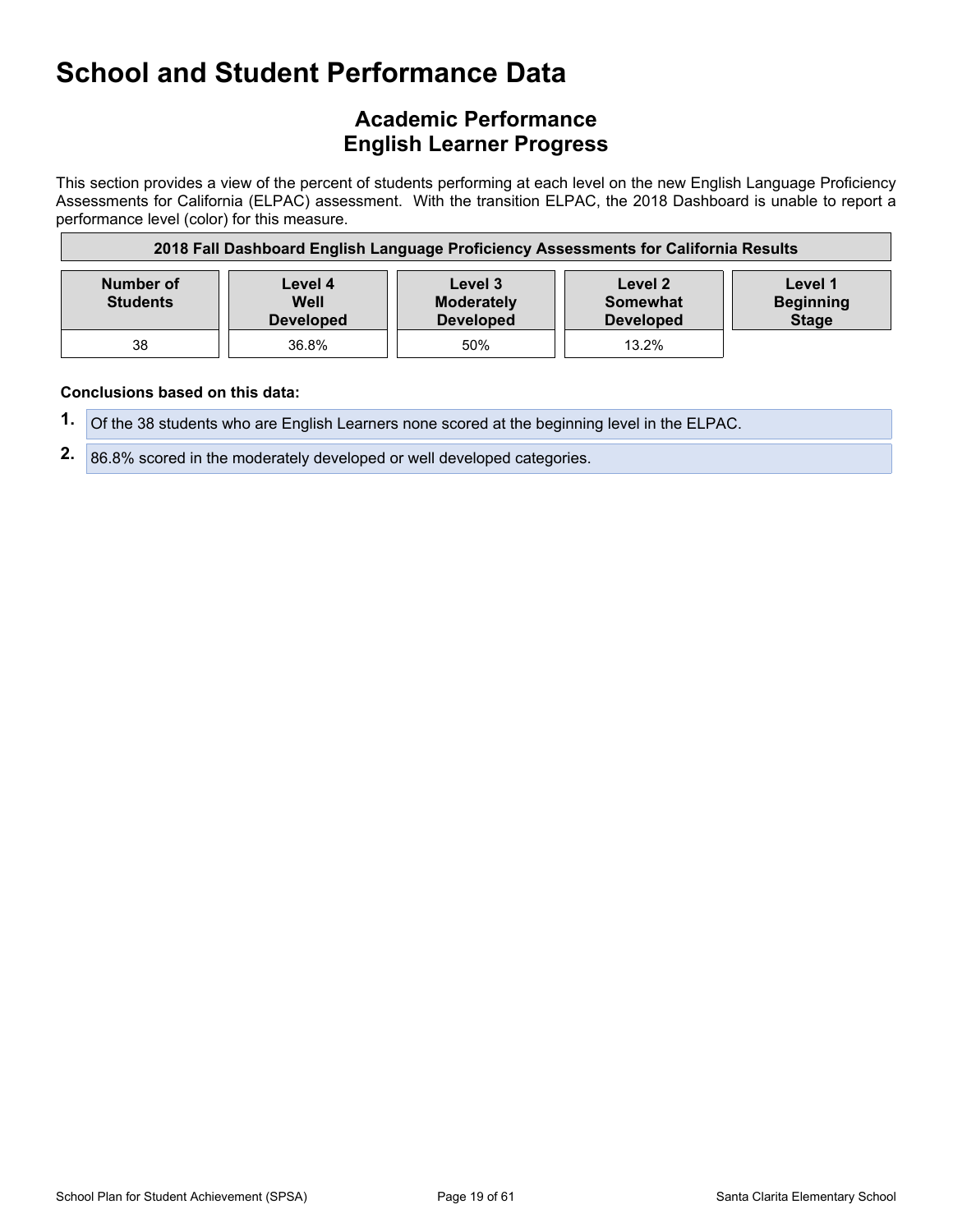## **Academic Performance College/Career**

The performance levels are color-coded and range from lowest-to-highest performance in the following order:

| Lowest<br>Performance                                                                                                                                   | Red                 | Orange                                                            | Yellow                          | Green                                  |              | <b>Blue</b> | Highest<br>Performance                                                                                                   |
|---------------------------------------------------------------------------------------------------------------------------------------------------------|---------------------|-------------------------------------------------------------------|---------------------------------|----------------------------------------|--------------|-------------|--------------------------------------------------------------------------------------------------------------------------|
| This section provides number of student groups in each color.                                                                                           |                     |                                                                   |                                 |                                        |              |             |                                                                                                                          |
|                                                                                                                                                         |                     | 2018 Fall Dashboard College/Career Equity Report                  |                                 |                                        |              |             |                                                                                                                          |
| <b>Red</b>                                                                                                                                              |                     | <b>Orange</b>                                                     | Yellow                          |                                        | <b>Green</b> |             | <b>Blue</b>                                                                                                              |
| This section provides information on the percentage of high school graduates who are placed in the "Prepared" level on the<br>College/Career Indicator. |                     |                                                                   |                                 |                                        |              |             |                                                                                                                          |
|                                                                                                                                                         |                     | 2018 Fall Dashboard College/Career for All Students/Student Group |                                 |                                        |              |             |                                                                                                                          |
|                                                                                                                                                         | <b>All Students</b> |                                                                   | <b>English Learners</b>         |                                        |              |             | <b>Foster Youth</b>                                                                                                      |
|                                                                                                                                                         | <b>Homeless</b>     |                                                                   |                                 | <b>Socioeconomically Disadvantaged</b> |              |             | <b>Students with Disabilities</b>                                                                                        |
| 2018 Fall Dashboard College/Career by Race/Ethnicity                                                                                                    |                     |                                                                   |                                 |                                        |              |             |                                                                                                                          |
| <b>African American</b>                                                                                                                                 |                     |                                                                   | <b>American Indian</b><br>Asian |                                        |              |             | <b>Filipino</b>                                                                                                          |
| <b>Hispanic</b>                                                                                                                                         |                     | <b>Two or More Races</b>                                          | <b>Pacific Islander</b>         |                                        |              |             | <b>White</b>                                                                                                             |
|                                                                                                                                                         |                     |                                                                   |                                 |                                        |              |             | This section provides a view of the percent of students per vear that qualify as Not Prepared. Approaching Prepared, and |

ection provides a view of the percent of students per year that qualify as Not Prepared, Approaching Prepared, and Prepared.

| 2018 Fall Dashboard College/Career 3-Year Performance |                             |                             |  |  |
|-------------------------------------------------------|-----------------------------|-----------------------------|--|--|
| Class of 2016                                         | Class of 2017               | Class of 2018               |  |  |
| <b>Prepared</b>                                       | Prepared                    | <b>Prepared</b>             |  |  |
| <b>Approaching Prepared</b>                           | <b>Approaching Prepared</b> | <b>Approaching Prepared</b> |  |  |
| <b>Not Prepared</b>                                   | <b>Not Prepared</b>         | <b>Not Prepared</b>         |  |  |

**Conclusions based on this data:**

**1.**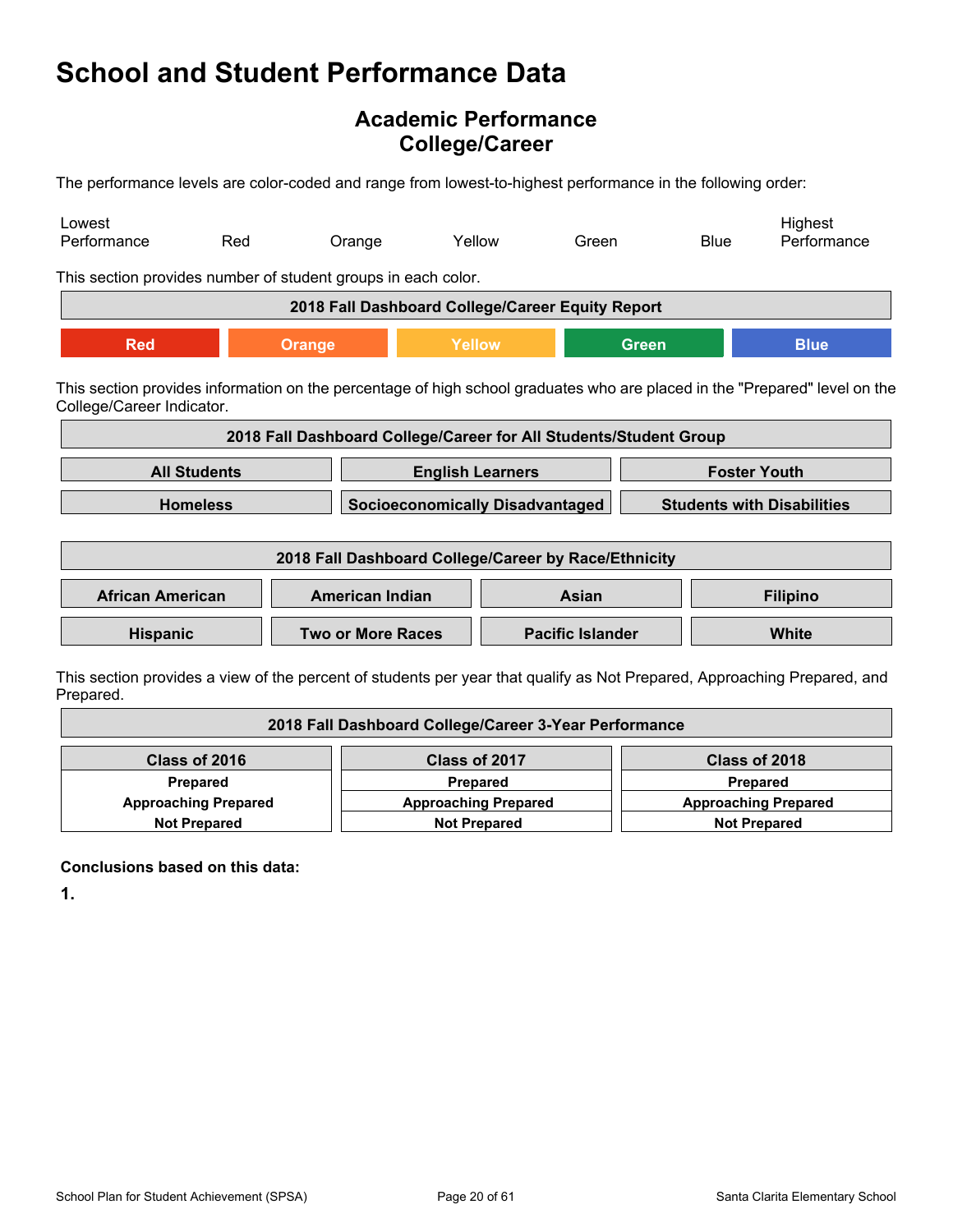## <span id="page-20-0"></span>**Academic Engagement Chronic Absenteeism**

The performance levels are color-coded and range from lowest-to-highest performance in the following order:



This section provides number of student groups in each color.

| 2018 Fall Dashboard Chronic Absenteeism Equity Report |        |                 |       |      |
|-------------------------------------------------------|--------|-----------------|-------|------|
|                                                       | Orange | <b>Yellow</b> ' | Green | Blue |
|                                                       |        |                 |       |      |

This section provides information about the percentage of students in kindergarten through grade 8 who are absent 10 percent or more of the instructional days they were enrolled.

| 2018 Fall Dashboard Chronic Absenteeism for All Students/Student Group |                                        |                                     |  |
|------------------------------------------------------------------------|----------------------------------------|-------------------------------------|--|
| <b>All Students</b>                                                    | <b>English Learners</b>                | <b>Foster Youth</b>                 |  |
| Green                                                                  | Green                                  | No Performance Color                |  |
| 8% chronically absent                                                  | 4.1% chronically absent                | Less than 11 Students - Data Not    |  |
| Declined 0.8%                                                          | Declined 5.4%                          | Displayed for Privacy<br>4 students |  |
| 426 students                                                           | 49 students                            |                                     |  |
| <b>Homeless</b>                                                        | <b>Socioeconomically Disadvantaged</b> | <b>Students with Disabilities</b>   |  |
| No Performance Color                                                   | Orange                                 | Green                               |  |
| Less than 11 Students - Data Not                                       | 10% chronically absent                 | 8% chronically absent               |  |
| Displayed for Privacy<br>6 students                                    | Increased 2%                           | Declined 5.4%                       |  |
|                                                                        | 130 students                           | 88 students                         |  |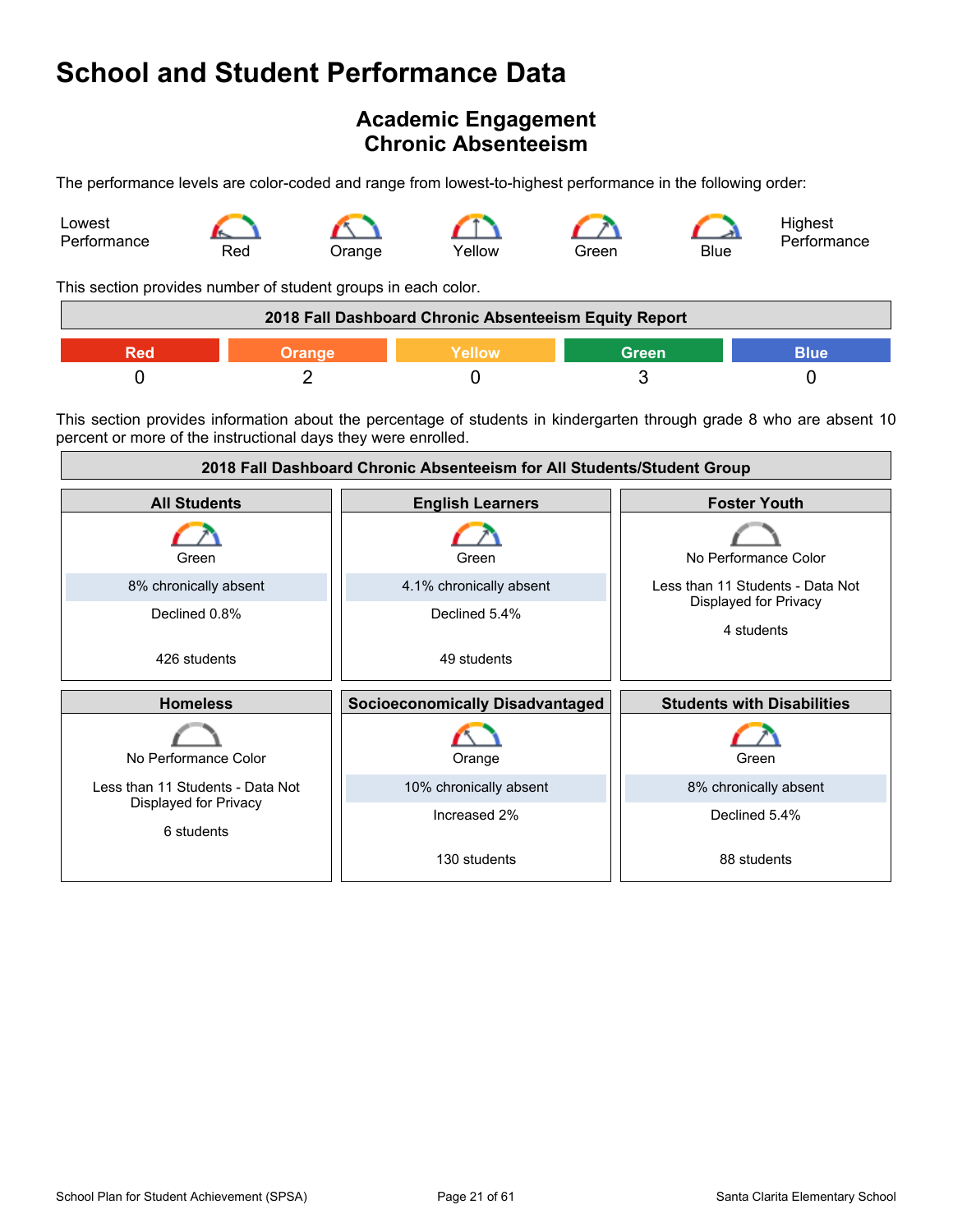

#### **Conclusions based on this data:**

- **1.** Chronic absenteeism declined by 0.8% for the whole school.
- **2.** Chronic absenteeism increased for the socioeconomically disadvantaged subgroup by 2% for a total of 10% and for the Hispanic subgroup by 3.1% for a total of 9.2%.
- **3.** Chronic absenteeism declined for students with disabilities by 5.4% to 8% and for White students by 3.9% to 7%.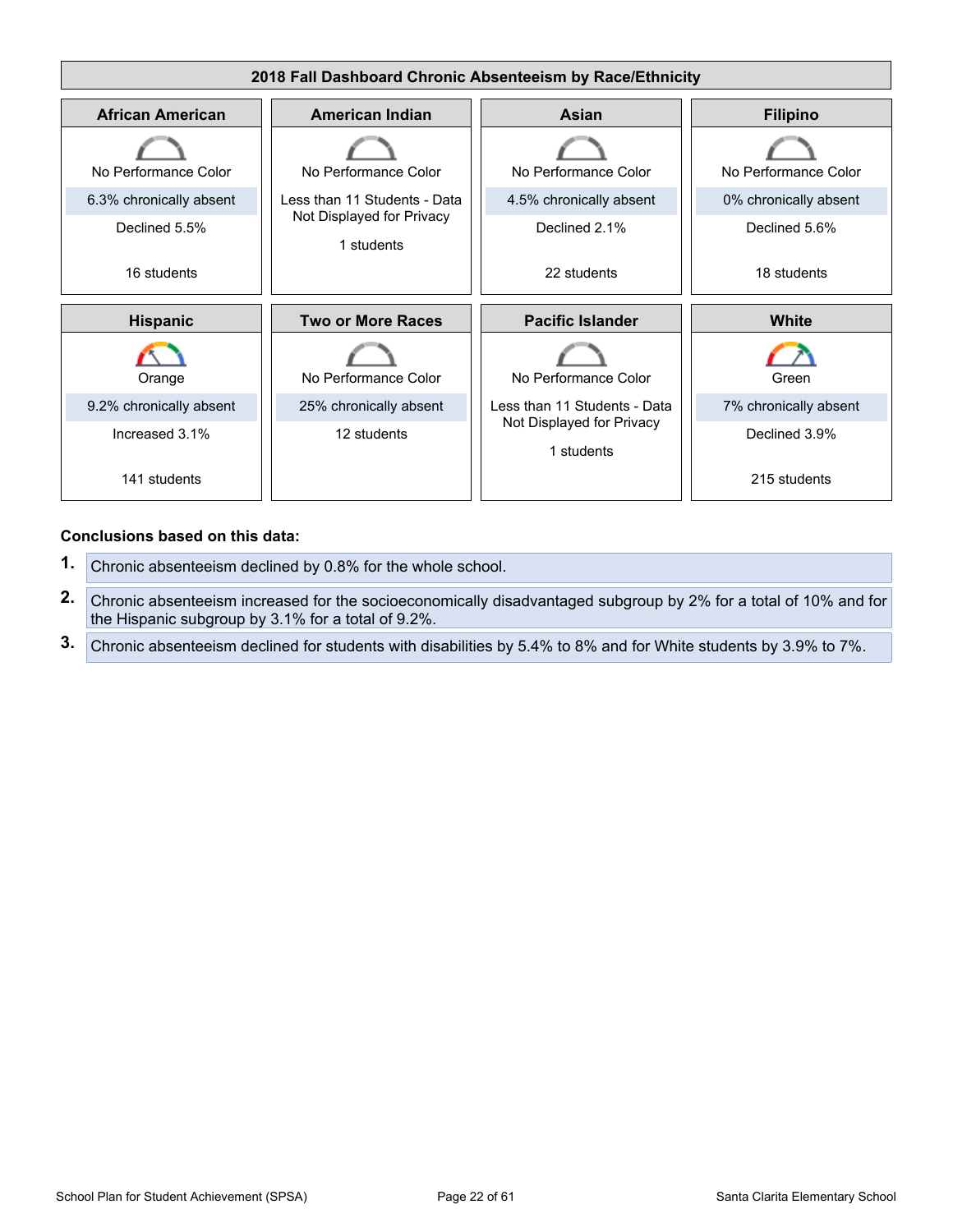### **Academic Engagement Graduation Rate**

The performance levels are color-coded and range from lowest-to-highest performance in the following order:

| Lowest<br>Performance                                         | Red                                                                                                                                                                                                                | Orange                                                             |                                             | Yellow | Green                   |              | <b>Blue</b> | Highest<br>Performance |
|---------------------------------------------------------------|--------------------------------------------------------------------------------------------------------------------------------------------------------------------------------------------------------------------|--------------------------------------------------------------------|---------------------------------------------|--------|-------------------------|--------------|-------------|------------------------|
| This section provides number of student groups in each color. |                                                                                                                                                                                                                    |                                                                    |                                             |        |                         |              |             |                        |
|                                                               |                                                                                                                                                                                                                    | 2018 Fall Dashboard Graduation Rate Equity Report                  |                                             |        |                         |              |             |                        |
| <b>Red</b>                                                    |                                                                                                                                                                                                                    | <b>Orange</b>                                                      | Yellow                                      |        |                         | <b>Green</b> |             | <b>Blue</b>            |
|                                                               | This section provides information about students completing high school, which includes students who receive a standard<br>high school diploma or complete their graduation requirements at an alternative school. |                                                                    |                                             |        |                         |              |             |                        |
|                                                               |                                                                                                                                                                                                                    | 2018 Fall Dashboard Graduation Rate for All Students/Student Group |                                             |        |                         |              |             |                        |
|                                                               | <b>All Students</b><br><b>Foster Youth</b><br><b>English Learners</b>                                                                                                                                              |                                                                    |                                             |        |                         |              |             |                        |
|                                                               | <b>Homeless</b><br><b>Socioeconomically Disadvantaged</b><br><b>Students with Disabilities</b>                                                                                                                     |                                                                    |                                             |        |                         |              |             |                        |
| 2018 Fall Dashboard Graduation Rate by Race/Ethnicity         |                                                                                                                                                                                                                    |                                                                    |                                             |        |                         |              |             |                        |
| <b>African American</b>                                       |                                                                                                                                                                                                                    | <b>American Indian</b>                                             |                                             |        | Asian                   |              |             | <b>Filipino</b>        |
| Hispanic                                                      |                                                                                                                                                                                                                    | <b>Two or More Races</b>                                           |                                             |        | <b>Pacific Islander</b> |              |             | White                  |
|                                                               | This section provides a view of the percentage of students who received a high school diploma within four years of<br>entering ninth grade or complete their graduation requirements at an alternative school.     |                                                                    |                                             |        |                         |              |             |                        |
|                                                               |                                                                                                                                                                                                                    |                                                                    | 2018 Fall Dashboard Graduation Rate by Year |        |                         |              |             |                        |

**2017 2018** 

**Conclusions based on this data:**

**1.**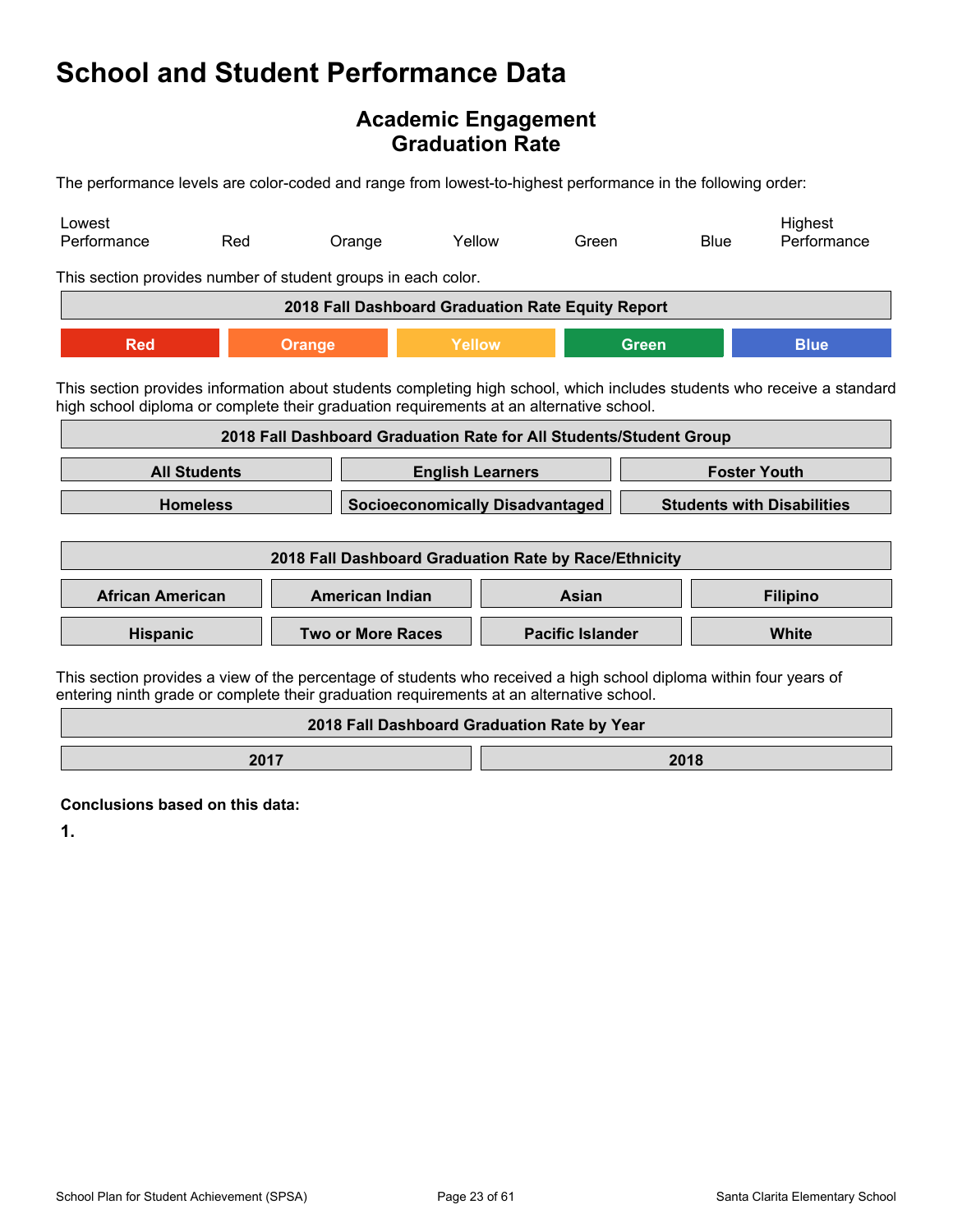## <span id="page-23-0"></span>**Conditions & Climate Suspension Rate**

The performance levels are color-coded and range from lowest-to-highest performance in the following order:



This section provides number of student groups in each color.

| 2018 Fall Dashboard Suspension Rate Equity Report             |  |  |  |  |
|---------------------------------------------------------------|--|--|--|--|
| <b>Green</b><br><b>Blue</b><br>Yellow<br>Red<br><b>Orange</b> |  |  |  |  |
|                                                               |  |  |  |  |

This section provides information about the percentage of students in kindergarten through grade 12 who have been suspended at least once in a given school year. Students who are suspended multiple times are only counted once.

| 2018 Fall Dashboard Suspension Rate for All Students/Student Group |                                        |                                                |  |
|--------------------------------------------------------------------|----------------------------------------|------------------------------------------------|--|
| <b>All Students</b>                                                | <b>English Learners</b>                | <b>Foster Youth</b>                            |  |
| Blue                                                               | Blue                                   | No Performance Color                           |  |
| 0% suspended at least once                                         | 0% suspended at least once             | Less than 11 Students - Data Not<br>4 students |  |
| Maintained -0.2%                                                   | Maintained 0%                          |                                                |  |
| 429 students                                                       | 49 students                            |                                                |  |
|                                                                    |                                        |                                                |  |
| <b>Homeless</b>                                                    | <b>Socioeconomically Disadvantaged</b> | <b>Students with Disabilities</b>              |  |
| No Performance Color                                               | Blue                                   | Blue                                           |  |
| Less than 11 Students - Data Not<br>6 students                     | 0% suspended at least once             | 0% suspended at least once                     |  |
|                                                                    | Maintained 0%                          | Maintained 0%                                  |  |
|                                                                    | 130 students                           | 88 students                                    |  |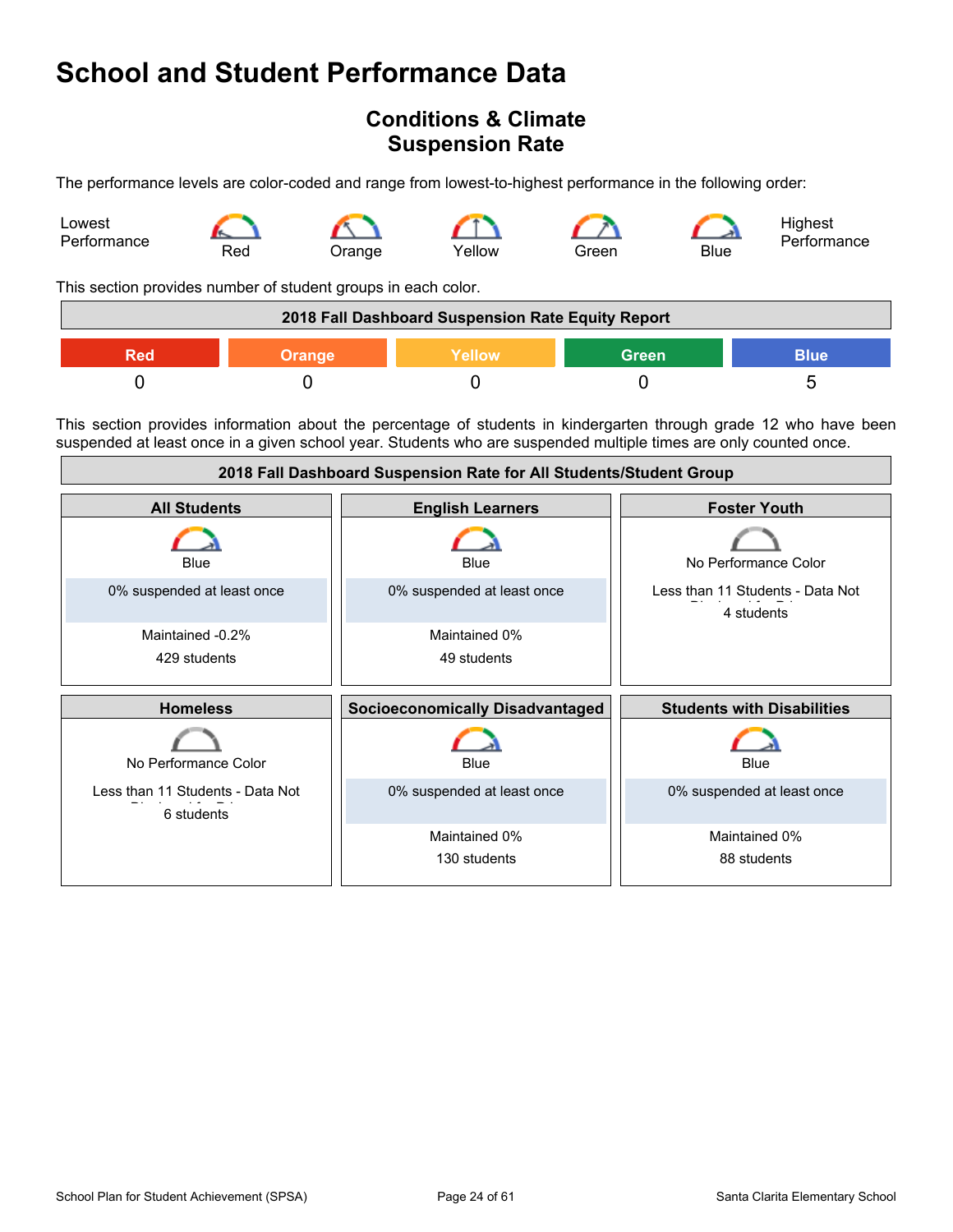

This section provides a view of the percentage of students who were suspended.

| 2018 Fall Dashboard Suspension Rate by Year |                              |                            |  |
|---------------------------------------------|------------------------------|----------------------------|--|
| 2016<br>2018<br>2017                        |                              |                            |  |
| 0% suspended at least once                  | 0.2% suspended at least once | 0% suspended at least once |  |

#### **Conclusions based on this data:**

**1.** There were no significant changes with suspension rates from the previous year.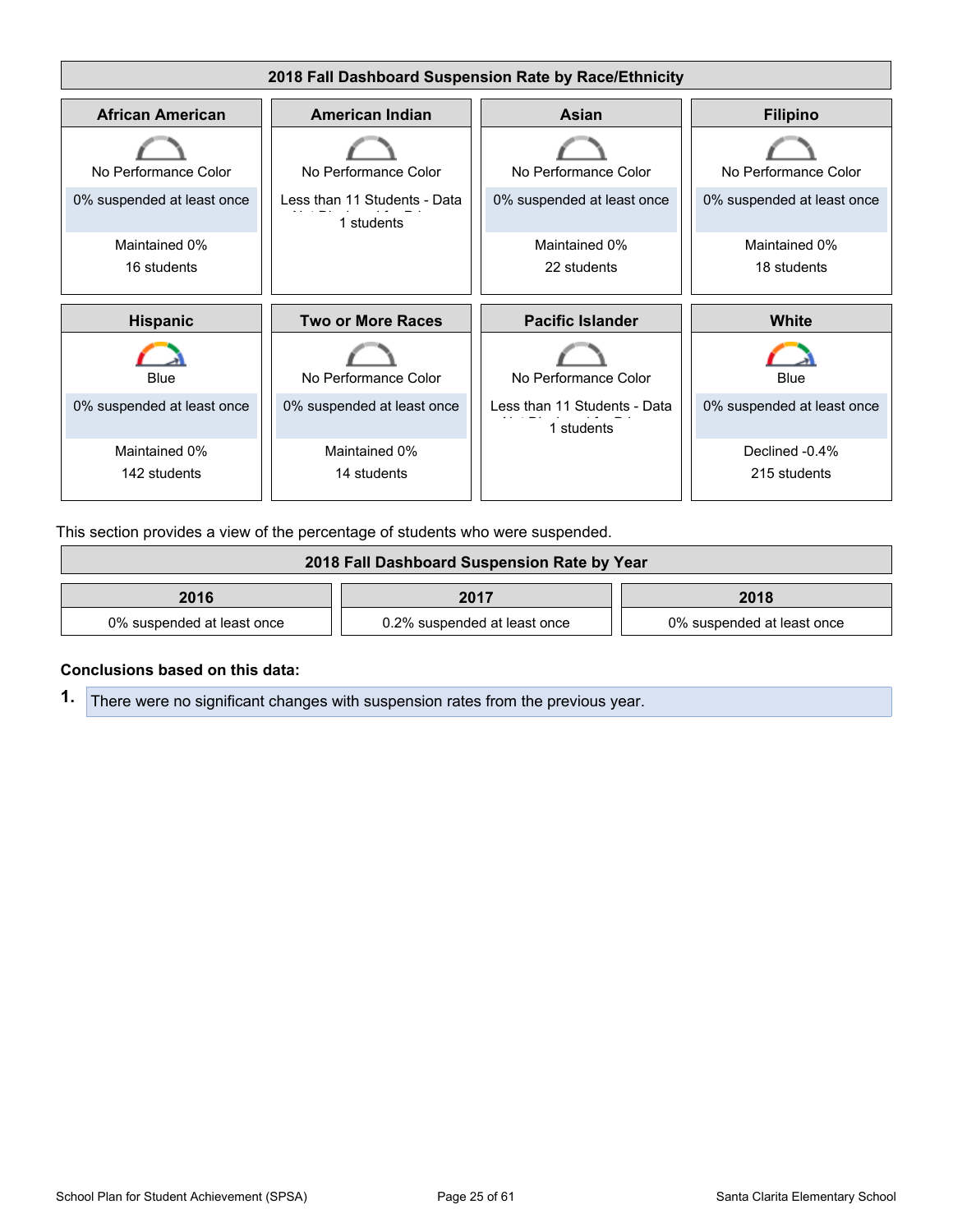## <span id="page-25-0"></span>**Goals, Strategies, & Proposed Expenditures**

## <span id="page-25-1"></span>**Goal 1**

## **Subject**

Student Achievement

## **Goal Statement**

1. Increase achievement in English Language Arts as measured by CAASPP results from 56% mastery to 65% as measured by the 2019 CAASPP

2. Increase the number of reclassified English Language (EL) student.

3. Increase achievement in Mathematics as measured by CAASPP results from 46% mastery to 55% as measured by the 2019 CAASPP

- 4. Increase student understanding and Performance in Science
- 5. Increase Students' Physical Fitness
- 6. Increase student learning and experience of Visual and Performing Arts (VAPA)
- 7. Increase student and teacher integration of technology in teaching, learning and assessment.
- 8. Increase student learning in Social studies
- 9. Increase student achievement for Students with Disabilities
- 10. Increase Gifted and Talented Education (GATE) students' achievement

## **LCAP Goal**

Increase Student Achievement

## **Basis for this Goal**

CAASPP, and CELDT results from 2017 -2018

## **Expected Annual Measurable Outcomes**

| Metric/Indicator | <b>Baseline</b> | <b>Expected Outcome</b> |
|------------------|-----------------|-------------------------|
| CAASPP 2020      | $ELA - 56%$     | $FLA - 65%$             |
| CAASPP 2020      | Mathematics 46% | Mathematics - 55%       |

### **Planned Strategies/Activities**

## **Strategy/Activity 1**

Instructional Priority

ELA

\* Develop a coherent and aligned ELA standards based pacing guide to guide instruction

\*Provide scholastic reader for all students 1st through 6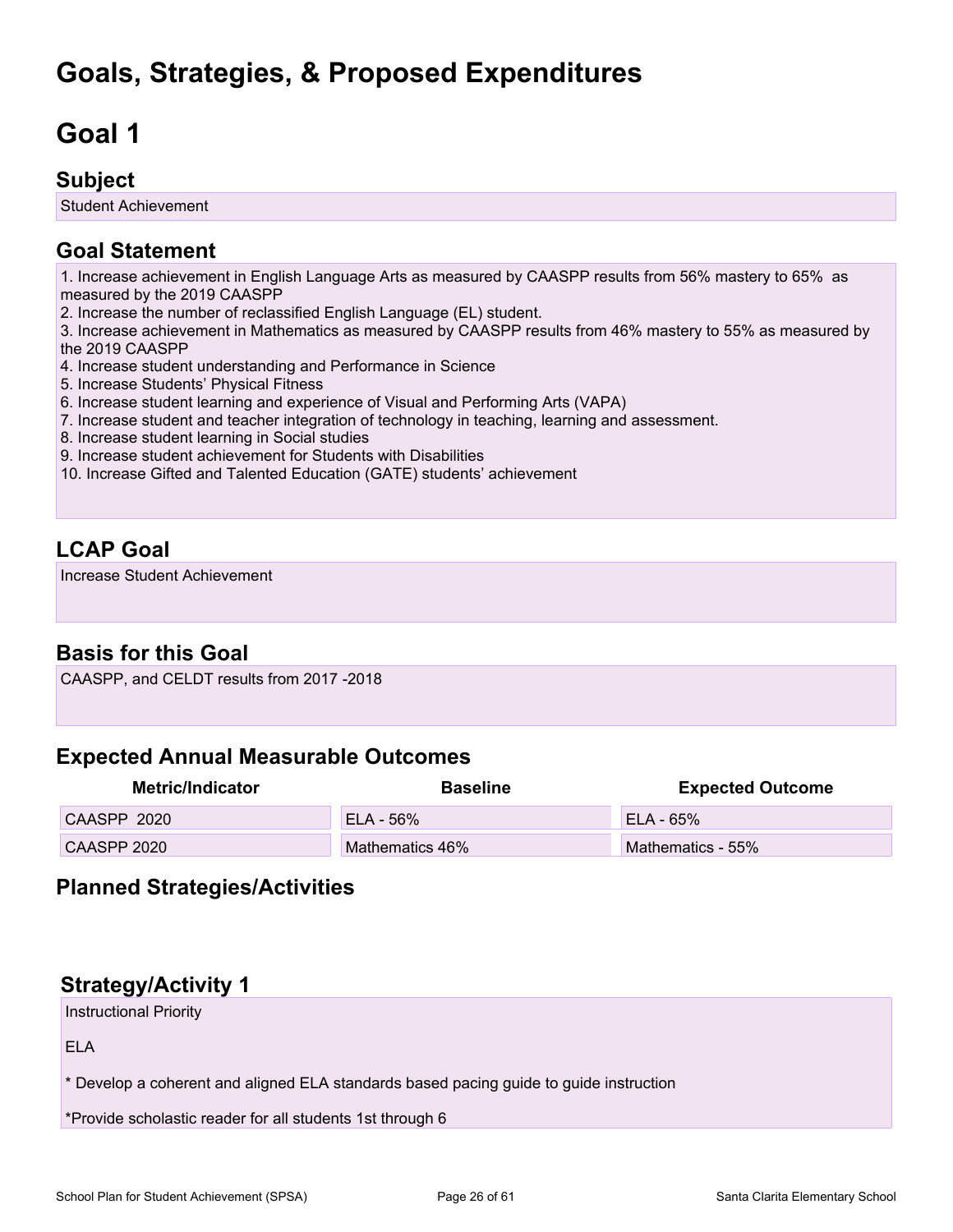- Library time for all students once a week
- Continue to implement and support CRLP Results to improve fluency and reading in TK 3rd grades.
- Train new primary and RSP teachers in the CRLP Results program.
- Continue to implement Vocabulary instruction in Kindergarten through 6th grades
- Consistent (daily) teacher led intervention in each classroom.
- Provide supplementary materials (Ready Common Core and A Z Literacy material) to support teaching of literacy skills using informational texts and fiction/literature; writing; listening and speaking
- Instructional strategy Gradual release model/direct instruction.

\*Administer all IABs as formative assessment for monitoring and planning students progress towards mastery of standards.

\*Provide workshop to teachers on hand scoring of short writes and essays for the IABs.

ELD

- Implement and monitor 30 minutes of ELD designated instructional time
- Provide homework assistance for EL students
- Participate in Constructing Meaning training

**Mathematics** 

- Revise and implement Math pacing/curriculum using the Learning targets
- Use the gradual release model/direct instruction for teaching of lessons
- Continue to implement common assessments every three weeks to monitor student learning and inform instruction
- Administer all IABs as formative assessments

\*Continue to provide PD for teachers in the use of the Item and Task Specification documents from SBAC to understand the scope and content of Learning Targets/Standards.

\* Analyze grade level data of 3 week assessment to monitor student progress and determine further instruction (remediation, intervention, enrichment etc.)

\* Teachers will continue to receive professional development in writing assessment questions and performance tasks to guide instruction

\* Provide time for teachers to collaborate and plan Math instruction.

Science, Social Studies, PE, VAPA

- Provide hands on science experience to all students through Wonder Wednesday Science activities
- Provide 200 minutes of PE instruction every 10 instructional days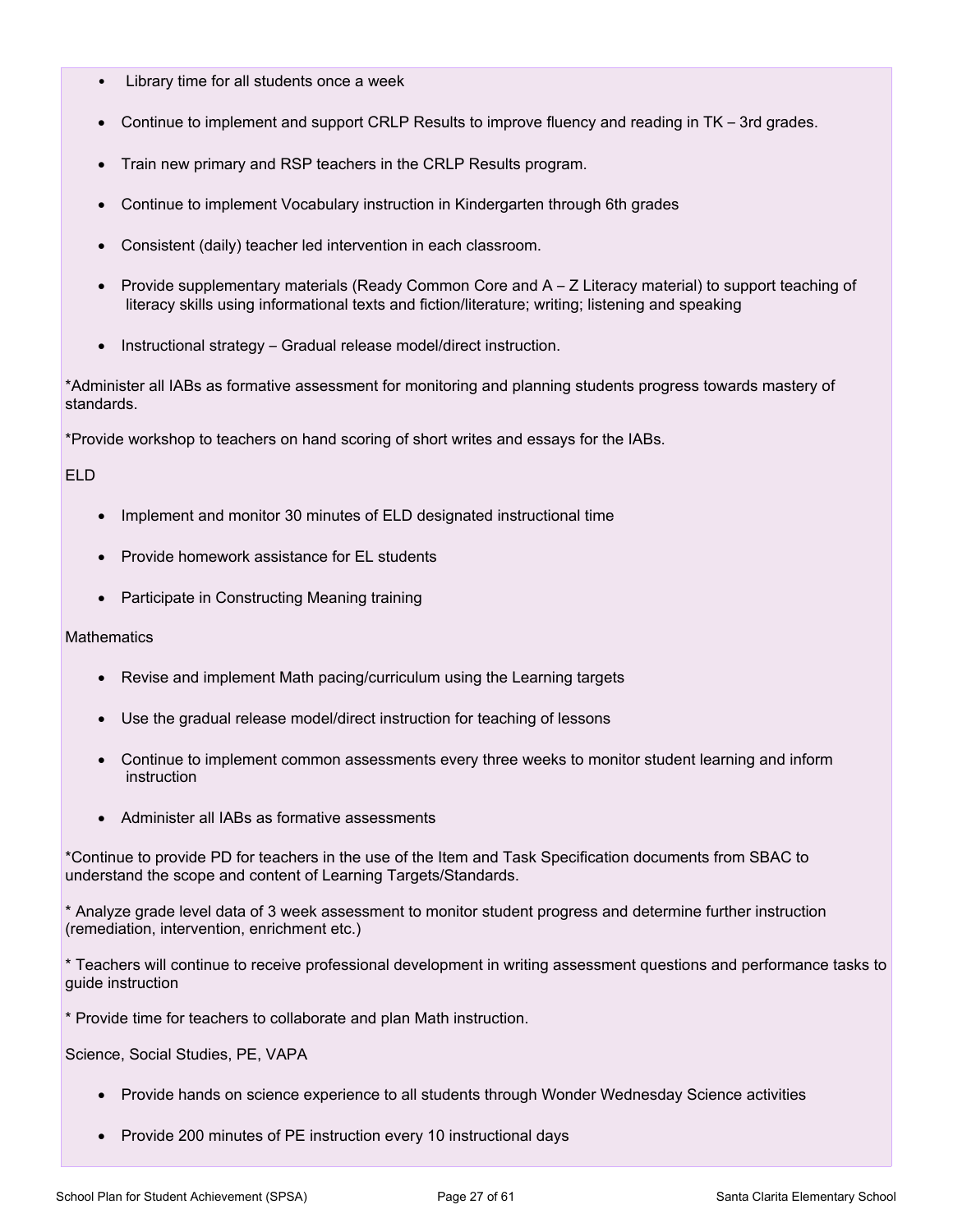- Continue to support school choir
- Continue to provide music instruction K through 6th grade
- Participate in TOSA Art residencies

\*Provide opportunities for Kennedy trained

teachers to provide inservice to other teachers

\*Provide opportunities for assemblies, field trips and opportunities related to science, arts, music, PE, health.

\*Continue to Implement the SPARK program for PE; students participate in the Jog-a-thon, Red ribbon week activities.

\* All teachers and students will have the adopted textbooks in science and Social Studies.

\* Provide professional development opportunities for teachers in science, social studies, VAPA, PE, and use of instructional technology.

\* Provide opportunities for teachers to learn and support integration and use of technology in the classroom.

\* Use SST online to record and track intervention and support services provided to students.

**Technology** 

District will service and maintain technology equipment including printers and other accessories/consumables

\* Students will use Typing Club to enhance their typing and computer skills

\* Students will have at least 30 minutes a week in the computer lab to practice their typing skills and engage in distributive practice for math

\* Integration of Flat Panels for learning and instruction

\* TOSA support

\* Teachers will receive continuing professional development in using Flat Panels

\* Teachers will receive professional development in using technology to enhance student learning

\*Teachers will receive professional development on use of google applications as a platform for instruction and communicating with students and parents.

\*Support teachers in the use of chromebooks for instruction in the classroom.

#### **Students to be Served by this Strategy/Activity**

#### **Timeline**

8-13 -19 - 6-12-2020

All Students

#### **Person(s) Responsible**

Staff, Site Council, ELAC

### **Proposed Expenditures for this Strategy/Activity**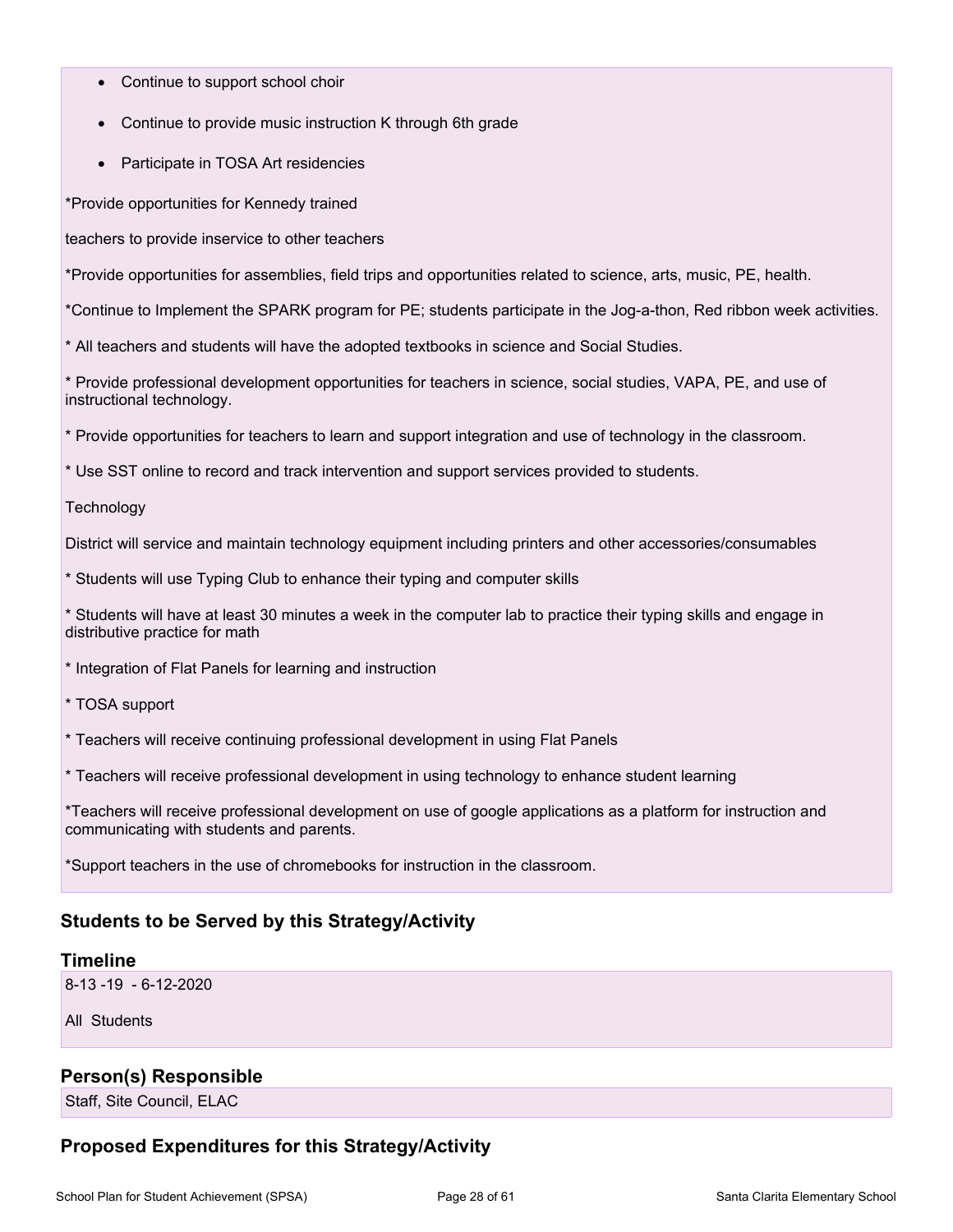| <b>Amount</b>           | 6175                                                                                                                                                     |
|-------------------------|----------------------------------------------------------------------------------------------------------------------------------------------------------|
| <b>Source</b>           | <b>LCFF-EL</b>                                                                                                                                           |
| <b>Budget Reference</b> | 1000-1999: Certificated Personnel Salaries                                                                                                               |
| <b>Description</b>      | <b>Teacher Substitutes and Hourly Reimbursement</b><br>* 3 days Coach<br>* 1 day for each SELD teacher<br>* 15 hours for each SELD teacher<br>* Benefits |
| Amount                  | 8700                                                                                                                                                     |
| <b>Source</b>           | LCFF-EL                                                                                                                                                  |
| <b>Budget Reference</b> | 2000-2999: Classified Personnel Salaries                                                                                                                 |
| <b>Description</b>      | <b>Instructional Assistant</b><br><b>NCLB Aide for GOAL</b>                                                                                              |
| Amount                  | 5000                                                                                                                                                     |
| <b>Source</b>           | Lottery: Instructional Materials                                                                                                                         |
| <b>Budget Reference</b> | 4000-4999: Books And Supplies                                                                                                                            |
| <b>Description</b>      | <b>Instructional Materials</b>                                                                                                                           |

## **Strategy/Activity 2**

Additional Instructional Opportunities

\* EL and SED students will receive homework assistance during "Homework Haven."

#### **Students to be Served by this Strategy/Activity**

English Learners, Homeless and Foster youth

#### **Timeline**

September 10 2018 to May 31, 2019

#### **Person(s) Responsible**

Staff, Site Council, ELAC

### **Proposed Expenditures for this Strategy/Activity**

| <b>Amount</b>           | 2000                                     |
|-------------------------|------------------------------------------|
| <b>Source</b>           | LCFF-EL                                  |
| <b>Budget Reference</b> | 2000-2999: Classified Personnel Salaries |
| <b>Description</b>      | Homework Haven                           |

## **Strategy/Activity 3**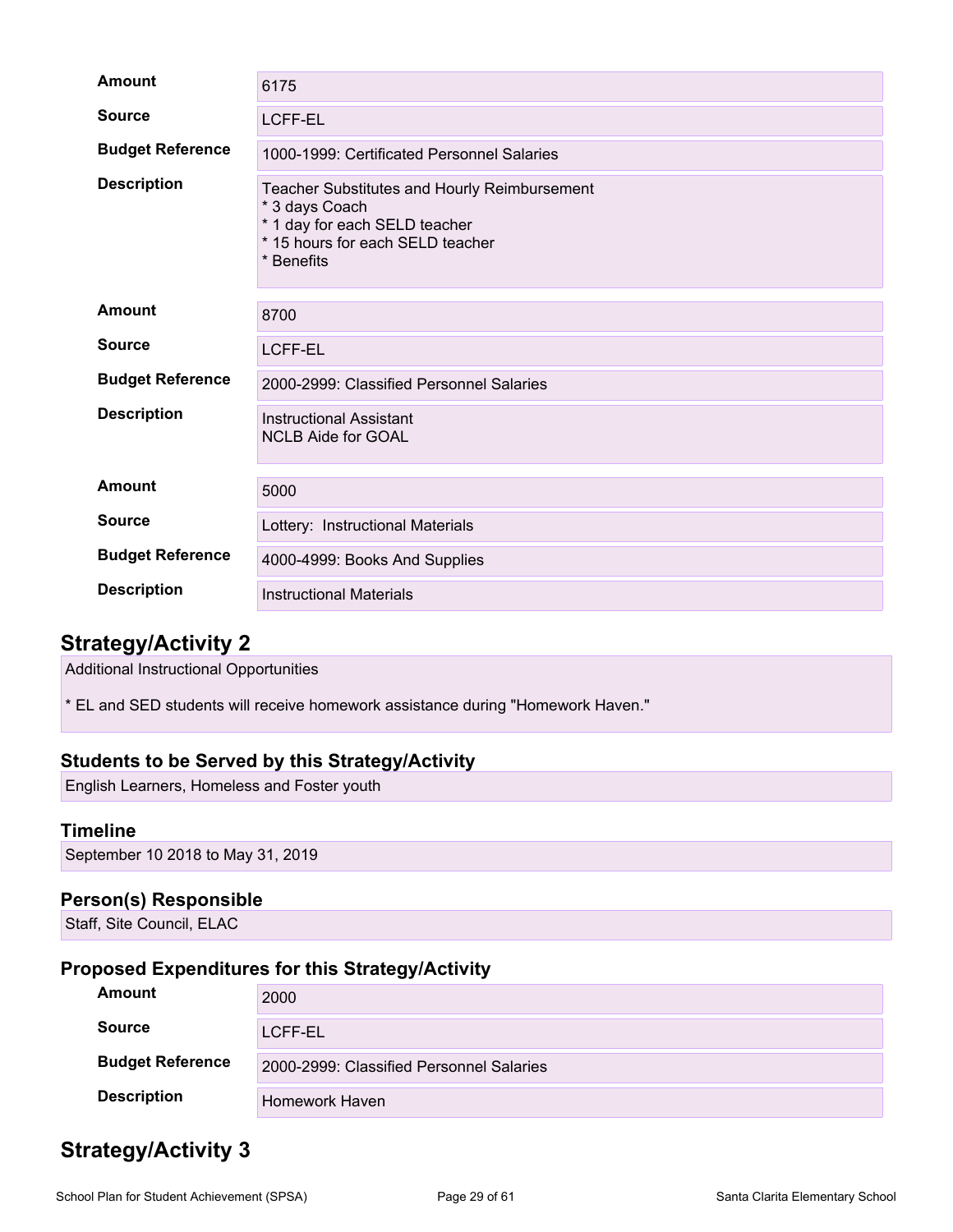#### Ongoing Assessment and Monitoring

- \* Analyze individual student summary results CELDT, benchmarks and progress monitoring scores, ADEPT, Pearson) \*Analyze and use3 week and IAB assessment data for planning and revising instruction
- \* ELD Articulation Meetings
- \* Redesignation Meetings
- \* Analyze Grade level data to monitor student progress and determine further instruction (intervention, enrichment etc.)
- \* Site Council, ELAC and GATE to monitor student progress
- \* Review Math Field Day results
- \* Benchmark Assessments
- \* GATE Identification

#### **Students to be Served by this Strategy/Activity**

#### **Timeline**

8-13-2019 - 6-12-2020

#### **Person(s) Responsible**

Staff, Site Council, ELAC

#### **Proposed Expenditures for this Strategy/Activity**

| Amount                  | 1500                                       |
|-------------------------|--------------------------------------------|
| <b>Source</b>           | <b>LCFF-EL</b>                             |
| <b>Budget Reference</b> | 1000-1999: Certificated Personnel Salaries |
| <b>Description</b>      | <b>Sub Costs</b>                           |
|                         |                                            |
| <b>Amount</b>           | 50                                         |
| <b>Source</b>           | <b>LCFF-EL</b>                             |
| <b>Budget Reference</b> | 4000-4999: Books And Supplies              |
| <b>Description</b>      | <b>Parent Meetings - Supplies</b>          |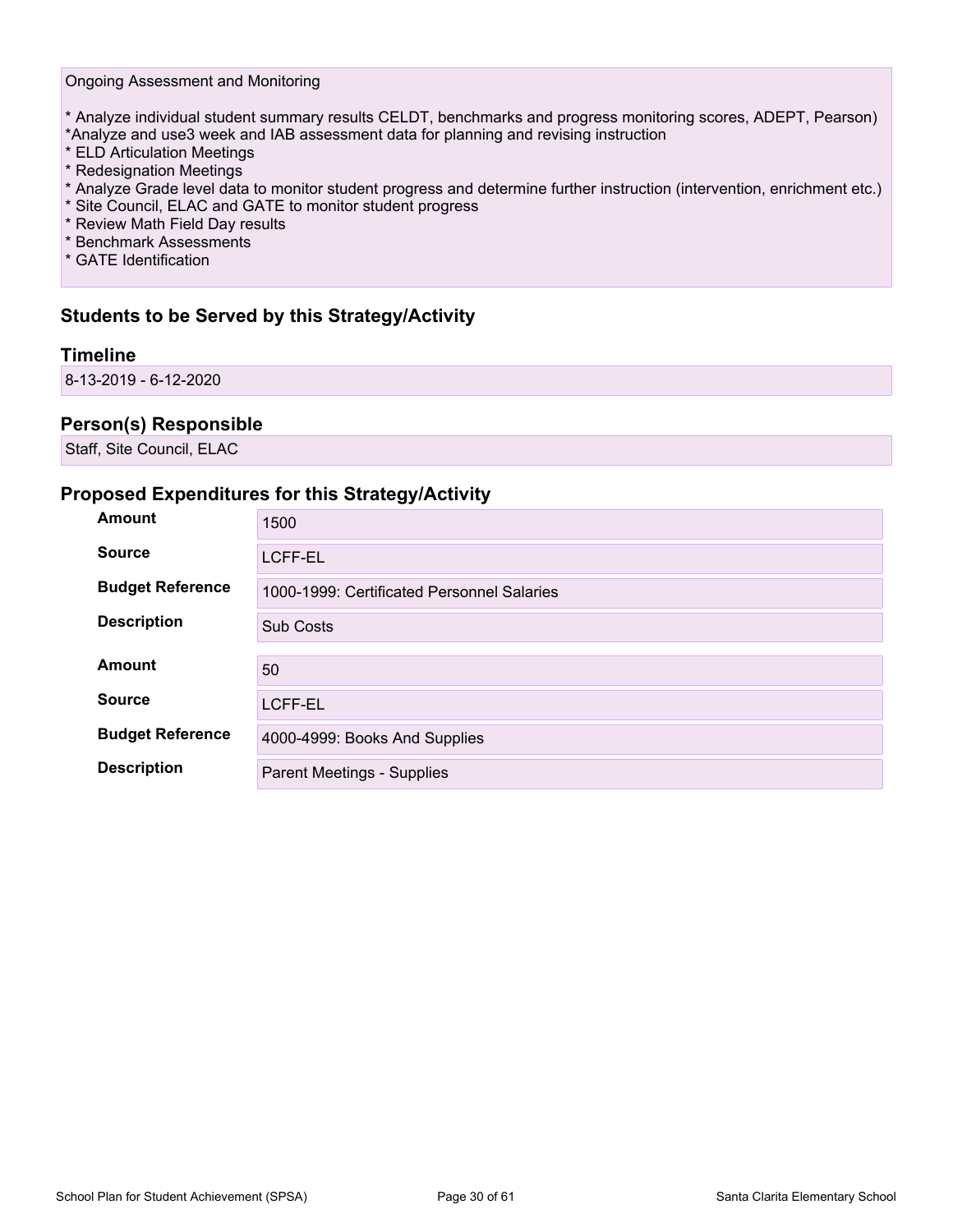## **Goals, Strategies, & Proposed Expenditures**

# <span id="page-30-0"></span>**Goal 2**

### **Subject**

Student and Parent Engagement

## **Goal Statement**

- 1. Decrease Truancy, Chronic Absenteeism, suspensions, and expulsions
- 2. Meet the specific needs of our Foster, ELL, Economically Disadvantaged, and Homeless Students.
- 3. Increase parent satisfaction with school communication
- 4. Increase students' and teachers sense of safety and school connectedness
- 5. Continue collaboration with the PTC to sustain parent supported/sponsored programs.
- 6. Increase Parent Engagement

### **LCAP Goal**

Increase Meaningful and Purposeful Student and Parent Engagement

## **Basis for this Goal**

Attendance reports, SART, DART, SARB records, parent, teacher and student surveys.

### **Expected Annual Measurable Outcomes**

| Metric/Indicator       | <b>Baseline</b>              | <b>Expected Outcome</b>      |
|------------------------|------------------------------|------------------------------|
| Chronic absence report | 8% for 2017/2018 school year | 6% for 2019/2020 school year |
|                        |                              |                              |

## **Planned Strategies/Activities**

## **Strategy/Activity 1**

- Provide translation services at school during parent conferences
- Maintain and update school website
- Use constant contact for school messages and weekly bulletins
- School counselor will conduct small group social skills counseling for students with priority given to students in our unduplicated count population
- Continue PBIS implementation
- Attend PBIS Year 3 trainings

Provide opportunity for PBIS implementation committee to meet once a month to review progress of implementation.

Use SWIS to keep and analyze behavior Data for evaluation and design of actions plans for PBIS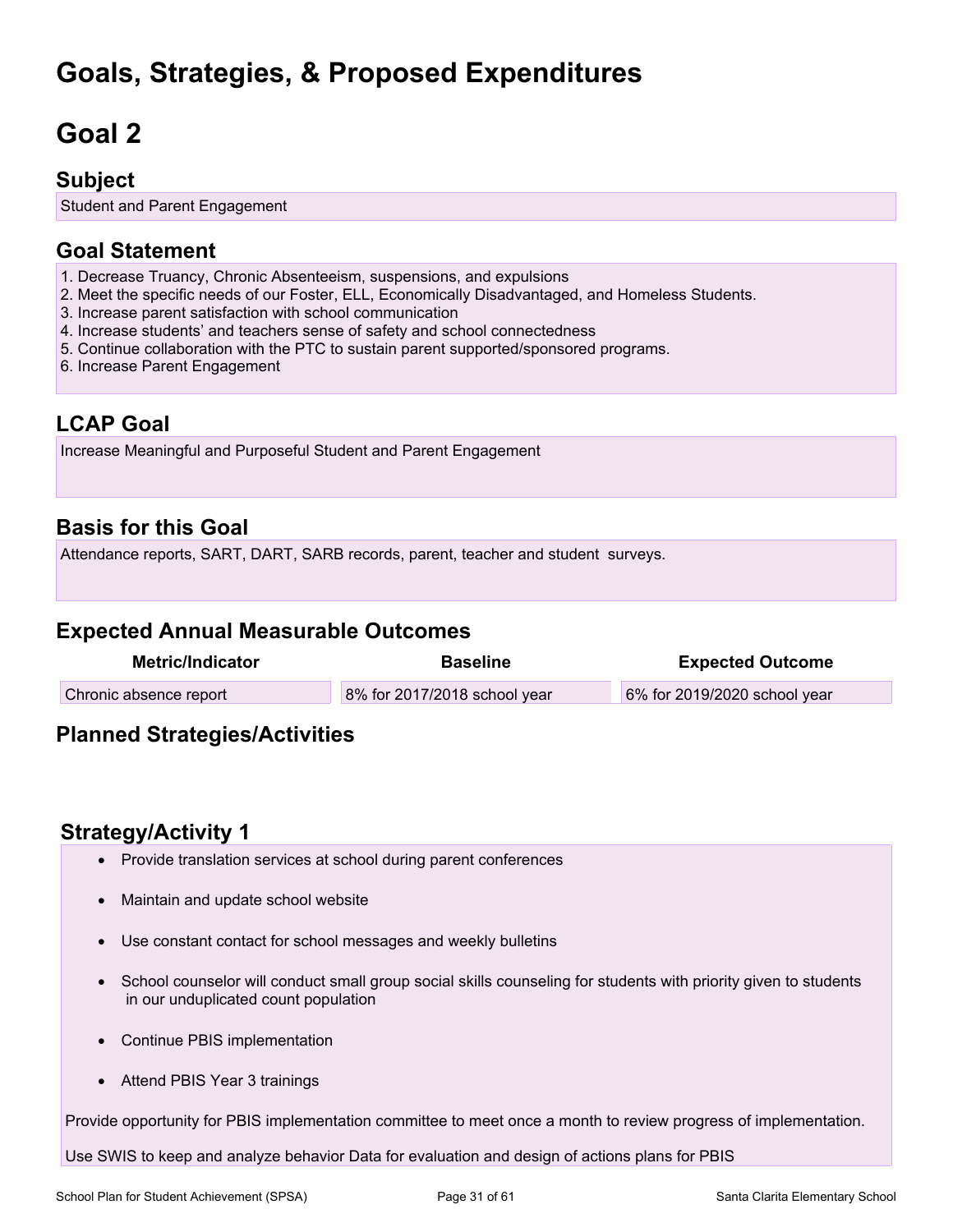- PTC sponsored Music program Preschool 6th
- PTC sponsored Art program
- PTC sponsored Assemblies and field trips
- Provide parent workshops on
- Technology used by students
- Homework support
- California Mathematics Standards
- English Learners

Implement incentive programs to promote student attendance.

Provide Tuesday Newsletter reminders.

Recognize student attendance at assemblies and in the Tuesday Bulletin.

Provide Parent Education on the importance of attendance.

Follow through with attendance concerns using SART, DART, SARB committees.

Provide incentives at Awards Assemblies to recognize student achievement and citizenship.

Cross grade level buddy activities.

#### **Students to be Served by this Strategy/Activity**

All Students

#### **Timeline**

8-13-2019 - 6-12-2020

All students

All parents

#### **Person(s) Responsible**

Staff, Site Council, Teachers, principal, PBIS coach, counselor.

#### **Proposed Expenditures for this Strategy/Activity**

| Amount                  | 6000                                         |
|-------------------------|----------------------------------------------|
| <b>Source</b>           | School and Library Improvement Program Block |
| <b>Budget Reference</b> | 1000-1999: Certificated Personnel Salaries   |
| <b>Description</b>      | Substitute Costs                             |
| Amount                  | 2600                                         |
| <b>Source</b>           | School and Library Improvement Program Block |
| <b>Budget Reference</b> | 1000-1999: Certificated Personnel Salaries   |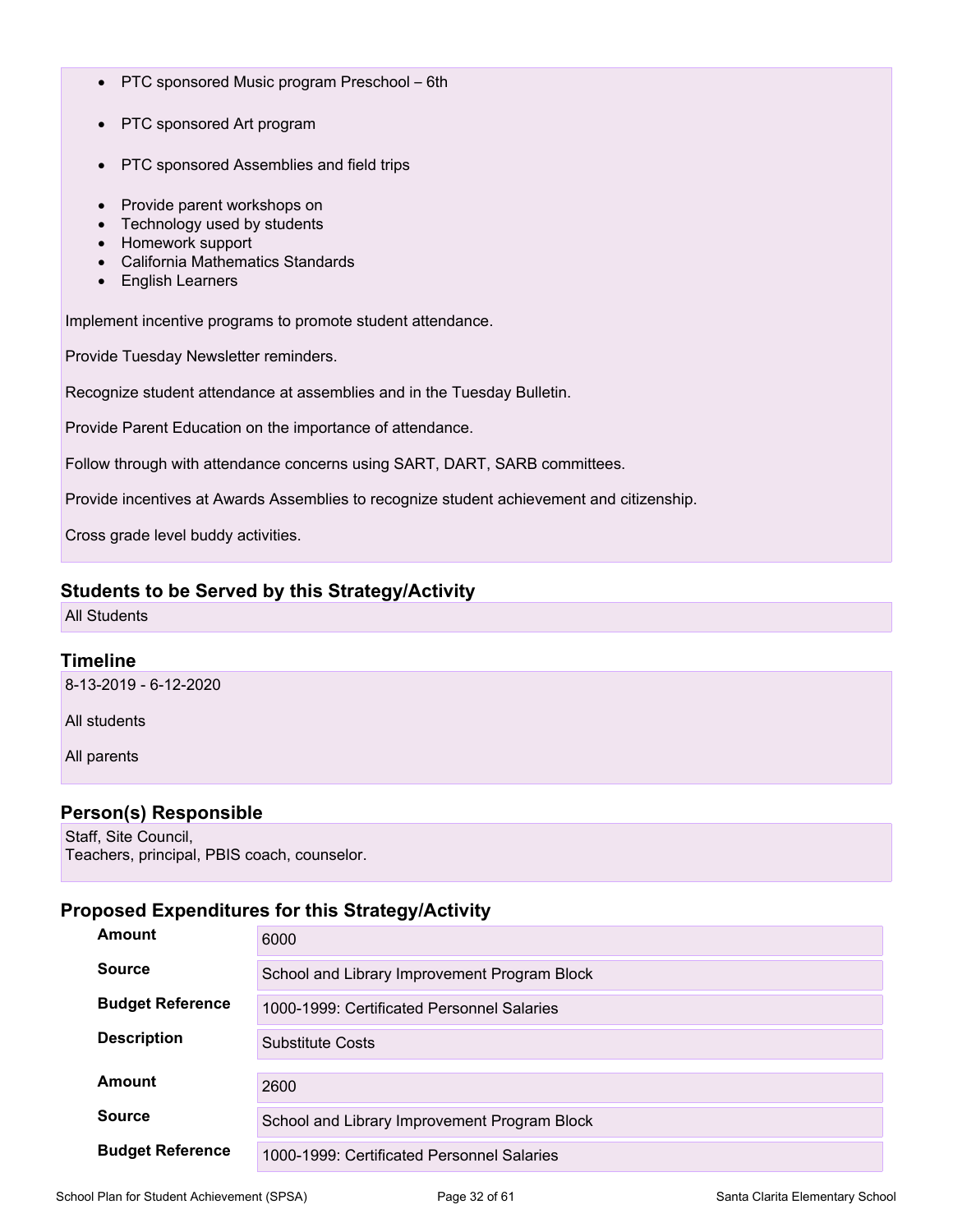| <b>Description</b>      | Planning                                     |  |  |
|-------------------------|----------------------------------------------|--|--|
| <b>Amount</b>           | 10000                                        |  |  |
| <b>Source</b>           | School and Library Improvement Program Block |  |  |
| <b>Budget Reference</b> | 2000-2999: Classified Personnel Salaries     |  |  |
| <b>Description</b>      | <b>Instructional Aides</b>                   |  |  |
| <b>Amount</b>           | 2623                                         |  |  |
| <b>Source</b>           | School and Library Improvement Program Block |  |  |
| <b>Budget Reference</b> | 3000-3999: Employee Benefits                 |  |  |
| <b>Description</b>      | <b>Employee Benefits</b>                     |  |  |
| <b>Amount</b>           | 2135                                         |  |  |
| <b>Source</b>           | School and Library Improvement Program Block |  |  |
| <b>Budget Reference</b> | 4000-4999: Books And Supplies                |  |  |
| <b>Description</b>      | <b>Instructional Materials</b>               |  |  |
| <b>Amount</b>           | 1000                                         |  |  |
| <b>Source</b>           | Unrestricted                                 |  |  |
| <b>Budget Reference</b> | 1000-1999: Certificated Personnel Salaries   |  |  |
| <b>Description</b>      | <b>Substitute Costs</b>                      |  |  |
| <b>Amount</b>           | 10000                                        |  |  |
| <b>Source</b>           | Unrestricted                                 |  |  |
| <b>Budget Reference</b> | 2000-2999: Classified Personnel Salaries     |  |  |
| <b>Description</b>      | <b>Instructional Aides</b>                   |  |  |
| <b>Amount</b>           | 4000                                         |  |  |
| <b>Source</b>           | <b>General Fund</b>                          |  |  |
| <b>Budget Reference</b> | 2000-2999: Classified Personnel Salaries     |  |  |
| <b>Description</b>      | Instructional Aides - Kindergarten           |  |  |
| <b>Amount</b>           | 10000                                        |  |  |
| <b>Source</b>           | Lottery: Instructional Materials             |  |  |
| <b>Budget Reference</b> | 4000-4999: Books And Supplies                |  |  |
| <b>Description</b>      | <b>Instructional Materials</b>               |  |  |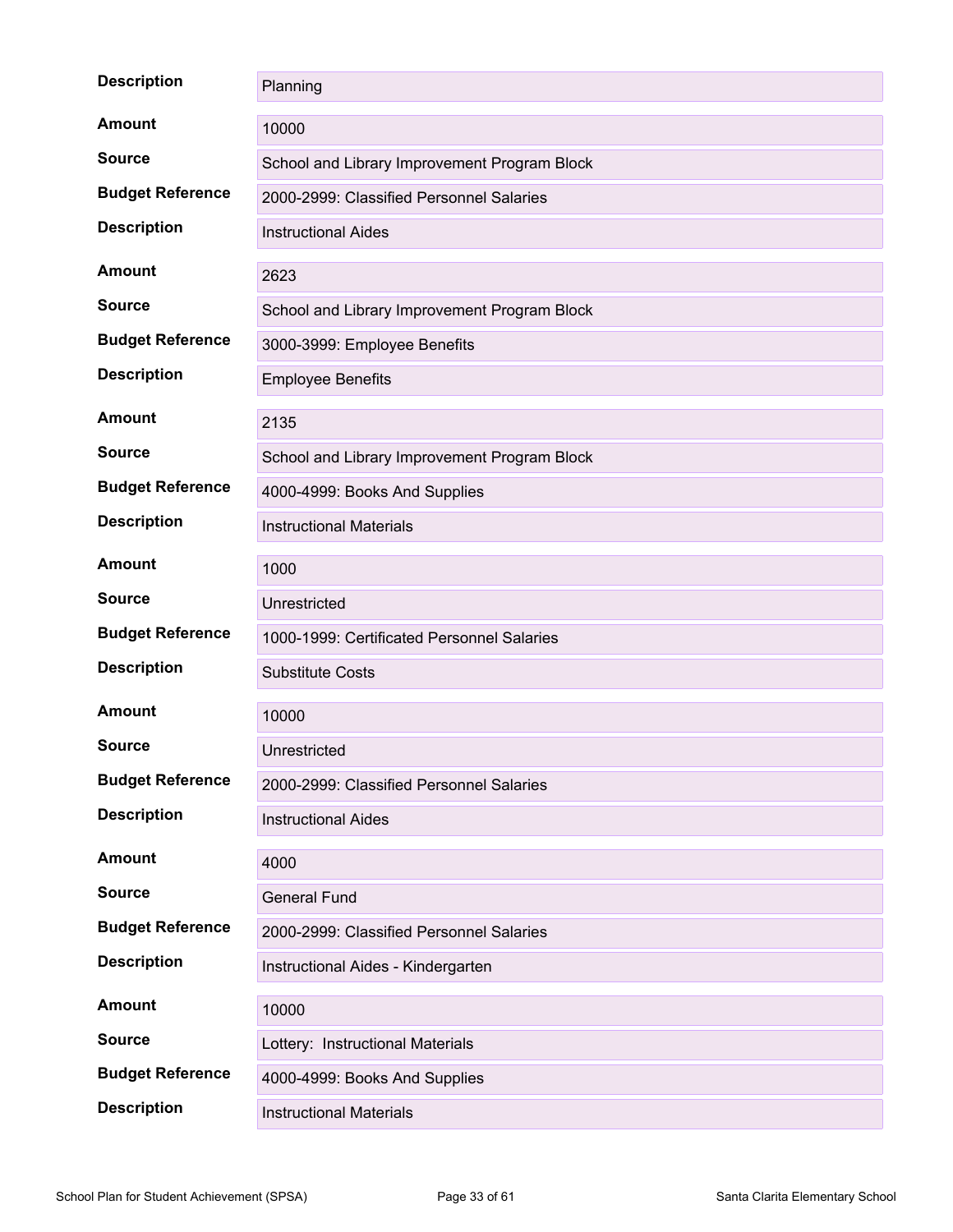## **Strategy/Activity 2**

Ongoing Assessment and Monitoring

### **Students to be Served by this Strategy/Activity**

All Students

#### **Timeline**

8-13-2019 - 6-12-2020 All Students

### **Person(s) Responsible**

Staff, Site Council

### **Proposed Expenditures for this Strategy/Activity**

| Amount                  | 4000                                         |  |  |
|-------------------------|----------------------------------------------|--|--|
| <b>Source</b>           | School and Library Improvement Program Block |  |  |
| <b>Budget Reference</b> | 1000-1999: Certificated Personnel Salaries   |  |  |
| <b>Description</b>      | Substitute Costs                             |  |  |
| Amount                  |                                              |  |  |
|                         | 1000                                         |  |  |
| <b>Source</b>           | School and Library Improvement Program Block |  |  |
| <b>Budget Reference</b> | 1000-1999: Certificated Personnel Salaries   |  |  |
| <b>Description</b>      | Data Analysis Hourly                         |  |  |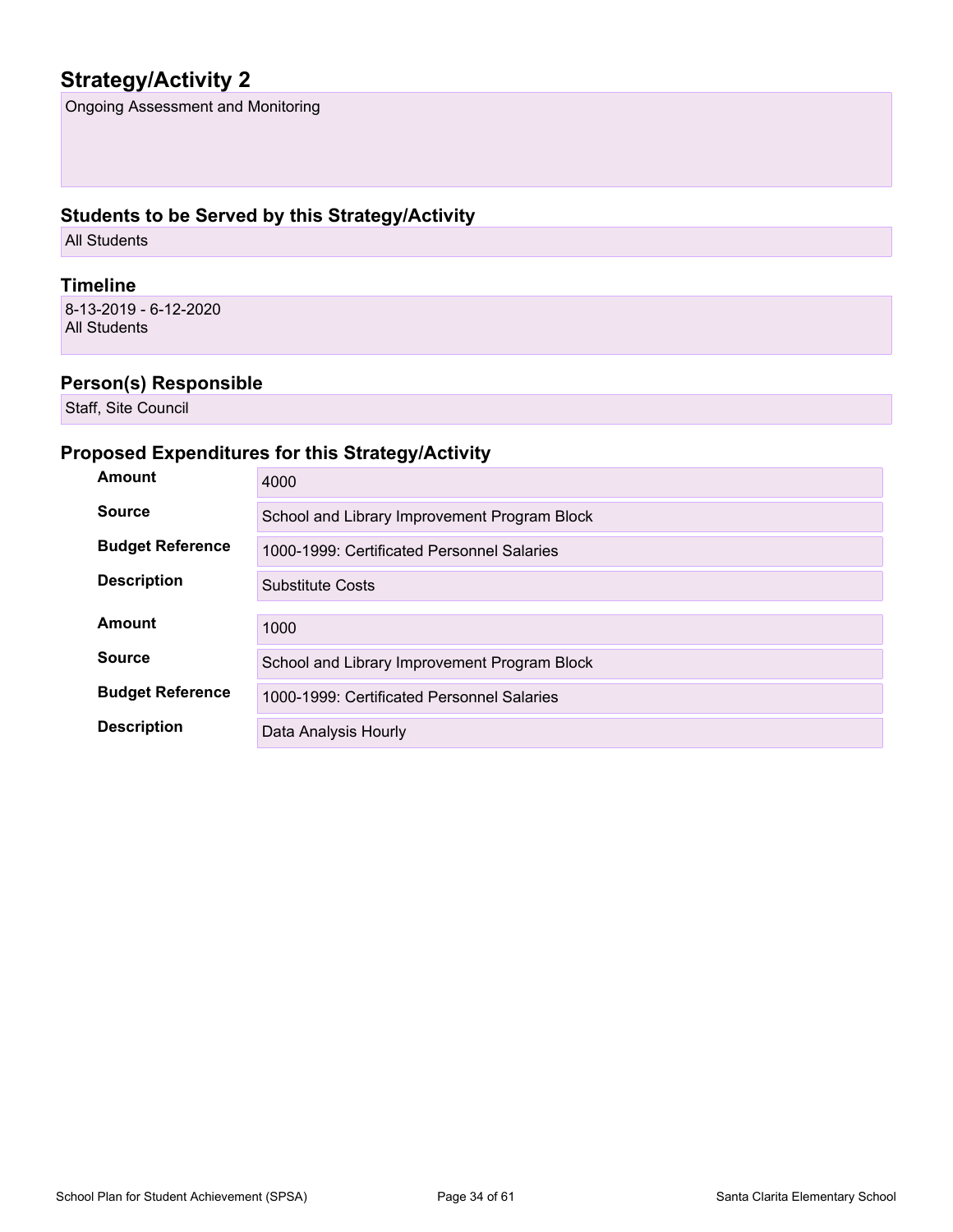## **Goals, Strategies, & Proposed Expenditures**

# <span id="page-34-0"></span>**Goal 3**

## **Subject**

Basic Conditions of Learning

## **Goal Statement**

- 1. Students have access to state-approved standards-based materials.
- 2. All teachers will be appropriately credentialed based on state requirements
- 3. Maintain and Clean School Properties

## **LCAP Goal**

Provide an Appropriate Basic Condition of Learning

### **Basis for this Goal**

### **Expected Annual Measurable Outcomes**

**Metric/Indicator Baseline Expected Outcome**

## **Planned Strategies/Activities**

### **Strategy/Activity 1**

- Conduct new teacher support workshops
- Provide release time to support new teachers to collaborate and plan
- Support new teachers to participate in PAR and Induction programs
- Monitor and support custodial staff

\*Coordinate with district to purchase all prescribed books for students and teachers

### **Students to be Served by this Strategy/Activity**

#### **Timeline**

All students K - 6

### **Person(s) Responsible**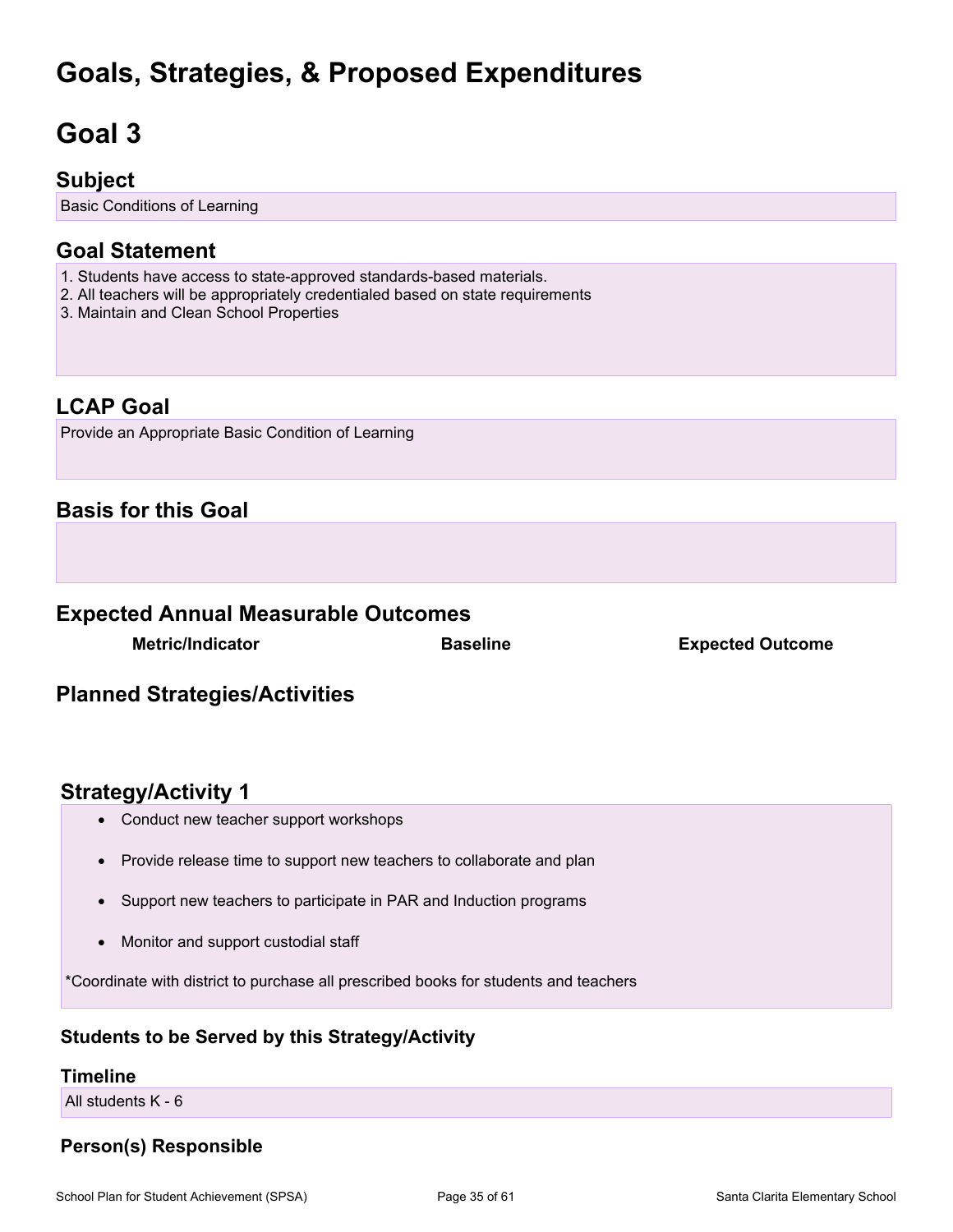### **Proposed Expenditures for this Strategy/Activity**

| Amount                  | 2000                                         |  |  |
|-------------------------|----------------------------------------------|--|--|
| <b>Source</b>           | Unrestricted                                 |  |  |
| <b>Budget Reference</b> | 1000-1999: Certificated Personnel Salaries   |  |  |
| <b>Description</b>      | <b>Substitute Costs</b>                      |  |  |
| <b>Amount</b>           | 2000                                         |  |  |
| <b>Source</b>           | School and Library Improvement Program Block |  |  |
| <b>Budget Reference</b> | 1000-1999: Certificated Personnel Salaries   |  |  |
| <b>Description</b>      | <b>Planning Hourly</b>                       |  |  |
| <b>Amount</b>           | 3000                                         |  |  |
| <b>Source</b>           | Lottery: Instructional Materials             |  |  |
| <b>Budget Reference</b> | 4000-4999: Books And Supplies                |  |  |
| <b>Description</b>      | <b>Instructional Materials</b>               |  |  |

## **Strategy/Activity 2**

#### **Students to be Served by this Strategy/Activity**

#### **Timeline**

All Students K - 6

#### **Person(s) Responsible**

Teachers, Principal

### **Proposed Expenditures for this Strategy/Activity**

| Amount                                                                | 2000                    |
|-----------------------------------------------------------------------|-------------------------|
| <b>Source</b>                                                         | Unrestricted            |
| <b>Budget Reference</b><br>1000-1999: Certificated Personnel Salaries |                         |
| <b>Description</b>                                                    | <b>Substitute Costs</b> |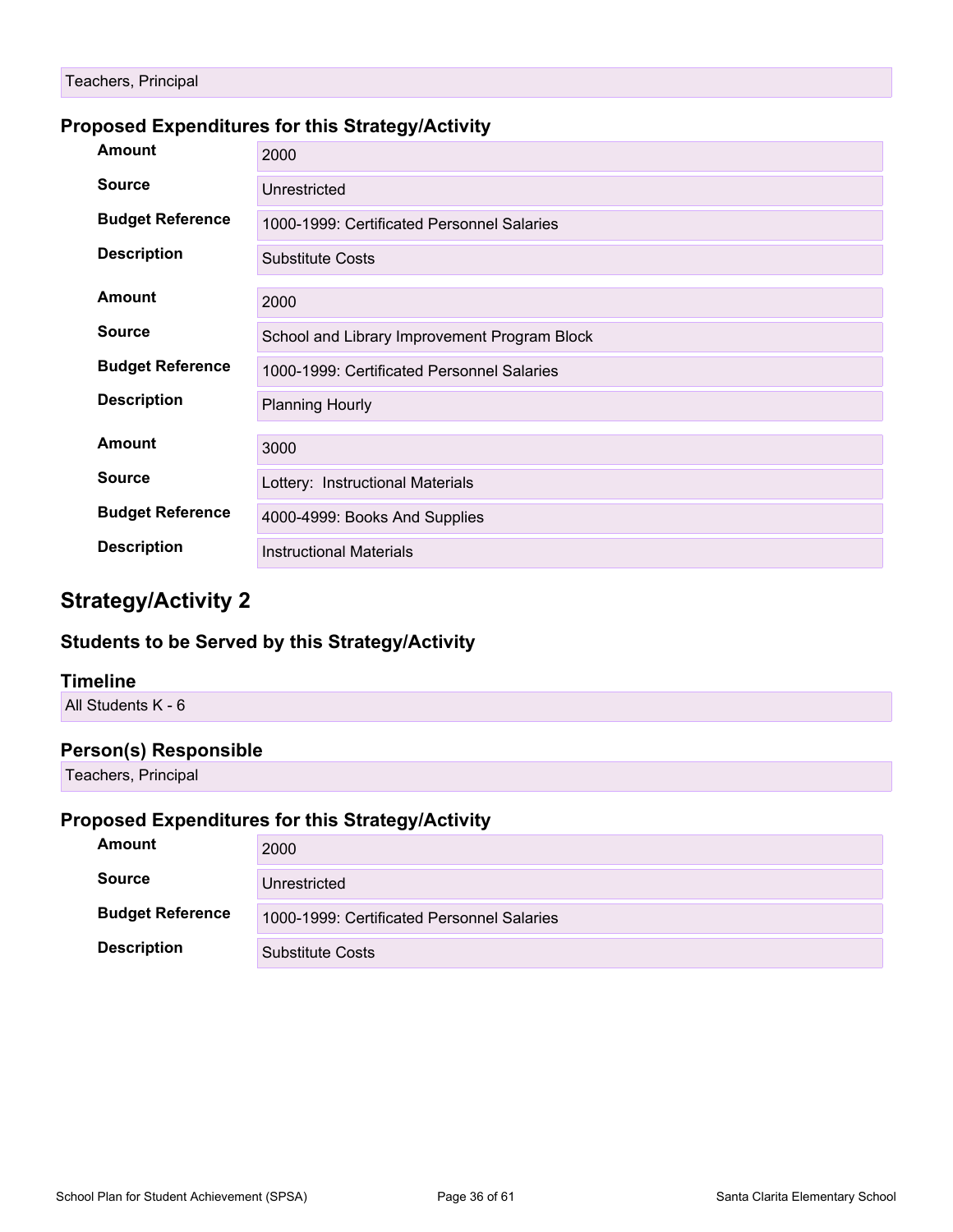## <span id="page-36-0"></span>**Annual Review and Update**

## **SPSA Year Reviewed: 2018-19**

## <span id="page-36-1"></span>**Goal 1**

1. Increase achievement in English Language Arts as measured by CAASPP results from 56% mastery to 65% as measured by the 2018 CAASPP

2. Increase the number of reclassified English Language (EL) student.

3. Increase achievement in Mathematics as measured by CAASPP results from 43% mastery to 55% as measured by the 2018 CAASPP

- 4. Increase student understanding and Performance in Science
- 5. Increase Students' Physical Fitness
- 6. Increase student learning and experience of Visual and Performing Arts (VAPA)
- 7. Increase student and teacher integration of technology in teaching, learning and assessment.
- 8. Increase student learning in Social studies
- 9. Increase student achievement for Students with Disabilities
- 10. Increase Gifted and Talented Education (GATE) students' achievement

### **Annual Measurable Outcomes**

**Metric/Indicator Expected Outcomes Actual Outcomes**

### **Strategies/Activities for Goal 1**

| <b>Planned</b><br><b>Actions/Services</b>                                                                                                                                                            | <b>Actual</b><br><b>Actions/Services</b>                                                             | <b>Proposed</b><br><b>Expenditures</b>                                                                                                                                                                                                                         | <b>Estimated Actual</b><br><b>Expenditures</b> |
|------------------------------------------------------------------------------------------------------------------------------------------------------------------------------------------------------|------------------------------------------------------------------------------------------------------|----------------------------------------------------------------------------------------------------------------------------------------------------------------------------------------------------------------------------------------------------------------|------------------------------------------------|
| <b>Instructional Priority</b><br><b>ELA</b><br>* Develop a coherent and<br>aligned ELA standards<br>based pacing guide to<br>guide instruction<br>*Provide scholastic reader<br>for all students 1st | Each grade level began.<br>Still in progress<br>All grade 1 - 6 students<br>have scholastic readers. | <b>Teacher Substitutes and</b><br><b>Hourly Reimbursement</b><br>* 3 days Coach<br>* 1 day for each SELD<br>teacher<br>* 15 hours for each<br><b>SELD</b> teacher<br>* Benefits<br>1000-1999: Certificated<br><b>Personnel Salaries</b><br><b>LCFF-EL 6175</b> |                                                |
| through 6<br>Library time for<br>$\bullet$<br>all students<br>once a week                                                                                                                            | All classes attended<br>library once a week<br>Implementation of the<br>CRLP continued in grades     | <b>Instructional Assistant</b><br><b>NCLB Aide for GOAL</b><br>2000-2999: Classified<br><b>Personnel Salaries</b><br><b>LCFF-EL 8700</b>                                                                                                                       |                                                |
| Continue to<br>$\bullet$<br>implement and<br>support CRLP<br><b>Results to</b><br>improve fluency                                                                                                    | 1 - 3 for trained teachers.<br>Did not train new primary<br>and RSP teachers.                        | <b>Instructional Materials</b><br>4000-4999: Books And<br>Supplies Lottery:<br><b>Instructional Materials</b><br>5000                                                                                                                                          |                                                |
| and reading in<br>$TK - 3rd$<br>grades.                                                                                                                                                              | Implementation was<br>partial and not consistent<br>across all classrooms.                           |                                                                                                                                                                                                                                                                |                                                |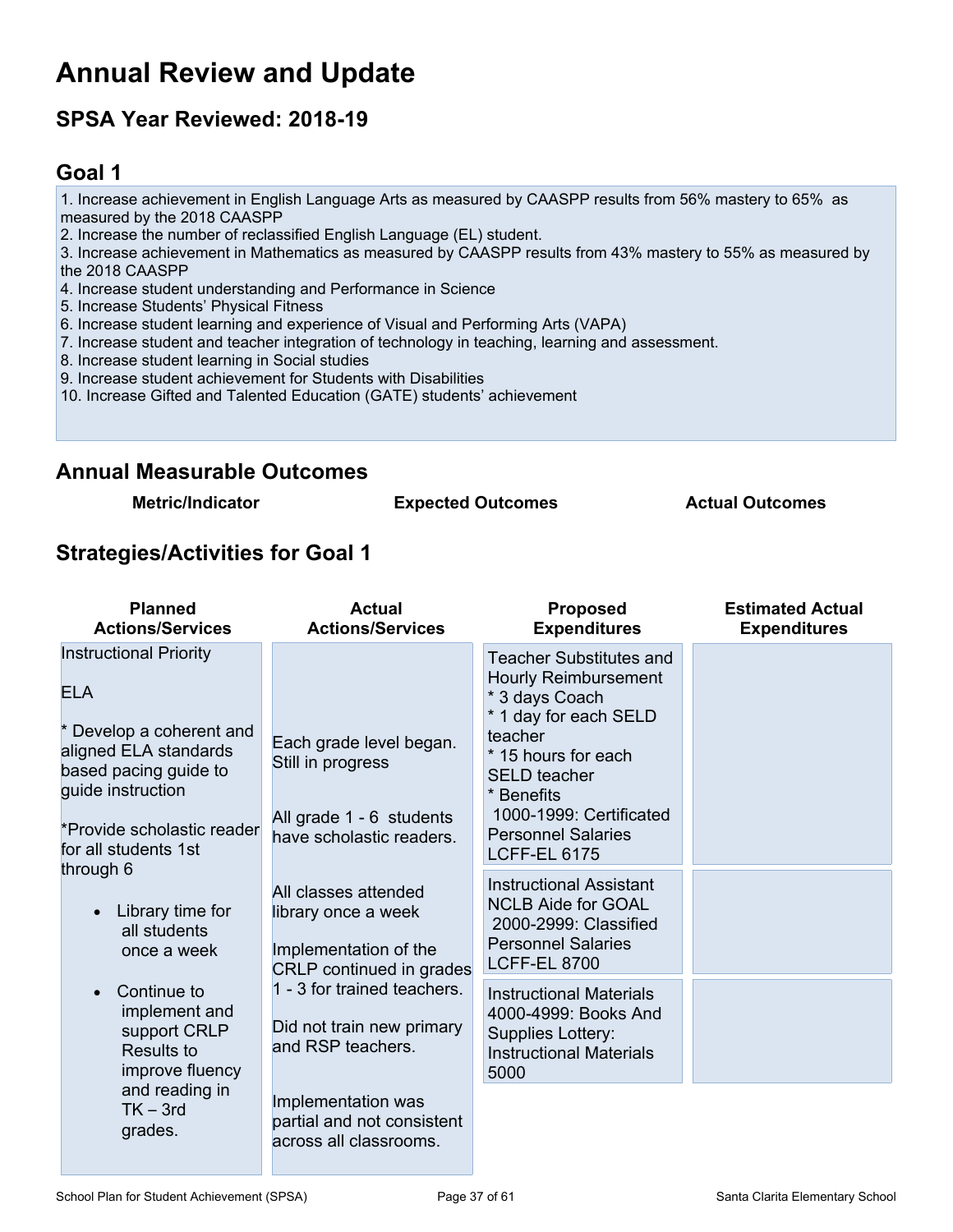| <b>Planned</b><br><b>Actions/Services</b>                                                                        | <b>Actual</b><br><b>Actions/Services</b>                                                                                                                   | <b>Proposed</b><br><b>Expenditures</b> |
|------------------------------------------------------------------------------------------------------------------|------------------------------------------------------------------------------------------------------------------------------------------------------------|----------------------------------------|
| Train new<br>primary and<br>RSP teachers in<br>the CRLP<br><b>Results</b>                                        | Teachers led had 30<br>minutes of intervention<br>daily to address specific<br>needs of their students.                                                    |                                        |
| program.<br>Continue to<br>$\bullet$<br>implement<br>Vocabulary<br>instruction in<br>Kindergarten<br>through 6th | Did not provide Ready<br>Common Core. All<br>teachers and students<br>were provided access to<br>Learning A - Z materials<br>in Reading and Science.       |                                        |
| grades<br>Consistent<br>(daily) teacher<br>led intervention<br>in each                                           | Teachers continue to use<br>direct instruction/gradual<br>release strategy for<br>instruction.                                                             |                                        |
| classroom.<br>Provide<br>supplementary<br>materials<br>(Ready                                                    | <b>Teachers administered</b><br>IABs in Math and ELA.<br>However it was not<br>consistent and there were<br>challenges with hand<br>scoring of some items. |                                        |
| <b>Common Core</b><br>and $A - Z$<br>Literacy<br>material) to<br>support                                         | Did not have workshops<br>for all teachers on hand<br>scoring short writes and<br>essays for IABs. 3                                                       |                                        |
| teaching of<br>literacy skills<br>using<br>informational<br>texts and<br>fiction/literature;                     | teachers attended the<br>workshops on their own.<br>30 minutes of designated<br><b>ELD</b> instruction<br>Homework assistance                              |                                        |
| writing; listening<br>and speaking<br>Instructional<br>strategy $-$<br>Gradual release                           | implemented for for EL,<br>foster and homeless<br>youth.<br>CM training was not<br>offered this year for                                                   |                                        |
| model/direct<br>instruction.<br>*Administer all IABs as<br>formative assessment for                              | teachers to attend. 4<br>teachers already trained.<br>Teachers continued to<br>refine Math pacing guide.                                                   |                                        |
| monitoring and planning<br>students progress<br>towards mastery of<br>standards.                                 | Teachers used direct<br>instruction/gradual<br>release strategy for Math<br>instruction.                                                                   |                                        |

#### School Plan for Student Achievement (SPSA) <br>
Page 38 of 61 Santa Clarita Elementary School

**Estimated Actual Expenditures**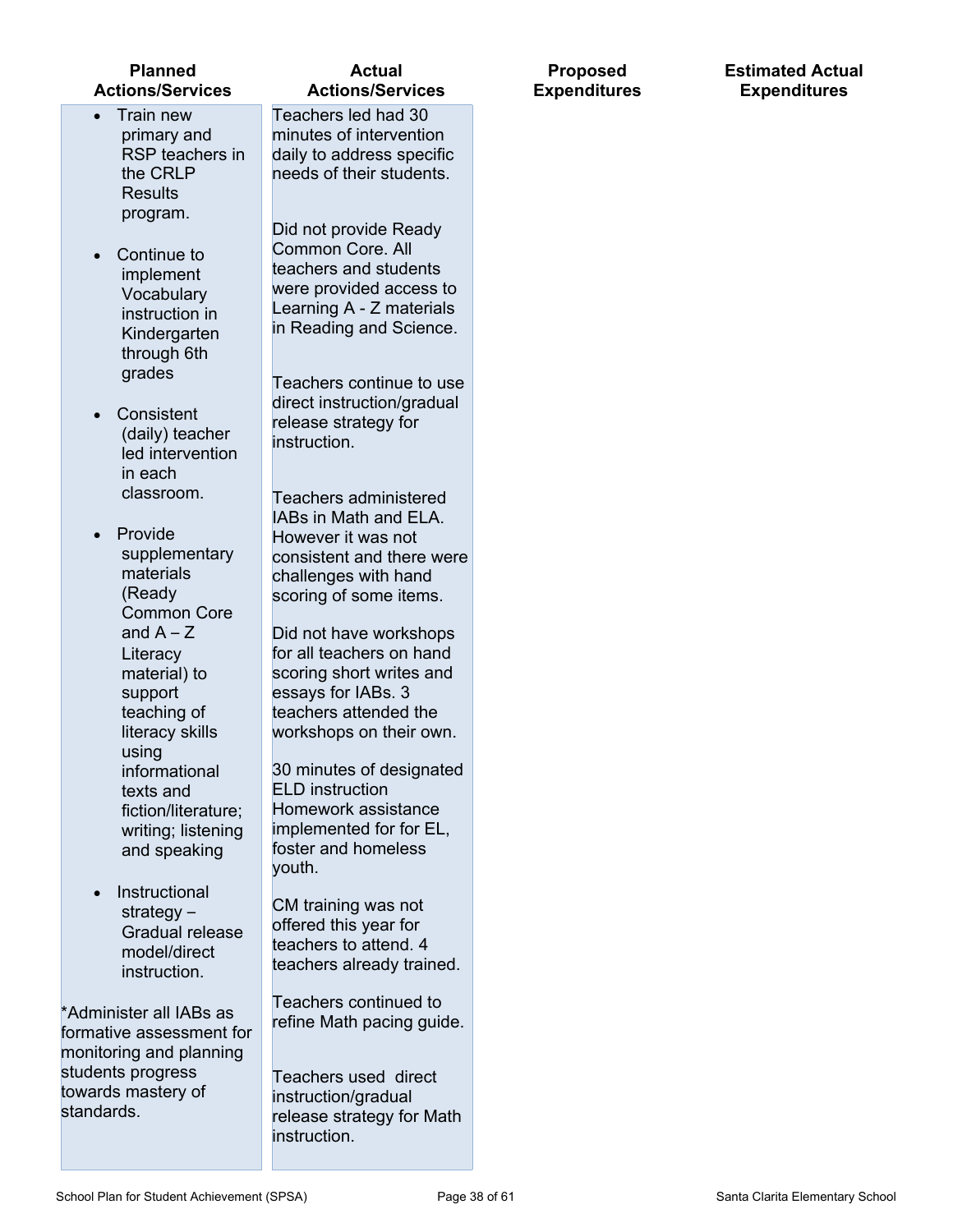| Ose the gradual<br>release<br>model/direct<br>instruction for<br>teaching of<br>lessons                                                                                      | Eduli Gidəs fidu fuldulu<br>times for hands on<br>experience in science<br>during wonder<br>Wednesday science<br>activities.                                                                                                                                                 |
|------------------------------------------------------------------------------------------------------------------------------------------------------------------------------|------------------------------------------------------------------------------------------------------------------------------------------------------------------------------------------------------------------------------------------------------------------------------|
| Continue to<br>implement<br>common<br>assessments<br>every three<br>weeks to<br>monitor student<br>learning and<br>inform<br>instruction<br>Administer all<br><b>IABs</b> as | Teachers provided 200<br>minutes of instruction<br>every 10 days to studer<br>School choir still in plac<br>with practices every<br>Tuesday and<br>performances during<br>assemblies and special<br>occasions.<br>Participated in 3<br>residences during the<br>school year. |
|                                                                                                                                                                              |                                                                                                                                                                                                                                                                              |

Use the gradual

- implement Math pacing/curriculu m using the Learning targets
- **Constructing** Meaning training

EL students • Participate in

- designated instructional time
- minutes of ELD

• Implement and monitor 30

**Planned Actions/Services**

\*Provide workshop to teachers on hand scoring of short writes and essays

for the IABs.

ELD

- Provide homework
- 
- assistance for
- 
- 
- 
- 
- 
- 
- 
- 
- 
- 

- **Mathematics** 
	- Revise and year.
		- Teachers had collaboration time during admin led and teacher led CIPs for collaboration.

**Actual Actions/Services**

Teachers administered Math assessments every 3 weeks of instruction.

IABs were administered. It was not consitsent in all

Workshops were not provided this school year.

Teachers analyzed and used information from assessment to drive intervention/enrichment

None provided this school

classrooms.

sessions.

- **Each class had rotation** 
	- Teachers provided 200 ents.

School choir still in place

**Proposed Expenditures**

#### **Estimated Actual Expenditures**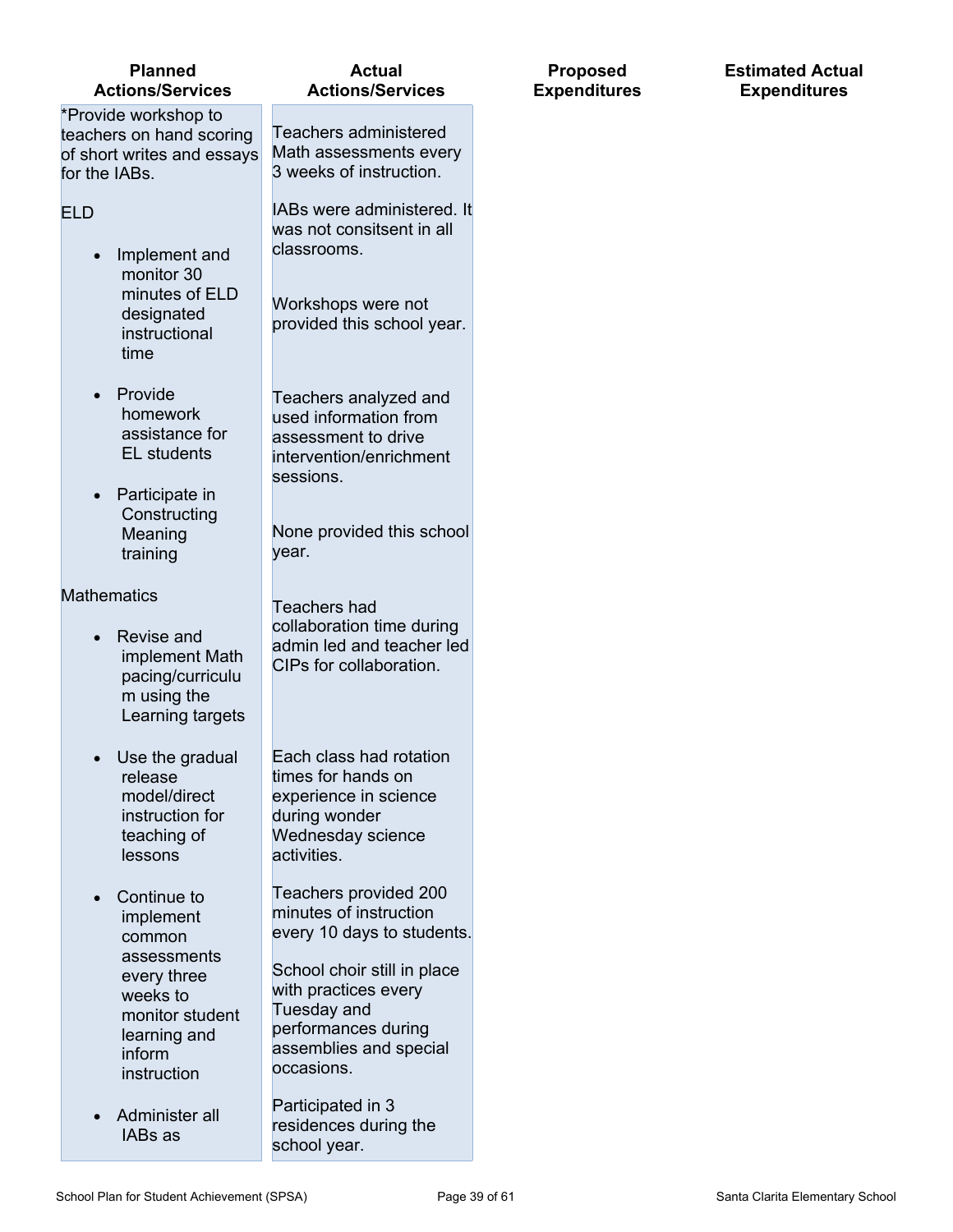| <b>Planned</b><br><b>Actions/Services</b>                                                                                                                                | <b>Actual</b><br><b>Actions/Services</b>                                                                          | <b>Proposed</b><br><b>Expenditures</b> | <b>Estimated Actual</b><br><b>Expenditures</b> |
|--------------------------------------------------------------------------------------------------------------------------------------------------------------------------|-------------------------------------------------------------------------------------------------------------------|----------------------------------------|------------------------------------------------|
| formative<br>assessments                                                                                                                                                 | Not in yet in place.                                                                                              |                                        |                                                |
| *Continue to provide PD<br>for teachers in the use of<br>the Item and Task<br>Specification documents<br>from SBAC to understand<br>the scope and content of<br>Learning | Yes<br>Yes                                                                                                        |                                        |                                                |
| Targets/Standards.<br>* Analyze grade level data<br>of 3 week assessment to<br>monitor student progress<br>and determine further                                         | Yes<br>There were training<br>sessions for science but                                                            |                                        |                                                |
| instruction (remediation,<br>intervention, enrichment                                                                                                                    | not for the others.                                                                                               |                                        |                                                |
| $etc.$ )<br>* Teachers will continue to<br>receive professional<br>development in writing                                                                                | <b>Training sessions</b><br>conducted by site<br>technology<br>representative.                                    |                                        |                                                |
| assessment questions<br>and performance tasks to<br>guide instruction<br>* Provide time for<br>teachers to collaborate                                                   | Held SST and used the<br>SST online to capture<br>data and information.                                           |                                        |                                                |
| and plan Math instruction.<br>Science, Social Studies,<br>PE, VAPA                                                                                                       | Yes                                                                                                               |                                        |                                                |
| Provide hands<br>on science<br>experience to all<br>students                                                                                                             | Yes, now using<br>keyboarding without tears.                                                                      |                                        |                                                |
| through Wonder<br>Wednesday<br>Science<br>activities                                                                                                                     | <b>Students have</b><br>chromebooks in the<br>classroom at 1:1 ratio in<br>grades 3 - 6. 1:4 in grades<br>TK - 2. |                                        |                                                |
| Provide 200<br>minutes of PE<br>instruction every<br>10 instructional<br>days                                                                                            | Yes<br>Yes                                                                                                        |                                        |                                                |
| Continue to<br>support school<br>choir                                                                                                                                   | TOSA available on<br>request to support<br>teachers.                                                              |                                        |                                                |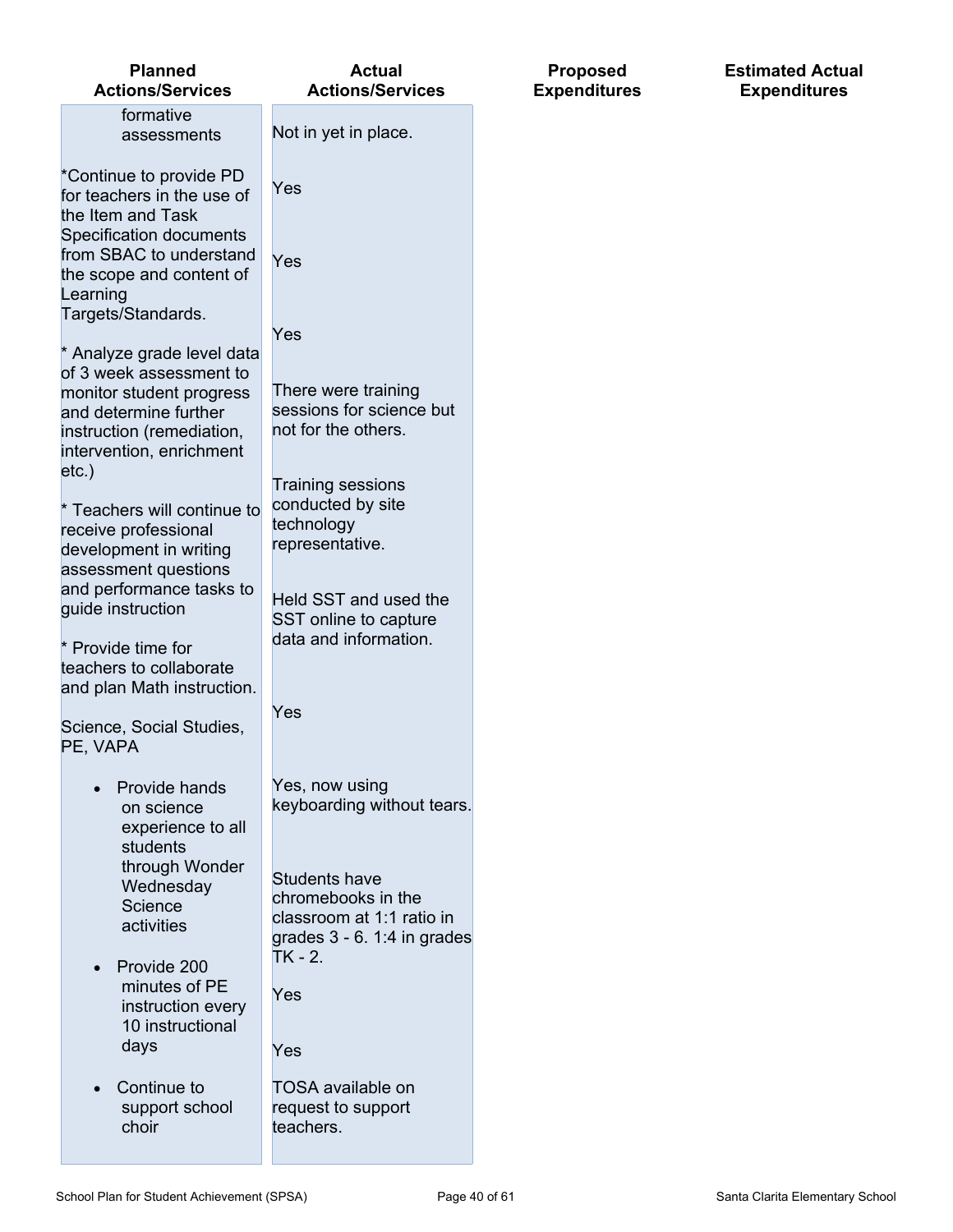| <b>Planned</b><br><b>Actions/Services</b>                                                                                                               | <b>Actual</b><br><b>Actions/Services</b>                            | E |
|---------------------------------------------------------------------------------------------------------------------------------------------------------|---------------------------------------------------------------------|---|
| Continue to<br>provide music<br>instruction K<br>through 6th                                                                                            | Partial success.                                                    |   |
| grade<br>Participate in<br><b>TOSA Art</b><br>residencies                                                                                               | Partial success with some<br>teachers becoming<br>google certified. |   |
| *Provide opportunities for<br>Kennedy trained                                                                                                           | Yes, all grade levels<br>trained by the District.                   |   |
| teachers to provide<br>inservice to other<br>teachers                                                                                                   |                                                                     |   |
| *Provide opportunities for<br>assemblies, field trips and<br>opportunities related to<br>science, arts, music, PE,<br>health.                           |                                                                     |   |
| *Continue to Implement<br>the SPARK program for<br>PE; students participate in<br>the Jog-a-thon, Red<br>ribbon week activities.                        |                                                                     |   |
| * All teachers and<br>students will have the<br>adopted textbooks in<br>science and Social<br>Studies.                                                  |                                                                     |   |
| * Provide professional<br>development<br>opportunities for teachers<br>in science, social studies,<br>VAPA, PE, and use of<br>instructional technology. |                                                                     |   |
| * Provide opportunities for<br>teachers to learn and<br>support integration and<br>use of technology in the<br>classroom.                               |                                                                     |   |
| * Use SST online to<br>record and track<br>intervention and support<br>services provided to<br>students.                                                |                                                                     |   |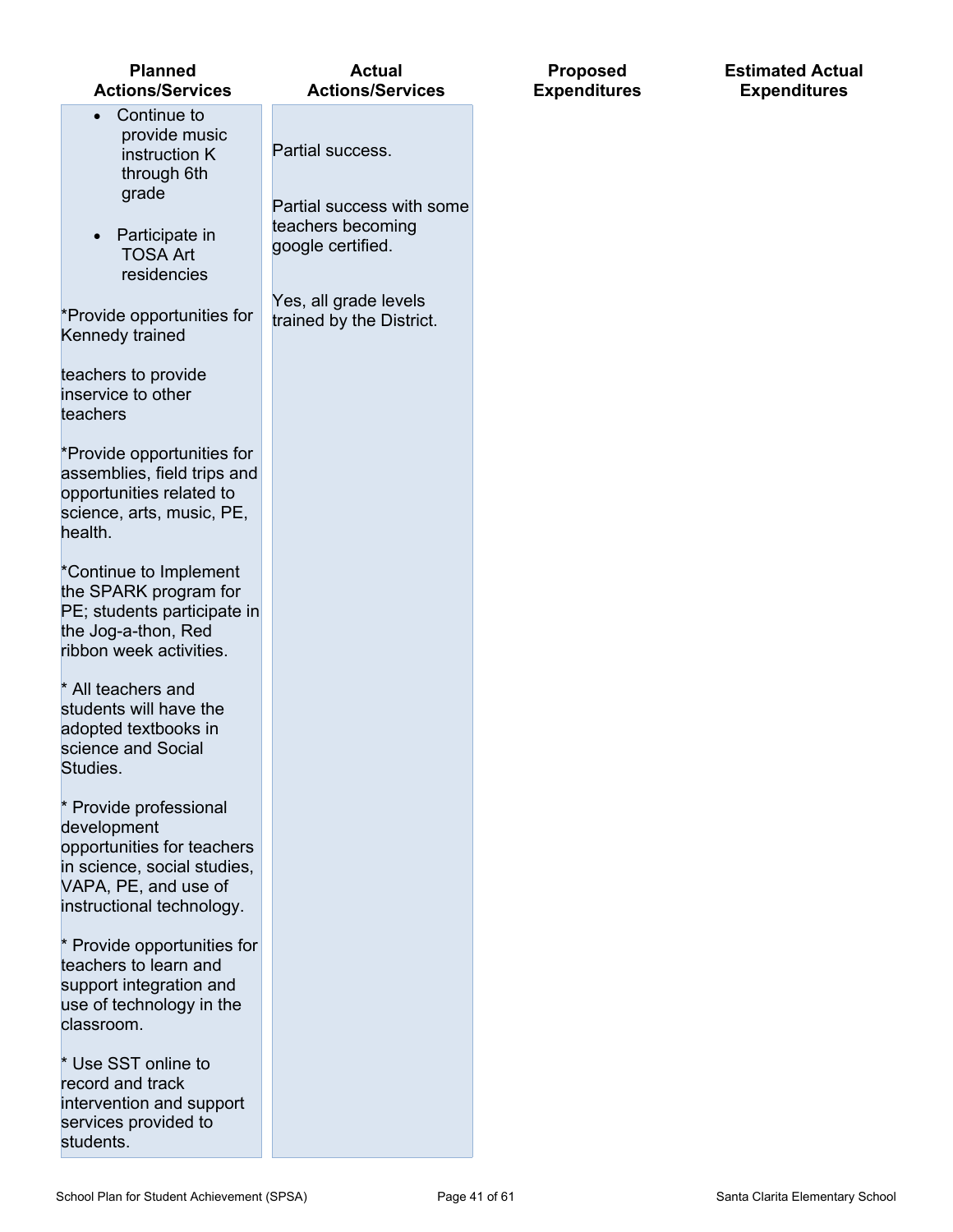| <b>Planned</b><br><b>Actions/Services</b>                                                                                                                                  | <b>Actual</b><br><b>Actions/Services</b> | <b>Proposed</b><br><b>Expenditures</b>                                                       | <b>Estimated Actual</b><br><b>Expenditures</b> |
|----------------------------------------------------------------------------------------------------------------------------------------------------------------------------|------------------------------------------|----------------------------------------------------------------------------------------------|------------------------------------------------|
| Technology                                                                                                                                                                 |                                          |                                                                                              |                                                |
| District will service and<br>maintain technology<br>equipment including<br>printers and other<br>accessories/consumables                                                   |                                          |                                                                                              |                                                |
| * Students will use Typing<br>Club to enhance their<br>typing and computer skills                                                                                          |                                          |                                                                                              |                                                |
| * Students will have at<br>least 30 minutes a week<br>in the computer lab to<br>practice their typing skills<br>and engage in distributive<br>practice for math            |                                          |                                                                                              |                                                |
| * Integration of Flat<br>Panels for learning and<br>instruction                                                                                                            |                                          |                                                                                              |                                                |
| * TOSA support                                                                                                                                                             |                                          |                                                                                              |                                                |
| * Teachers will receive<br>continuing professional<br>development in using Flat<br>Panels                                                                                  |                                          |                                                                                              |                                                |
| Teachers will receive<br>professional development<br>in using technology to<br>enhance student learning                                                                    |                                          |                                                                                              |                                                |
| *Teachers will receive<br>professional development<br>on use of google<br>applications as a platform<br>for instruction and<br>communicating with<br>students and parents. |                                          |                                                                                              |                                                |
| *Support teachers in the<br>use of chromebooks for<br>instruction in the<br>classroom.                                                                                     |                                          |                                                                                              |                                                |
| <b>Additional Instructional</b><br>Opportunities                                                                                                                           | Yes                                      | Homework Haven 2000-<br>2999: Classified<br><b>Personnel Salaries</b><br><b>LCFF-EL 2000</b> |                                                |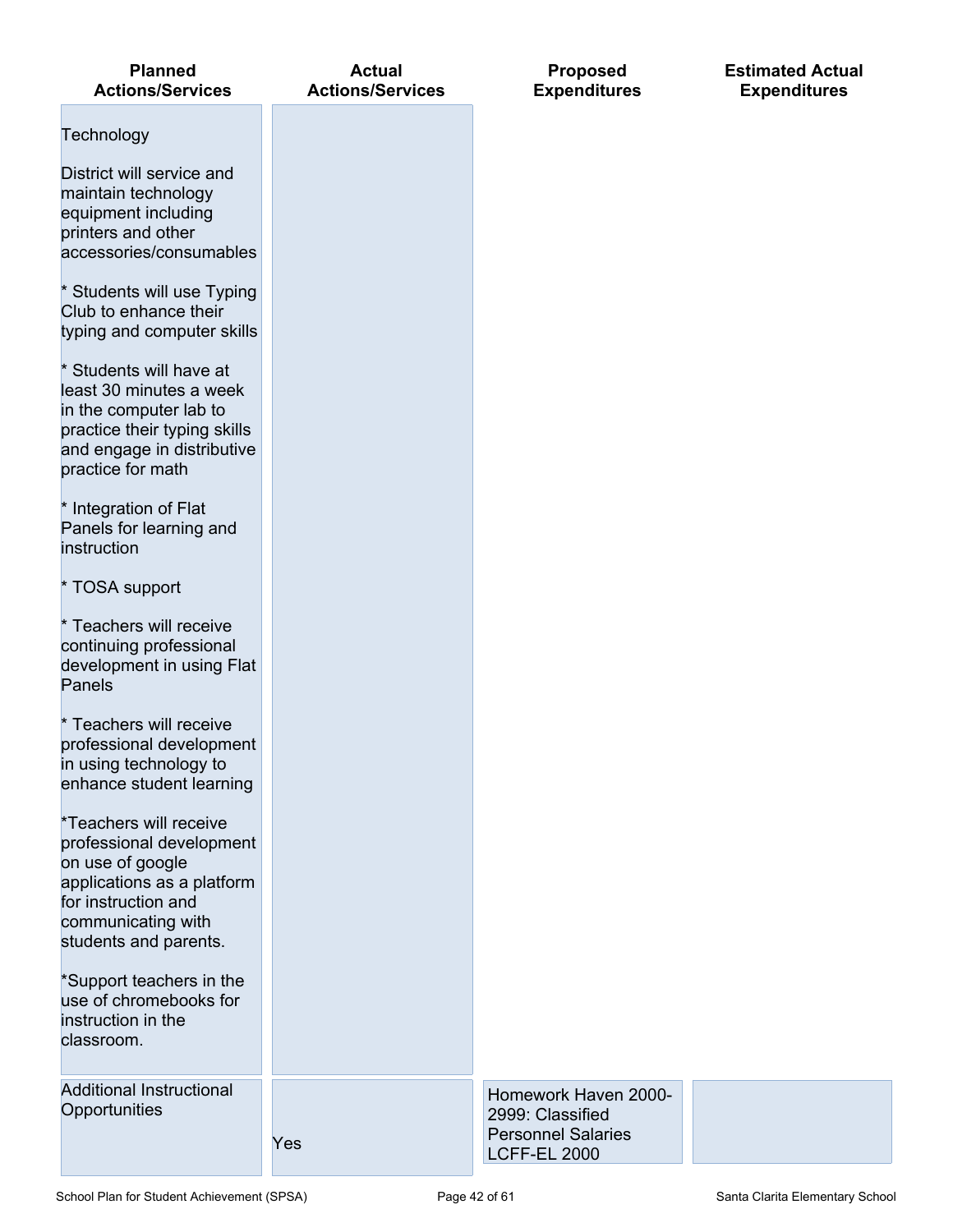| <b>Planned</b><br><b>Actions/Services</b>                                                                 | <b>Actual</b><br><b>Actions/Services</b> | <b>Proposed</b><br><b>Expenditures</b>                                              | <b>Estimated Actual</b><br><b>Expenditures</b> |
|-----------------------------------------------------------------------------------------------------------|------------------------------------------|-------------------------------------------------------------------------------------|------------------------------------------------|
| * EL and SED students<br>will receive homework<br>assistance during<br>"Homework Haven."                  |                                          |                                                                                     |                                                |
| <b>Ongoing Assessment and</b><br>Monitoring                                                               | Yes                                      | Sub Costs 1000-1999:<br><b>Certificated Personnel</b><br>Salaries LCFF-EL 1500      |                                                |
| * Analyze individual<br>student summary results<br>CELDT, benchmarks and<br>progress monitoring           | Yes                                      | Parent Meetings -<br>Supplies 4000-4999:<br><b>Books And Supplies</b><br>LCFF-EL 50 |                                                |
| scores, ADEPT, Pearson)<br>*Analyze and use3 week<br>and IAB assessment data<br>for planning and revising | Yes<br>Yes                               |                                                                                     |                                                |
| instruction<br>* ELD Articulation<br><b>Meetings</b>                                                      | Yes<br>Yes                               |                                                                                     |                                                |
| * Redesignation Meetings<br>* Analyze Grade level<br>data to monitor student                              | Yes<br>Yes                               |                                                                                     |                                                |
| progress and determine<br>further instruction<br>(intervention, enrichment<br>$etc.$ )                    |                                          |                                                                                     |                                                |
| * Site Council, ELAC and<br><b>GATE</b> to monitor student<br>progress                                    |                                          |                                                                                     |                                                |
| * Review Math Field Day<br>results<br>* Benchmark<br><b>Assessments</b>                                   |                                          |                                                                                     |                                                |
| <b>GATE Identification</b>                                                                                |                                          |                                                                                     |                                                |

## **Analysis**

Describe the overall implementation of the strategies/activities to achieve the articulated goal.

Describe the overall effectiveness of the strategies/activities to achieve the articulated goal as measured by the school.

Explain any material differences between the Proposed Expenditures and Estimated Actual Expenditures.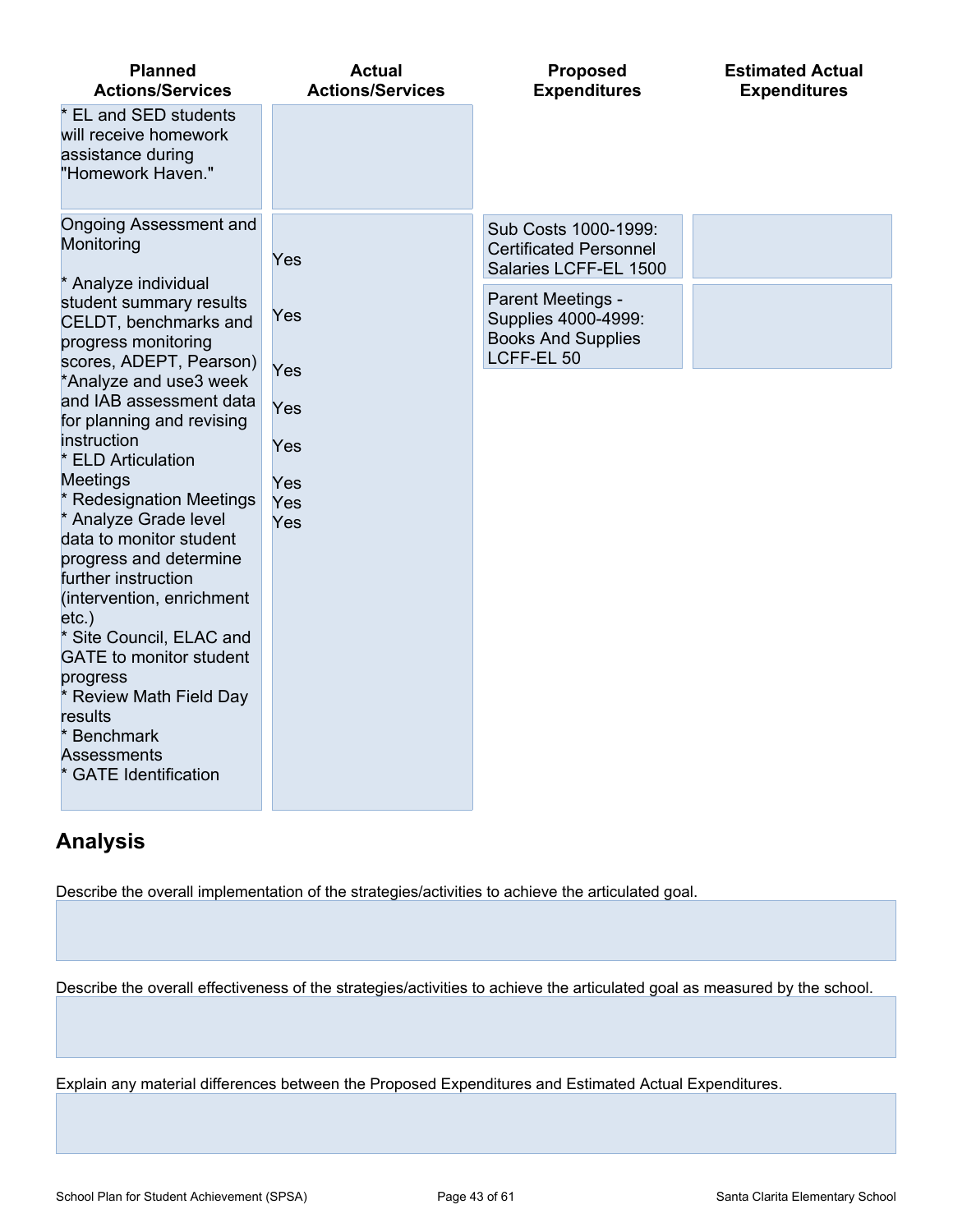Describe any changes that will be made to this goal, the annual outcomes, metrics, or strategies/activities to achieve this goal as a result of this analysis. Identify where those changes can be found in the SPSA.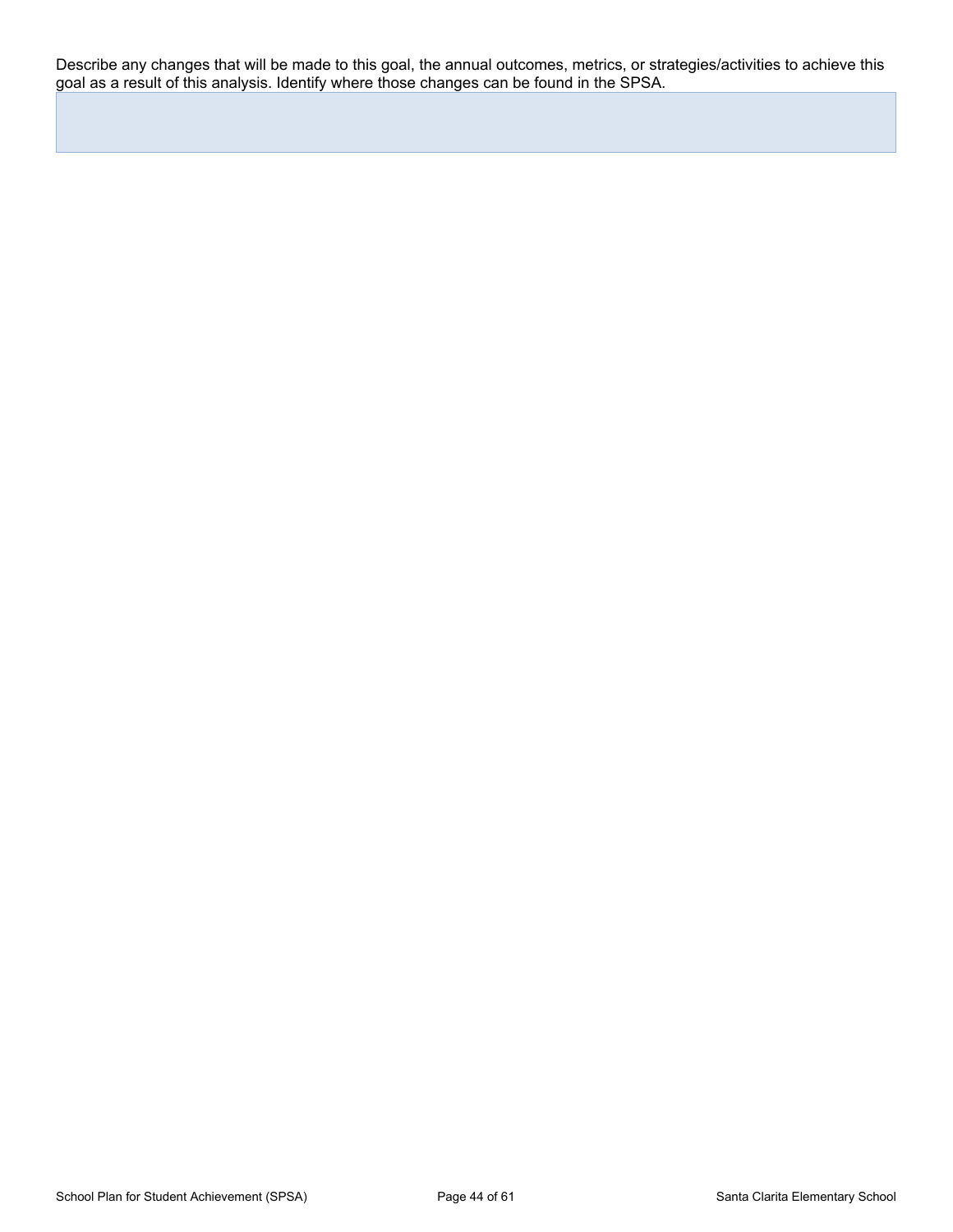## **Annual Review and Update**

## **SPSA Year Reviewed: 2018-19**

## <span id="page-44-0"></span>**Goal 2**

- 1. Decrease Truancy, Chronic Absenteeism, suspensions, and expulsions
- 2. Meet the specific needs of our Foster, ELL, Economically Disadvantaged, and Homeless Students.
- 3. Increase parent satisfaction with school communication
- 4. Increase students' and teachers sense of safety and school connectedness
- 5. Continue collaboration with the PTC to sustain parent supported/sponsored programs.

6. Increase Parent Engagement

### **Annual Measurable Outcomes**

**Metric/Indicator Expected Outcomes Actual Outcomes**

## **Strategies/Activities for Goal 2**

| <b>Planned</b><br><b>Actions/Services</b>                                                                                                                                                                                                         | <b>Actual</b><br><b>Actions/Services</b>                                                               | <b>Proposed</b><br><b>Expenditures</b>                                                                                                                      | <b>Estimated Actual</b><br><b>Expenditures</b> |
|---------------------------------------------------------------------------------------------------------------------------------------------------------------------------------------------------------------------------------------------------|--------------------------------------------------------------------------------------------------------|-------------------------------------------------------------------------------------------------------------------------------------------------------------|------------------------------------------------|
| Provide<br>$\bullet$<br>translation<br>services at<br>school during<br>parent<br>conferences                                                                                                                                                      | <b>Translation services</b><br>provided as needed<br>during conferences and<br>IEPs.<br>School website | Substitute Costs 1000-<br>1999: Certificated<br><b>Personnel Salaries</b><br>School and Library<br><b>Improvement Program</b><br><b>Block 6000</b>          |                                                |
| Maintain and<br>update school<br>website<br>Use constant<br>contact for<br>school<br>messages and<br>weekly bulletins<br>School<br>counselor will<br>conduct small<br>group social<br>skills counseling<br>for students with<br>priority given to | maintained<br>Used in sending<br>messages to the school<br>community.                                  | Planning 1000-1999:<br><b>Certificated Personnel</b><br>Salaries School and<br>Library Improvement<br>Program Block 2600                                    |                                                |
|                                                                                                                                                                                                                                                   | Yes<br>Implementing Tier 1 and<br>training and putting in                                              | <b>Instructional Aides 2000-</b><br>2999: Classified<br><b>Personnel Salaries</b><br>School and Library<br><b>Improvement Program</b><br><b>Block 10000</b> |                                                |
|                                                                                                                                                                                                                                                   | place what is needed to<br>implement tier 2<br>Met once every month.                                   | <b>Employee Benefits</b><br>3000-3999: Employee<br><b>Benefits School and</b><br>Library Improvement<br>Program Block 2623                                  |                                                |
| students in our<br>unduplicated<br>count population<br><b>Continue PBIS</b>                                                                                                                                                                       | Trained office staff to<br>input and generate data<br>from SWISS.                                      | <b>Instructional Materials</b><br>4000-4999: Books And<br>Supplies School and<br>Library Improvement<br>Program Block 2135                                  |                                                |
| implementation                                                                                                                                                                                                                                    | All classes preschool<br>through grade 6 had<br>music education.                                       | Substitute Costs 1000-<br>1999: Certificated                                                                                                                |                                                |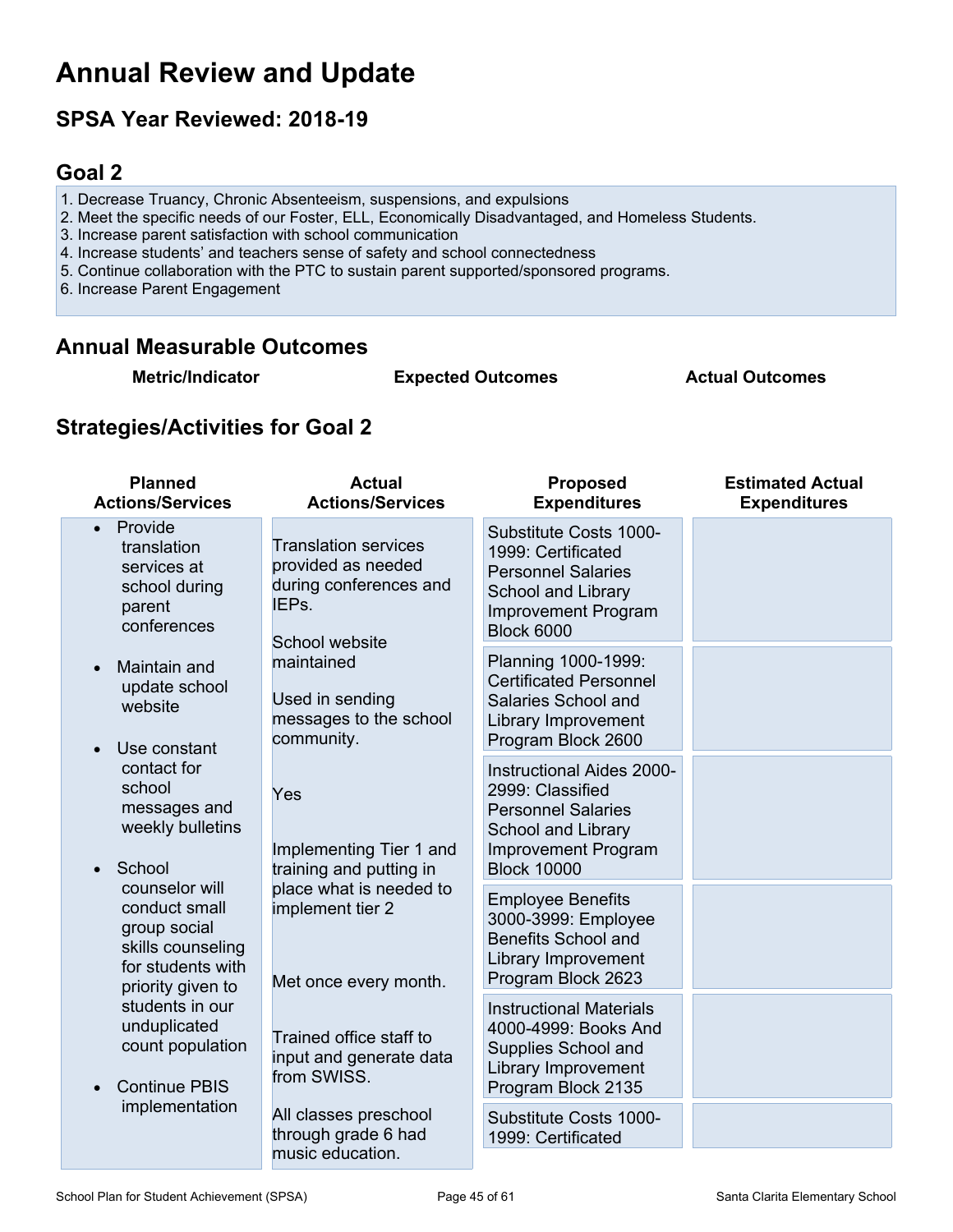| <b>Planned</b><br><b>Actions/Services</b>                                                              | <b>Actual</b><br><b>Actions/Services</b>                                                                         | <b>Proposed</b><br><b>Expenditures</b>                                                                                         | <b>Estimated Actual</b><br><b>Expenditures</b> |
|--------------------------------------------------------------------------------------------------------|------------------------------------------------------------------------------------------------------------------|--------------------------------------------------------------------------------------------------------------------------------|------------------------------------------------|
| <b>Attend PBIS</b><br>Year 3 trainings                                                                 | 15 assemblies and field                                                                                          | <b>Personnel Salaries</b><br>Unrestricted 1000                                                                                 |                                                |
| Provide opportunity for<br>PBIS implementation<br>committee to meet once a<br>month to review progress | trips sponsored by the<br>PTC.<br>Held two parent<br>workshops on Technology<br>and CAASPP testing.              | <b>Instructional Aides 2000-</b><br>2999: Classified<br><b>Personnel Salaries</b><br>Unrestricted 10000                        |                                                |
| of implementation.<br>Use SWIS to keep and<br>analyze behavior Data for<br>evaluation and design of    |                                                                                                                  | <b>Instructional Aides -</b><br>Kindergarten 2000-2999:<br><b>Classified Personnel</b><br><b>Salaries General Fund</b><br>4000 |                                                |
| actions plans for PBIS<br>PTC sponsored<br>$\bullet$<br>Music program<br>Preschool - 6th               | Bulletins sent to the<br>community each Tuesday.                                                                 | <b>Instructional Materials</b><br>4000-4999: Books And<br>Supplies Lottery:<br><b>Instructional Materials</b><br>10000         |                                                |
| PTC sponsored<br>Art program                                                                           | Information and reminders<br>in Tuesday Bulletins                                                                |                                                                                                                                |                                                |
| PTC sponsored<br>Assemblies and<br>field trips                                                         | <b>Held SART meetings</b>                                                                                        |                                                                                                                                |                                                |
| Provide parent<br>workshops on<br>Technology used<br>by students<br>Homework<br>support<br>California  | Recognized students for<br>outstanding citizenship<br>and academic<br>achievement at award<br>assemblies.<br>Yes |                                                                                                                                |                                                |
| <b>Mathematics</b><br><b>Standards</b><br><b>English Learners</b>                                      |                                                                                                                  |                                                                                                                                |                                                |
| Implement incentive<br>programs to promote<br>student attendance.                                      |                                                                                                                  |                                                                                                                                |                                                |
| Provide Tuesday<br>Newsletter reminders.                                                               |                                                                                                                  |                                                                                                                                |                                                |
| Recognize student<br>attendance at assemblies<br>and in the Tuesday<br>Bulletin.                       |                                                                                                                  |                                                                                                                                |                                                |
| <b>Provide Parent Education</b><br>on the importance of<br>attendance.                                 |                                                                                                                  |                                                                                                                                |                                                |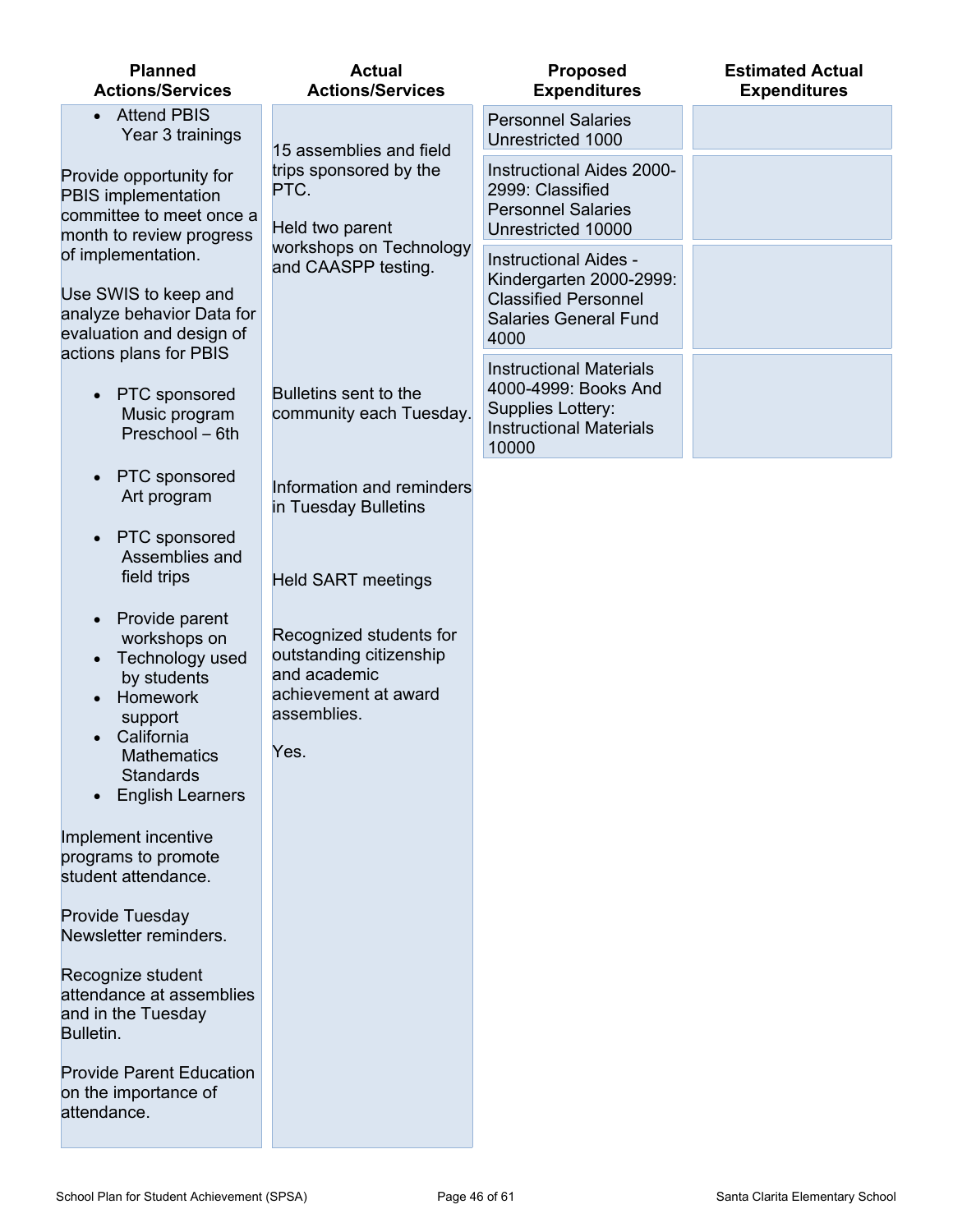| <b>Planned</b><br><b>Actions/Services</b>                                                                                                       | <b>Actual</b><br><b>Actions/Services</b>                                                                                                       | Proposed<br><b>Expenditures</b>                                                                                                             | <b>Estimated Actual</b><br><b>Expenditures</b> |
|-------------------------------------------------------------------------------------------------------------------------------------------------|------------------------------------------------------------------------------------------------------------------------------------------------|---------------------------------------------------------------------------------------------------------------------------------------------|------------------------------------------------|
| Follow through with<br>attendance concerns<br>using SART, DART,<br><b>SARB</b> committees.                                                      |                                                                                                                                                |                                                                                                                                             |                                                |
| Provide incentives at<br>Awards Assemblies to<br>recognize student<br>achievement and<br>citizenship.<br>Cross grade level buddy<br>activities. |                                                                                                                                                |                                                                                                                                             |                                                |
| Ongoing Assessment and<br>Monitoring                                                                                                            |                                                                                                                                                | Substitute Costs 1000-<br>1999: Certificated<br><b>Personnel Salaries</b><br>School and Library<br>Improvement Program<br><b>Block 4000</b> |                                                |
|                                                                                                                                                 | Data Analysis Hourly<br>1000-1999: Certificated<br><b>Personnel Salaries</b><br>School and Library<br>Improvement Program<br><b>Block 1000</b> |                                                                                                                                             |                                                |

## **Analysis**

Describe the overall implementation of the strategies/activities to achieve the articulated goal.

Describe the overall effectiveness of the strategies/activities to achieve the articulated goal as measured by the school.

Explain any material differences between the Proposed Expenditures and Estimated Actual Expenditures.

Describe any changes that will be made to this goal, the annual outcomes, metrics, or strategies/activities to achieve this goal as a result of this analysis. Identify where those changes can be found in the SPSA.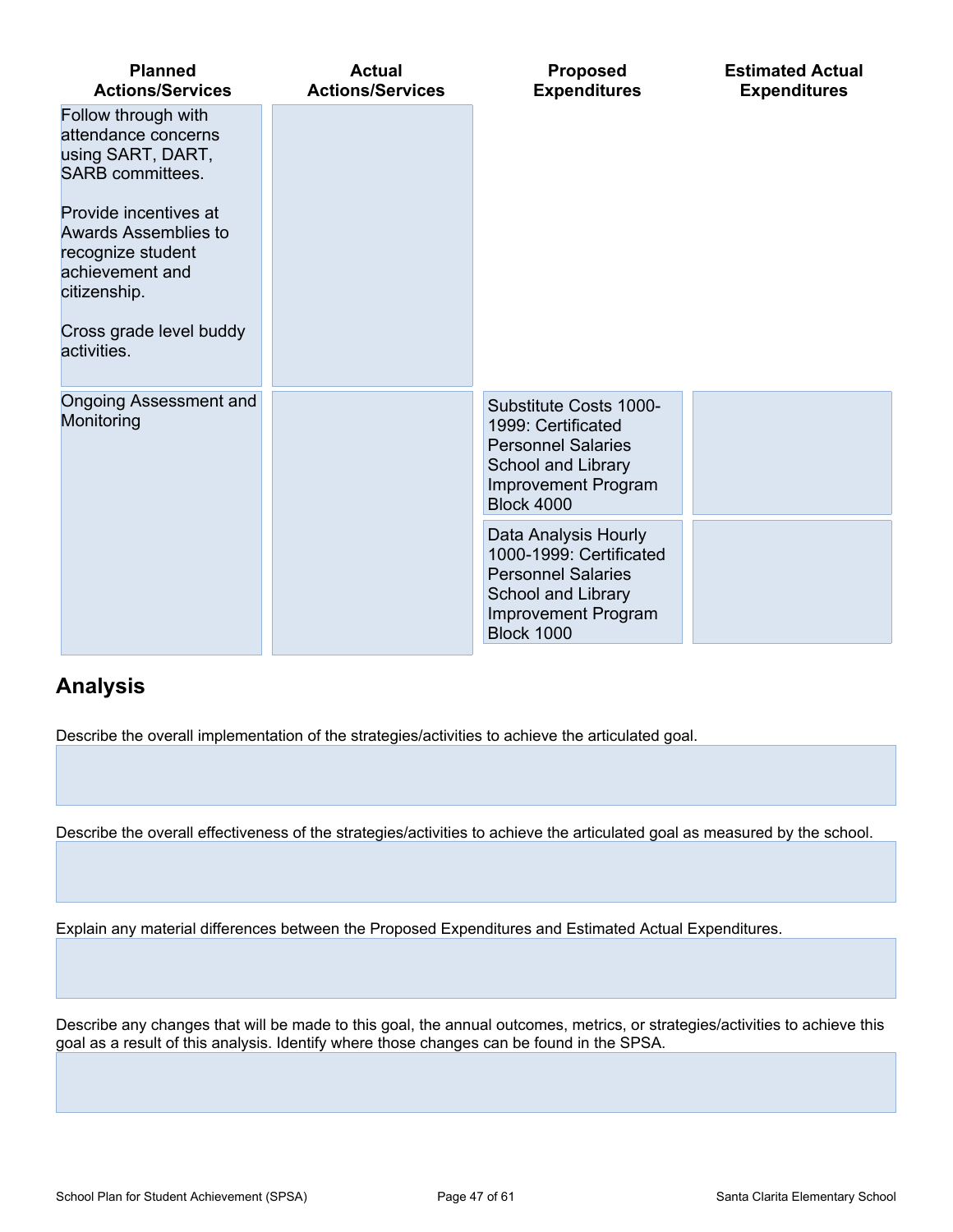## **Annual Review and Update**

## **SPSA Year Reviewed: 2018-19**

## <span id="page-47-0"></span>**Goal 3**

- 1. Students have access to state-approved standards-based materials.
- 2. All teachers will be appropriately credentialed based on state requirements
- 3. Maintain and Clean School Properties

## **Annual Measurable Outcomes**

**Metric/Indicator Expected Outcomes Actual Outcomes**

## **Strategies/Activities for Goal 3**

| <b>Planned</b><br><b>Actions/Services</b>                                                                                                                                                                                                                                                                                                                         | <b>Actual</b><br><b>Actions/Services</b>                                                                                                                              | <b>Proposed</b><br><b>Expenditures</b>                                                                                                                                                                                                                                                                                                                                       | <b>Estimated Actual</b><br><b>Expenditures</b> |
|-------------------------------------------------------------------------------------------------------------------------------------------------------------------------------------------------------------------------------------------------------------------------------------------------------------------------------------------------------------------|-----------------------------------------------------------------------------------------------------------------------------------------------------------------------|------------------------------------------------------------------------------------------------------------------------------------------------------------------------------------------------------------------------------------------------------------------------------------------------------------------------------------------------------------------------------|------------------------------------------------|
| Conduct new<br>teacher support<br>workshops<br>Provide release<br>time to support<br>new teachers to<br>collaborate and<br>plan<br>Support new<br>teachers to<br>participate in<br>PAR and<br>Induction<br>programs<br>Monitor and<br>support<br>custodial staff<br>*Coordinate with district to<br>purchase all prescribed<br>books for students and<br>teachers | Given time to plan on CIP<br>days.<br>All new teachers are<br>participating in the new<br>teacher induction<br>program.<br>All textbooks provided by<br>the district. | Substitute Costs 1000-<br>1999: Certificated<br><b>Personnel Salaries</b><br>Unrestricted 2000<br>Planning Hourly 1000-<br>1999: Certificated<br><b>Personnel Salaries</b><br>School and Library<br><b>Improvement Program</b><br><b>Block 2000</b><br><b>Instructional Materials</b><br>4000-4999: Books And<br>Supplies Lottery:<br><b>Instructional Materials</b><br>3000 |                                                |
|                                                                                                                                                                                                                                                                                                                                                                   |                                                                                                                                                                       | Substitute Costs 1000-<br>1999: Certificated<br><b>Personnel Salaries</b><br>Unrestricted 2000                                                                                                                                                                                                                                                                               |                                                |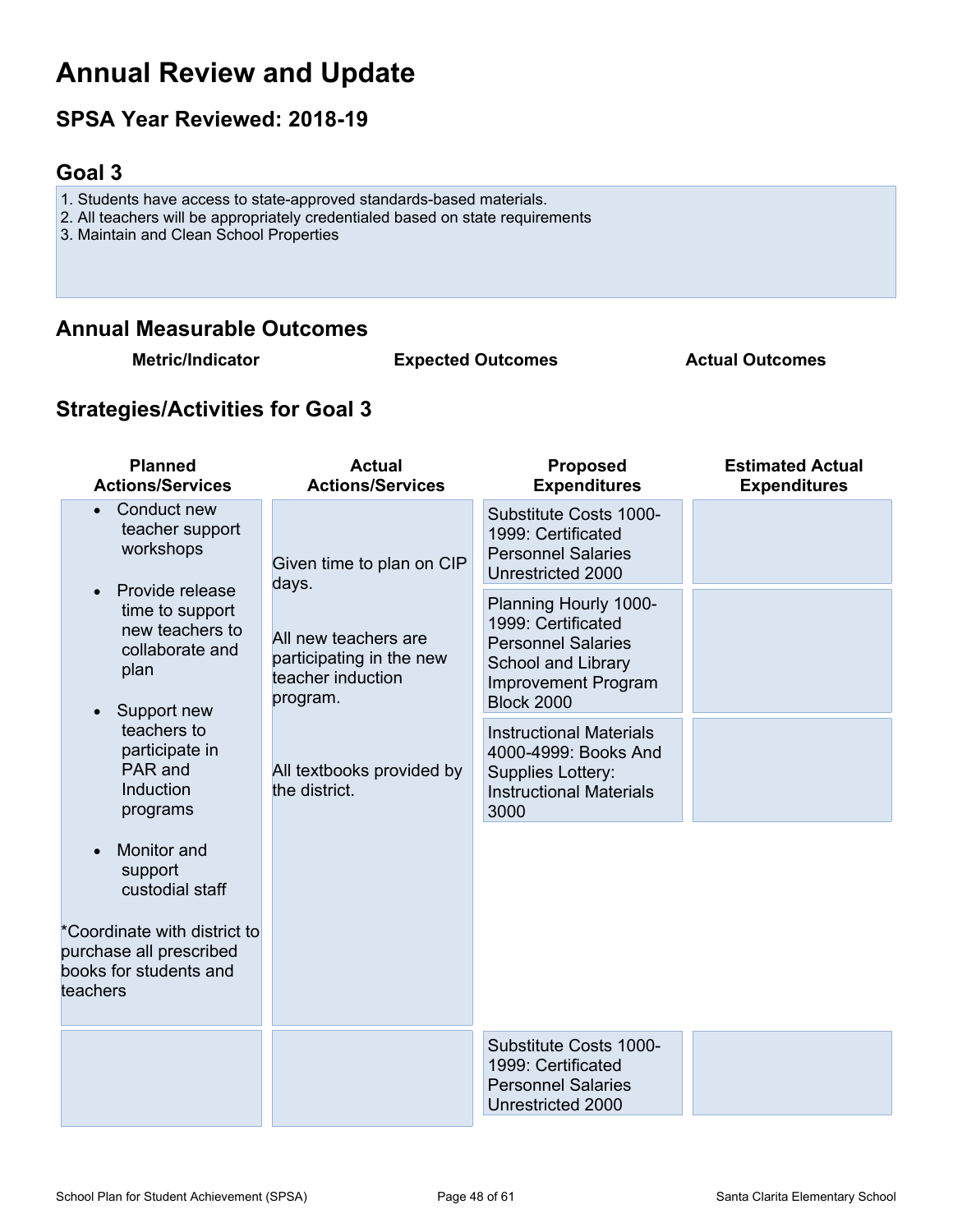## **Analysis**

Describe the overall implementation of the strategies/activities to achieve the articulated goal.

Describe the overall effectiveness of the strategies/activities to achieve the articulated goal as measured by the school.

Explain any material differences between the Proposed Expenditures and Estimated Actual Expenditures.

Describe any changes that will be made to this goal, the annual outcomes, metrics, or strategies/activities to achieve this goal as a result of this analysis. Identify where those changes can be found in the SPSA.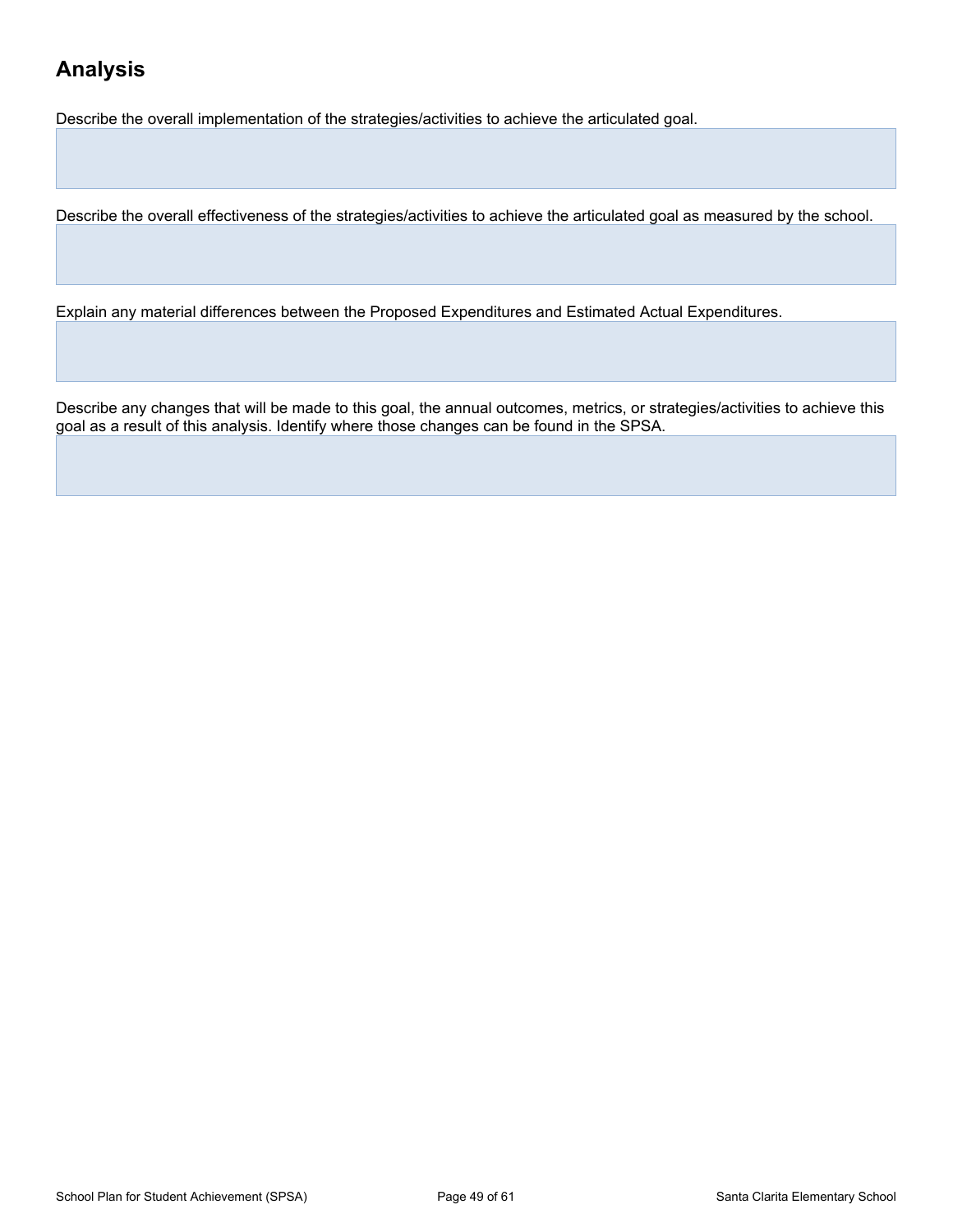## <span id="page-49-0"></span>**Budget Summary and Consolidation**

The Budget Summary is required for schools funded through the ConApp. The Consolidation of Funds is required for a school receiving funds allocated through the ConApp and consolidating those funds as part of a schoolwide program.

## <span id="page-49-1"></span>**Budget Summary**

| <b>Description</b>                                                      | Amount    |
|-------------------------------------------------------------------------|-----------|
| Total Funds Provided to the School Through the Consolidated Application |           |
| Total Funds Budgeted for Strategies to Meet the Goals in the SPSA       | 85,783.00 |

## <span id="page-49-2"></span>**Allocations by Funding Source**

| <b>Funding Source</b>                        | Amount | <b>Balance</b> |
|----------------------------------------------|--------|----------------|
| <b>General Fund</b>                          | 4000   | 0.00           |
| Lottery: Instructional Materials             | 18000  | 0.00           |
| School and Library Improvement Program Block | 30358  | 0.00           |
| Unrestricted                                 | 15000  | 0.00           |
| LCFF-EL                                      | 18425  | 0.00           |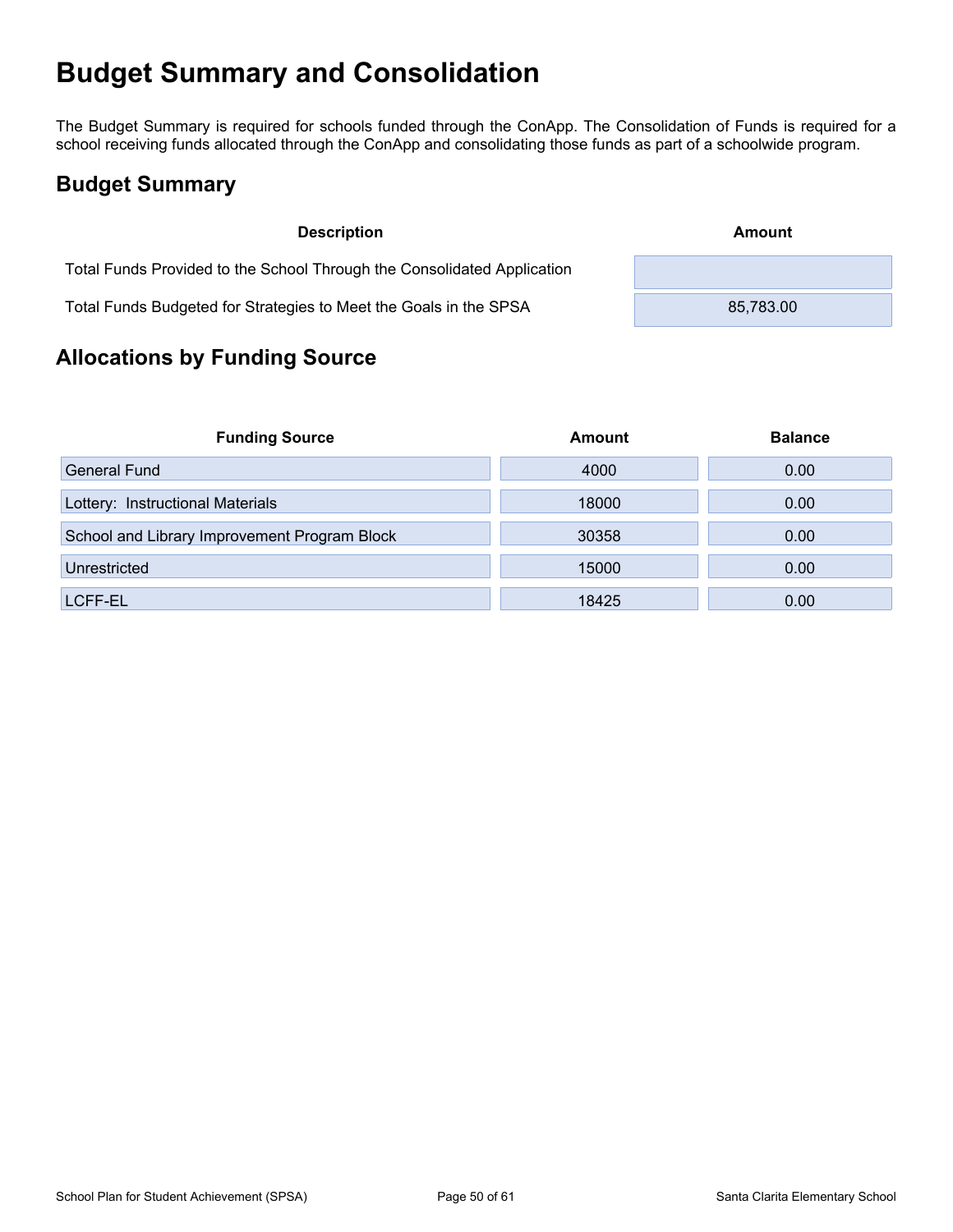## <span id="page-50-0"></span>**Expenditures by Funding Source**

**Funding Source** 

| <b>Funding Source</b>                        | <b>Amount</b> |
|----------------------------------------------|---------------|
| General Fund                                 | 4,000.00      |
| LCFF-EL                                      | 18,425.00     |
| Lottery: Instructional Materials             | 18,000.00     |
| School and Library Improvement Program Block | 30,358.00     |
| Unrestricted                                 | 15,000.00     |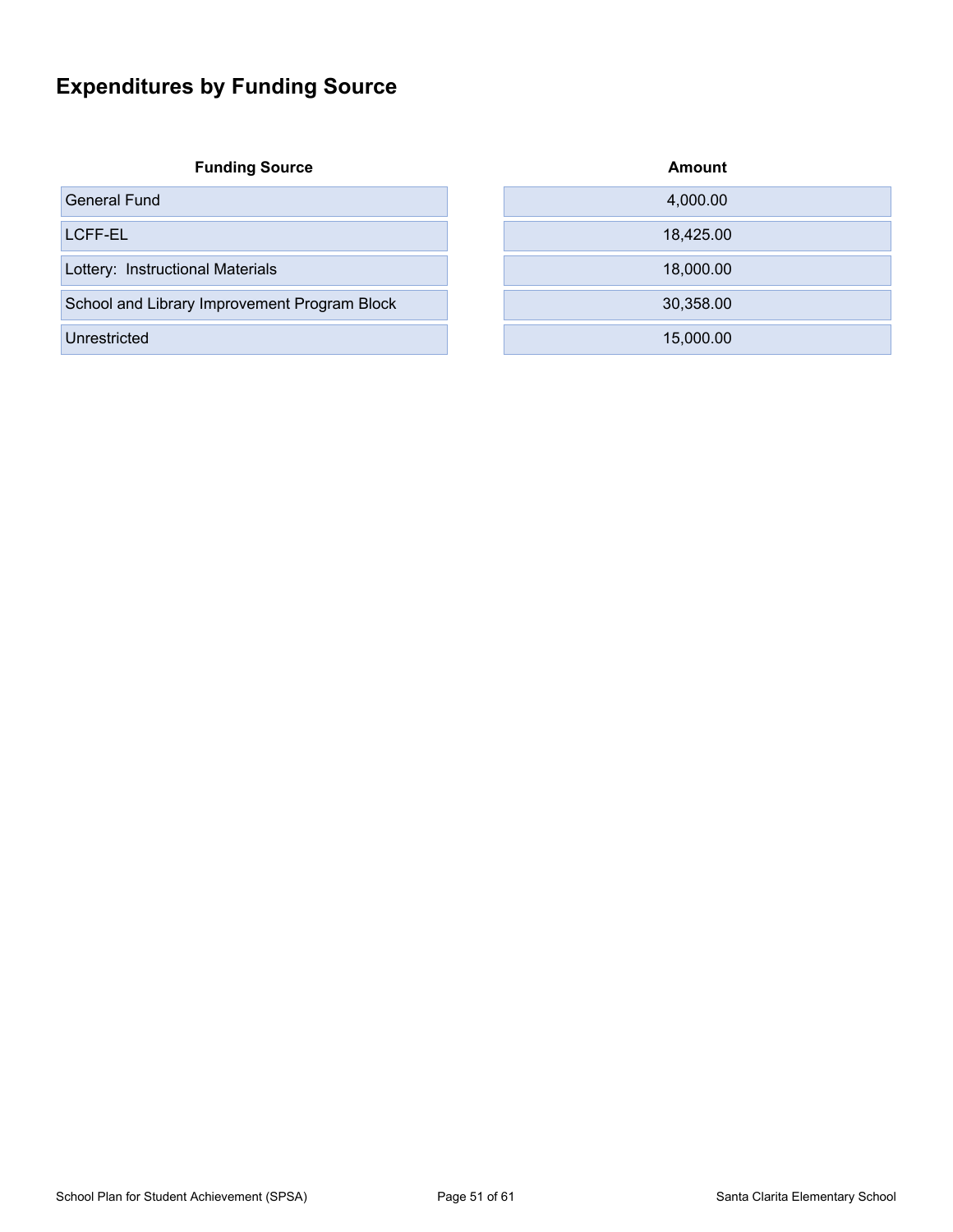## <span id="page-51-0"></span>**Expenditures by Budget Reference**

#### **Budget Reference**

| 1000-1999: Certificated Personnel Salaries | 28,275.00 |
|--------------------------------------------|-----------|
| 2000-2999: Classified Personnel Salaries   | 34,700.00 |
| 3000-3999: Employee Benefits               | 2.623.00  |
| 4000-4999: Books And Supplies              | 20.185.00 |

| Amount    |  |
|-----------|--|
| 28,275.00 |  |
| 34,700.00 |  |
| 2,623.00  |  |
| 20,185.00 |  |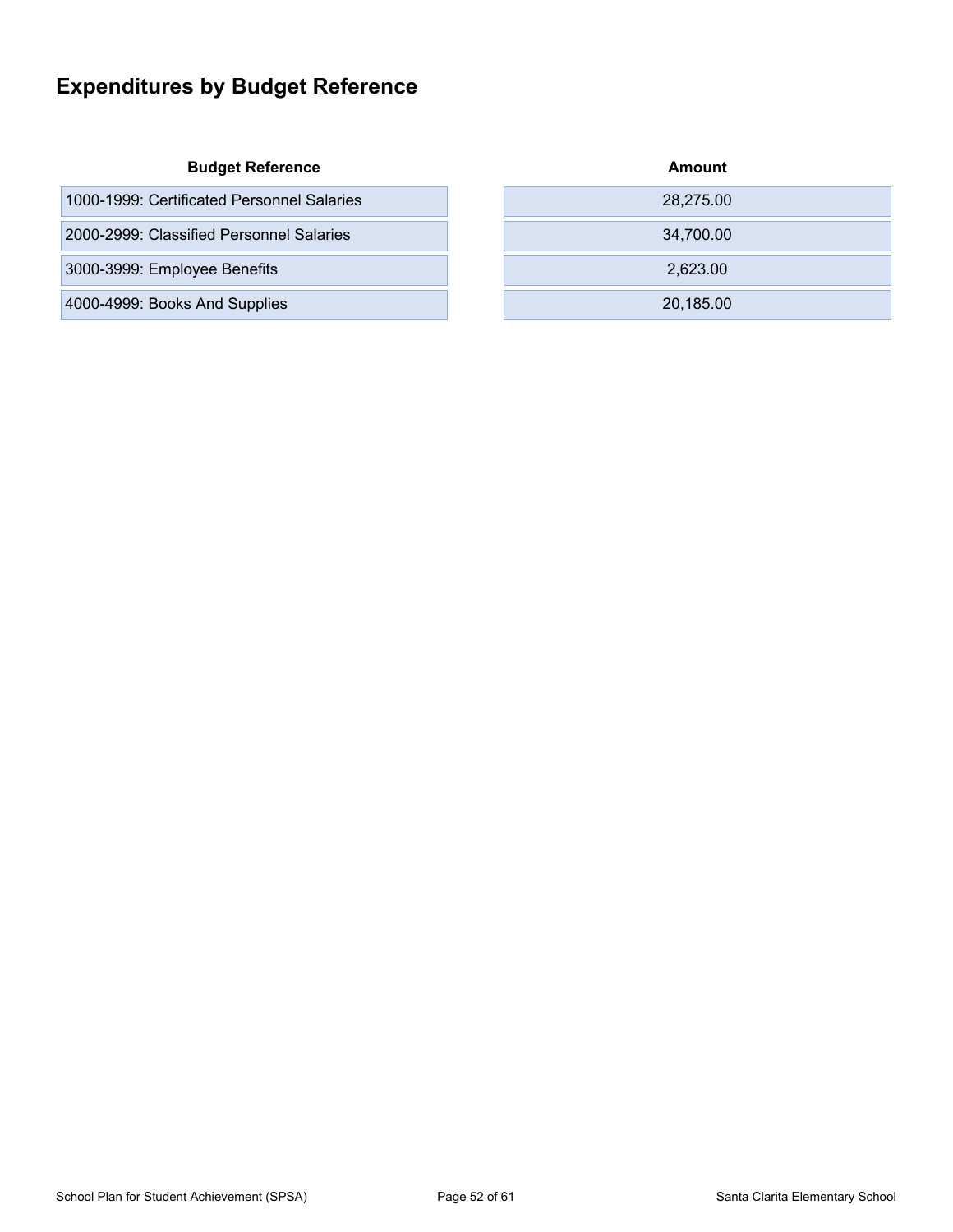## <span id="page-52-0"></span>**Expenditures by Budget Reference and Funding Source**

| <b>Budget Reference</b>                            | <b>Funding Source</b>                           | Amount    |
|----------------------------------------------------|-------------------------------------------------|-----------|
| 2000-2999: Classified Personnel<br>Salaries        | <b>General Fund</b>                             | 4,000.00  |
| 1000-1999: Certificated Personnel<br>Salaries      | <b>LCFF-EL</b>                                  | 7,675.00  |
| 2000-2999: Classified Personnel<br>Salaries        | <b>LCFF-EL</b>                                  | 10,700.00 |
| 4000-4999: Books And Supplies                      | <b>LCFF-EL</b>                                  | 50.00     |
| 4000-4999: Books And Supplies                      | Lottery: Instructional Materials                | 18,000.00 |
| 1000-1999: Certificated Personnel<br>Salaries      | School and Library Improvement<br>Program Block | 15,600.00 |
| 2000-2999: Classified Personnel<br><b>Salaries</b> | School and Library Improvement<br>Program Block | 10,000.00 |
| 3000-3999: Employee Benefits                       | School and Library Improvement<br>Program Block | 2,623.00  |
| 4000-4999: Books And Supplies                      | School and Library Improvement<br>Program Block | 2,135.00  |
| 1000-1999: Certificated Personnel<br>Salaries      | Unrestricted                                    | 5,000.00  |
| 2000-2999: Classified Personnel<br><b>Salaries</b> | Unrestricted                                    | 10,000.00 |
|                                                    |                                                 |           |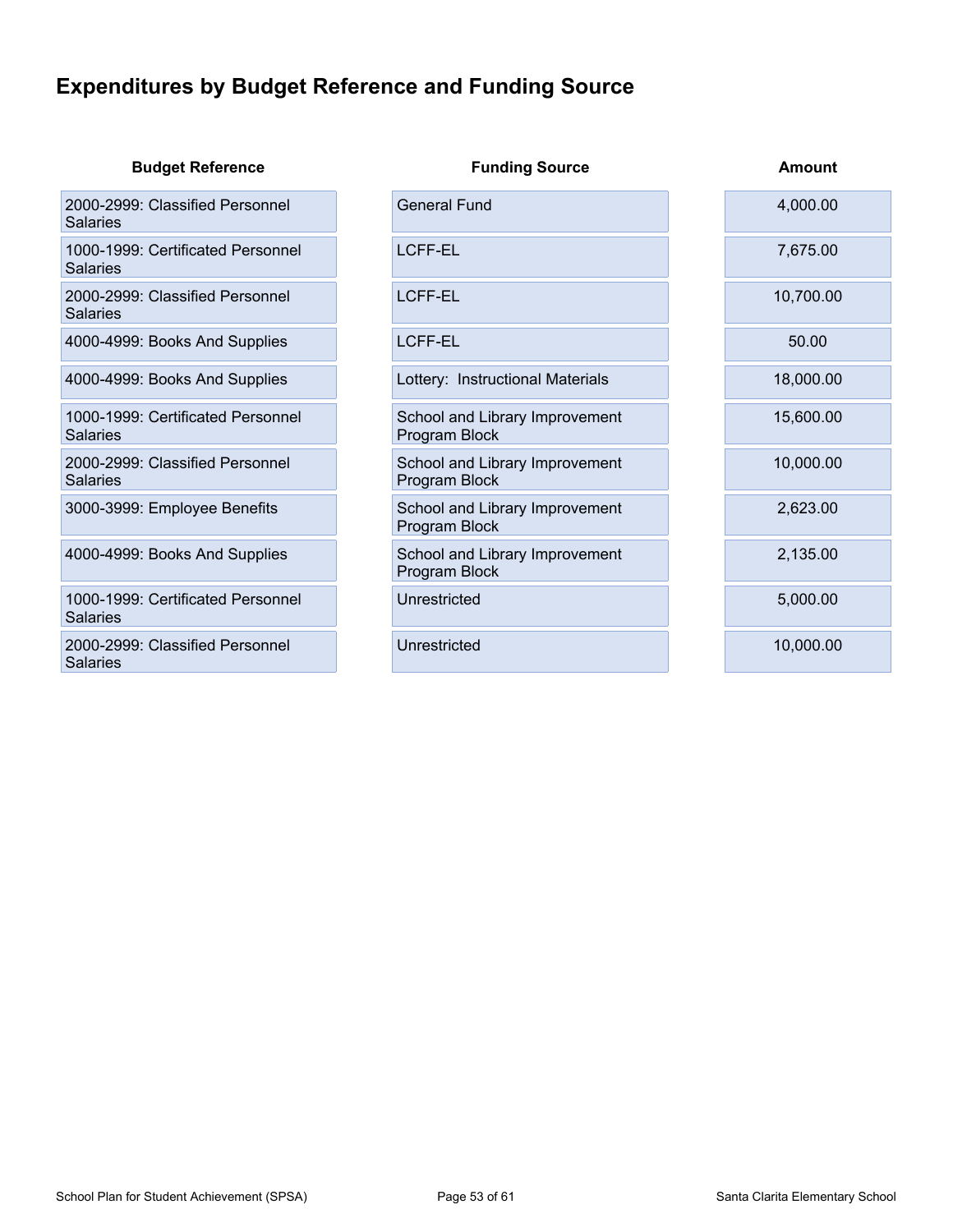## <span id="page-53-0"></span>**School Site Council Membership**

California Education Code describes the required composition of the School Site Council (SSC). The SSC shall be composed of the principal and representatives of: teachers selected by teachers at the school; other school personnel selected by other school personnel at the school; parents of pupils attending the school selected by such parents; and, in secondary schools, pupils selected by pupils attending the school. The current make-up of the SSC is as follows:

- 1 School Principal
- 3 Classroom Teachers
- 1 Other School Staff
- 5 Parent or Community Members

| <b>Name of Members</b>     | <b>Role</b>                       |
|----------------------------|-----------------------------------|
| <b>Sharon Miller</b>       | <b>Parent or Community Member</b> |
| Jenna Roper                | <b>Parent or Community Member</b> |
| Claudia Ortiz              | <b>Parent or Community Member</b> |
| <b>Ricki Chilvers</b>      | <b>Parent or Community Member</b> |
| <b>Apryl Levine</b>        | <b>Parent or Community Member</b> |
| Dorthea Newcomb            | <b>Other School Staff</b>         |
| <b>Holly Augustine</b>     | <b>Classroom Teacher</b>          |
| Amanda Howard              | <b>Classroom Teacher</b>          |
| Beth (Robertson) Perdisatt | <b>Classroom Teacher</b>          |
| Theophane Korie            | Principal                         |

At elementary schools, the school site council must be constituted to ensure parity between (a) the principal, classroom teachers, and other school personnel, and (b) parents of students attending the school or other community members. Classroom teachers must comprise a majority of persons represented under section (a). At secondary schools there must be, in addition, equal numbers of parents or other community members selected by parents, and students. Members must be selected by their peer group.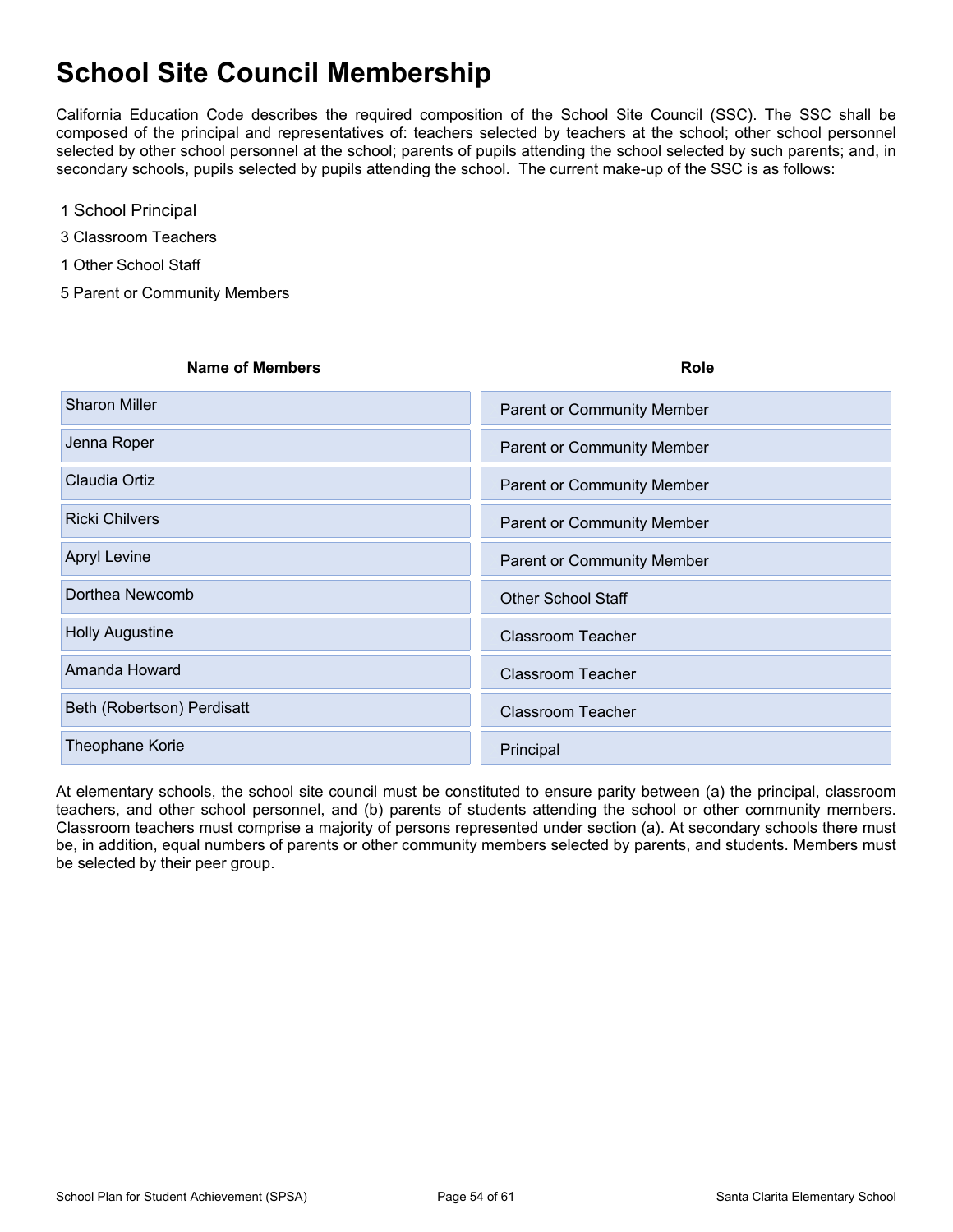## <span id="page-54-0"></span>**Addendum**

For questions related to specific sections of the template, please see instructions below:

## <span id="page-54-1"></span>**Instructions: Linked Table of Contents**

Stakeholder Involvement

Goals, Strategies, & Proposed Expenditures

Planned Strategies/Activities

Annual Review and Update

Budget Summary and Consolidation

Appendix A: Plan Requirements for Schools Funded Through the ConApp

Appendix B: Select State and Federal Programs

For additional questions or technical assistance related to completion of the SPSA template, please contact the Local Educational Agency, or the CDE's Title I Policy and Program Guidance Office at TITLEI@cde.ca.gov.

#### **Stakeholder Involvement**

Meaningful involvement of parents, students, and other stakeholders is critical to the development of the SPSA and the budget process. As such, the SPSA should be shared with, and schools should request input from, school site-level advisory groups, as applicable (e.g., English Learner Advisory Councils, student advisory groups, etc.).

Describe the process used to involve advisory committees, parents, students, school faculty and staff, and the community in the development of the SPSA and the annual review and update. Goals, Strategies, & Proposed Expenditures

In this section a school provides a description of the annual goals to be achieved by the school. This section also includes descriptions of the specific planned strategies/activities a school will take to meet the identified goals, and a description of the expenditures required to implement the specific strategies and activities.

#### **Goal**

State the goal. A goal is a broad statement that describes the desired result to which all strategies/activities are directed. A goal answers the question: What is the school seeking to achieve? A school may number the goals using the "Goal #" for ease of reference.

### **Basis for this Goal**

Describe the basis for establishing the goal. The goal should be based upon an analysis of verifiable state data, including state indicator data from the California School Dashboard (Dashboard) and data from the School Accountability Report Card, and may include any data voluntarily developed by districts to measure pupil achievement.

### **Expected Annual Measurable Outcomes**

Identify the metric(s) and/or state indicator(s) that the school will use as a means of evaluating progress toward accomplishing the goal. A school may identify metrics for specific student groups. Include in the baseline column the most recent data associated with the metric or indicator available at the time of adoption of the SPSA. The most recent data associated with a metric or indicator includes data reported in the annual update of the SPSA. In the subsequent Expected Outcome column, identify the progress the school intends to be make in the coming year.

### **Planned Strategies/Activities**

Describe the strategies and activities being provided to meet the described goal. Strategies and activities that are implemented to achieve the identified goal may be grouped together. A school may number the strategy/activity using the "Strategy/Activity #" for ease of reference.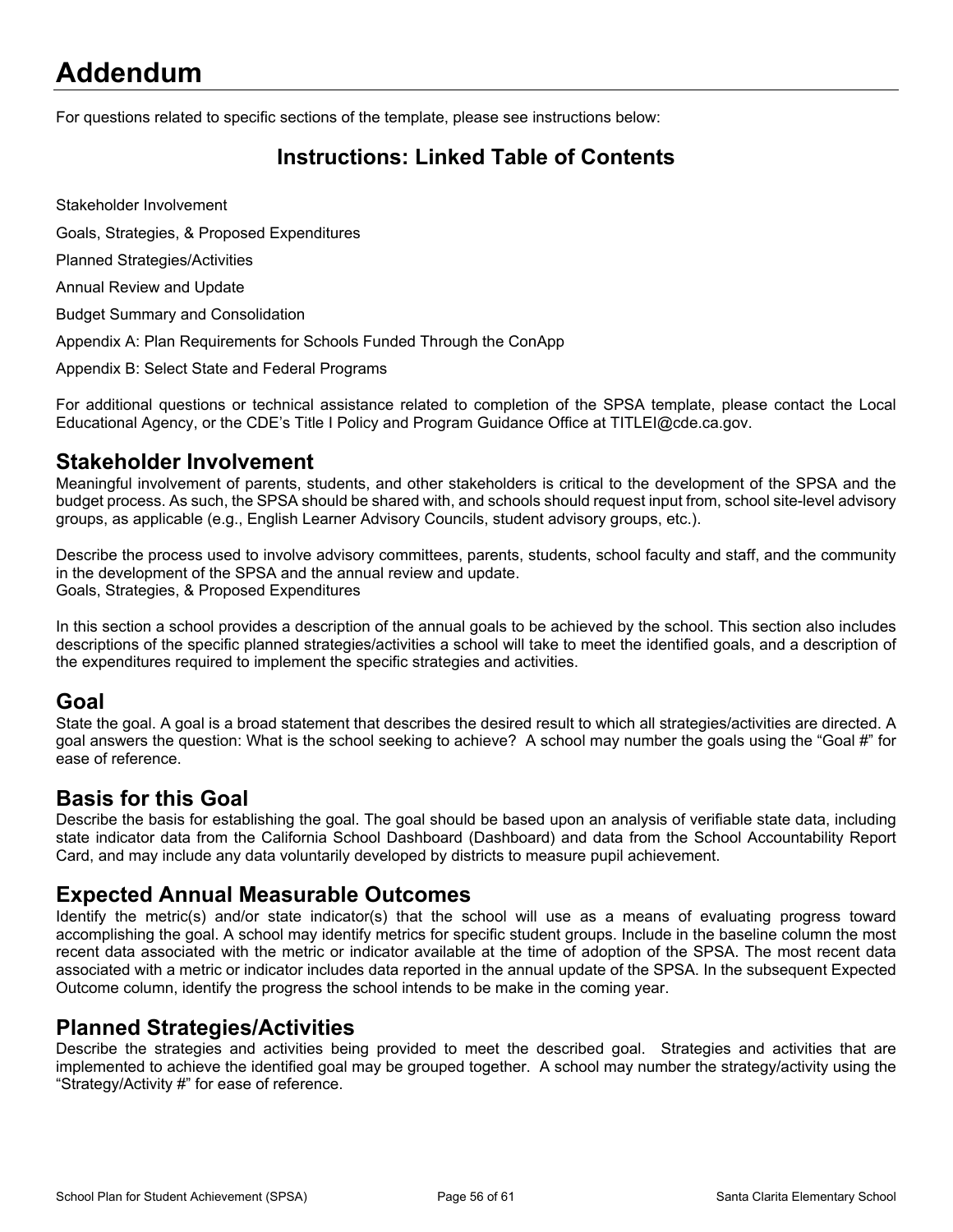A school receiving funds allocated through the ConApp is required to describe in their strategies and activities how they will address specific state and federal requirements. A list of these requirements may be found in Appendix A: Plan Requirements for Schools Funded Through the ConApp. At a minimum a school receiving funds allocated through the ConApp must address these requirements; however, a school may describe additional strategies/activities as well.

### **Students to be Served by this Strategy/Activity**

Indicate in this box which students will benefit from the strategies/activities by indicating "All Students" or listing one or more specific student group(s) to be served.

### **Proposed Expenditures for this Strategy/Activity**

For each strategy/activity, list and describe the proposed expenditures for the school year to implement these strategies/activities, including where those expenditures can be found in the school's budget. The school should reference all fund sources for each proposed expenditure and should provide budget references as an object code or an object code description.

Proposed expenditures that are included more than once in a SPSA should be indicated as a duplicated expenditure and include a reference to the goal and strategy/activity where the expenditure first appears in the SPSA.

### **Annual Review and Update**

The planned goals, expected outcomes, planned strategies/activities, and proposed expenditures must be copied verbatim from the previous year's approved SPSA. Minor typographical errors may be corrected. Annual Measurable Outcomes

For each goal in the prior year, provide the metric/indicators, the expected outcomes, and the actual outcomes; review the actual outcomes as compared to the expected outcomes identified in the prior year for the goal. Strategies/Activities

Identify the planned strategies/activities and the proposed expenditures to implement these strategies/activities toward achieving the described goal, then identify the actual strategies/activities implemented to meet the described goal and the estimated actual expenditures to implement the strategies/activities. As applicable, identify any changes to the student groups served.

## **Analysis**

Using actual outcome data, including state indicator data from the Dashboard, analyze whether the planned strategies/activities were effective in achieving the goal. Respond to the prompts as instructed.

- Describe the overall implementation of the strategies/activities to achieve the articulated goal. Include a discussion of relevant challenges and successes experienced with the implementation process.
- Describe the overall effectiveness of the strategies/activities to achieve the articulated goal as measured by the school.
- Explain any material differences between Proposed Expenditures and Estimated Actual Expenditures. Minor variances in expenditures or a dollar-for-dollar accounting is not required.
- Describe any changes that will be made to the goal, expected annual measureable outcomes, metrics/indicators, or strategies/activities to achieve this goal as a result of this analysis and analysis of the data provided in the Dashboard, as applicable. Identify where those changes can be found in the SPSA.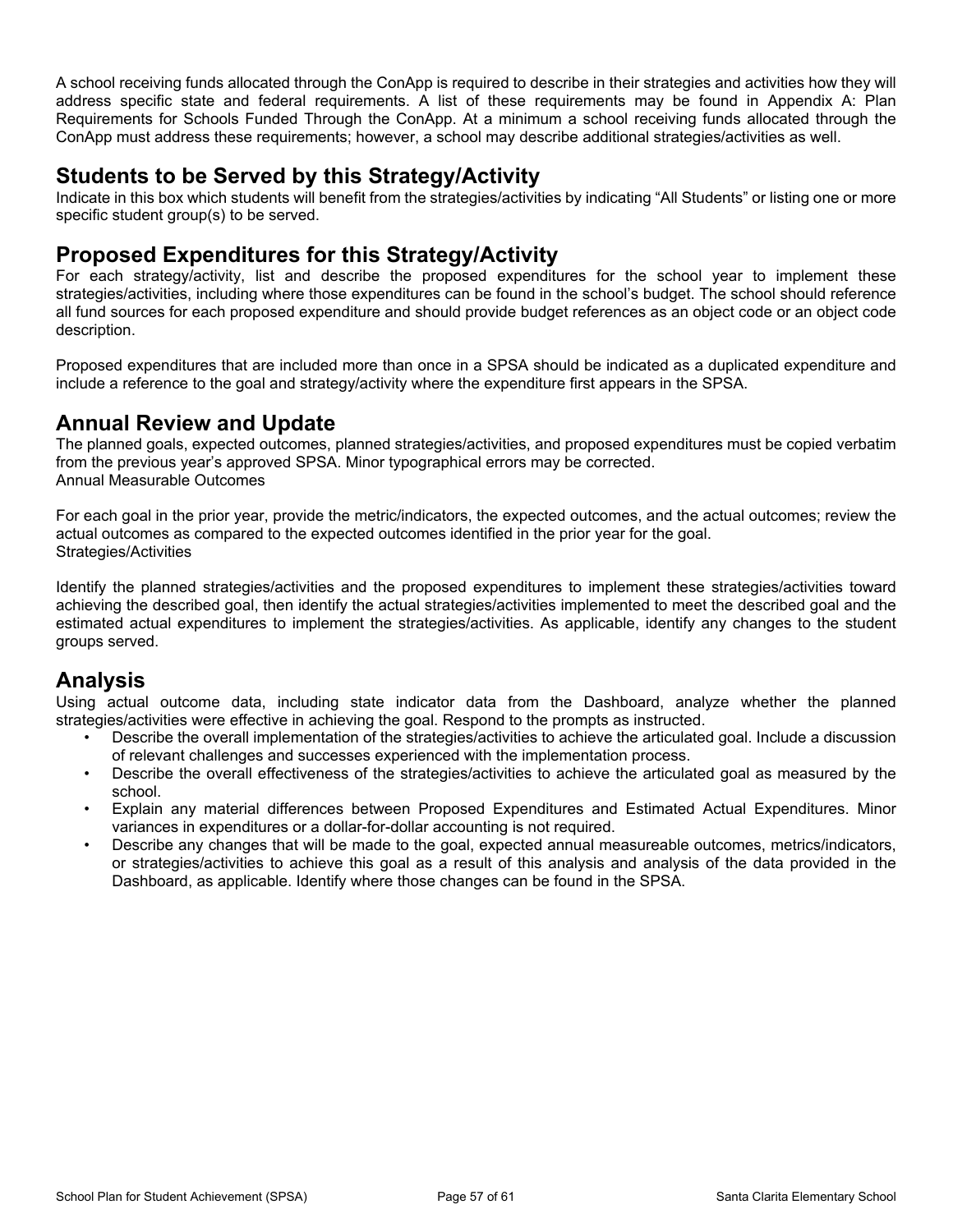### **Budget Summary and Consolidation**

In this section a school provides a brief summary of the funding allocated to the school through the ConApp and/or other funding sources as well as the total amount of funds for proposed expenditures described in the SPSA. The Budget Summary is required for schools funded through the ConApp. The Consolidation of Funds is required for a school receiving funds allocated through the ConApp and consolidating those funds as part of a schoolwide program.

### **Budget Summary**

A school receiving funds allocated through the ConApp should complete the Budget Summary as follows:

- Total Funds Provided to the School Through the Consolidated Application: This amount is the total amount of funding provided to the school through the ConApp for the school year. The school year means the fiscal year for which a SPSA is adopted or updated.
- Total Funds Budgeted for Strategies to Meet the Goals in the SPSA: This amount is the total of the proposed expenditures from all sources of funds associated with the strategies/activities reflected in the SPSA. To the extent strategies/activities and/or proposed expenditures are listed in the SPSA under more than one goal, the expenditures should be counted only once.

A school may include additional information or more detail.

## **Consolidation of Funds**

A school receiving funds allocated through the ConApp and consolidating those funds as part of a schoolwide program is required to include a list of state and local programs and other federal programs that the school will consolidate in the schoolwide program. A list of commonly consolidated state and federal programs is provided in Appendix B: Select State and Federal Programs. List the federal funding source(s) and the amount(s) being consolidated in the schoolwide program, then list the state and/or local funding source(s) and the amount(s). Adjust the table as needed.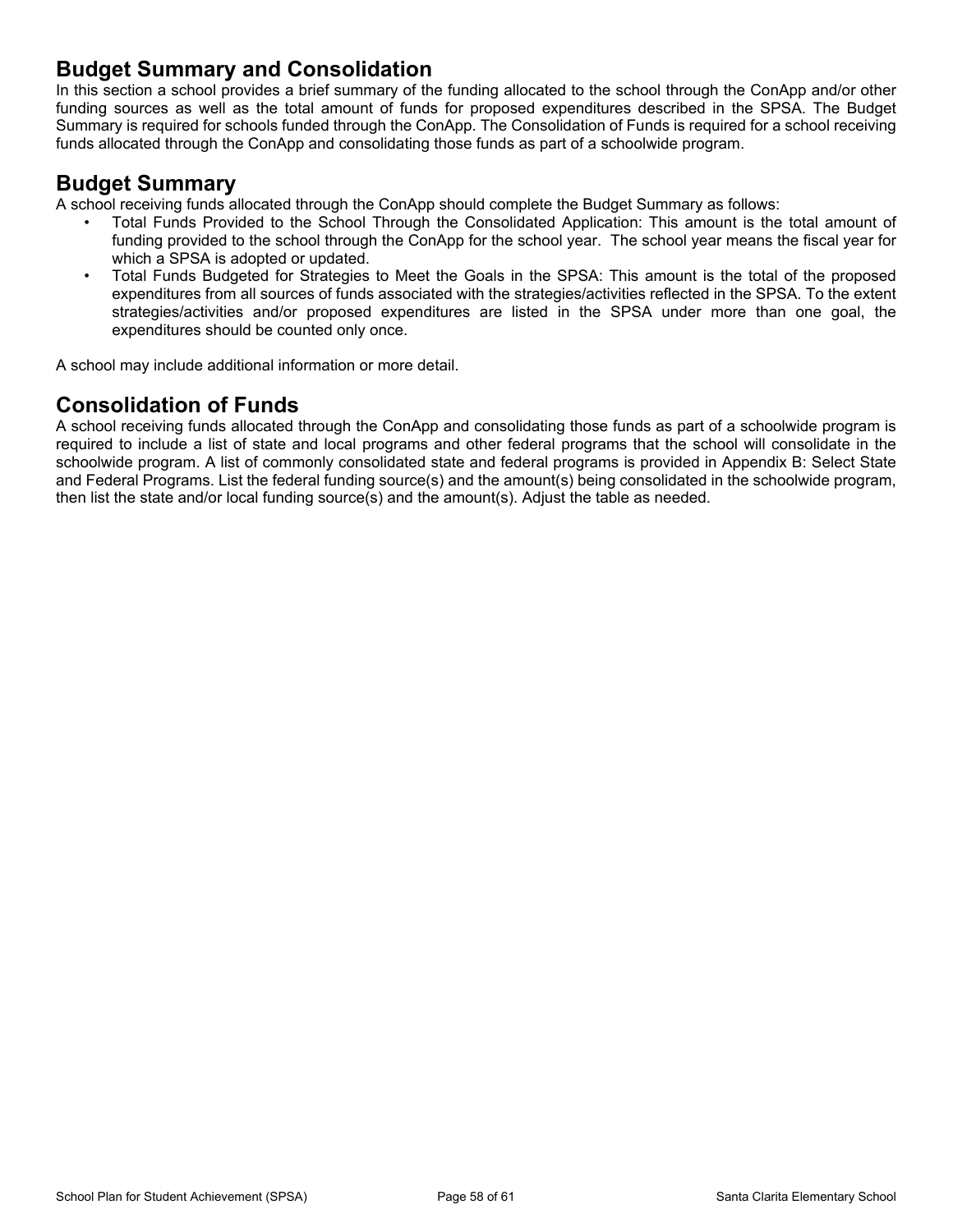## <span id="page-57-0"></span>**Appendix A: Plan Requirements for Schools Funded Through the ConApp**

### **Basic Plan Requirements**

A school receiving funds allocated through the ConApp is required to develop a SPSA. The content of a SPSA must be aligned with school goals for improving student achievement. School goals must be based upon an analysis of verifiable state data and may include any data voluntarily developed by districts to measure student achievement.

The SSC is required to develop the SPSA, which must address each of the following, as applicable:

- 1. A description of curricula, instructional strategies and materials responsive to the individual needs and learning styles of each student (described in the Strategies/Activities).
- 2. A description of instructional and auxiliary services to meet the special needs of non-English-speaking or limited-English-speaking students, including instruction in a language these students understand; educationally disadvantaged students; gifted and talented students; and students with exceptional needs (described in the Strategies/Activities).
- 3. A description of a staff development program for teachers, other school personnel, paraprofessionals, and volunteers, including those participating in special programs (described in the Strategies/Activities).
- 4. An identification of the schools' means of evaluating progress toward accomplishing its goals (described in the Expected Annual Measurable Outcomes) and an ongoing evaluation of the educational program of the school (described in the Annual Review and Update).
- 5. A description of how funds provided to the school through the ConApp will be used to improve the academic performance of all pupils to the level of state performance goals (described in the Proposed Expenditures for Strategies/Activities).
- 6. The proposed expenditures of funds available to the school through the programs described in EC Section 52851. For purposes of this subdivision, proposed expenditures of funds available to the school must include, but not be limited to, salaries and staff benefits for persons providing services for those programs (described in the Proposed Expenditures for Strategies/Activities).
- 7. The proposed expenditure of funds available to the school through the federal Improving America's Schools Act of 1994 and its amendments. If the school operates a state-approved schoolwide program in a manner consistent with the expenditure of funds available to the school pursuant to EC Section 52851, employees of the schoolwide program may be deemed funded by a single cost objective.
- 8. A description of how state and federal law governing programs identified in EC Section 64000 will be implemented, as applicable (described in the Strategies/Activities).
- 9. A description of any other activities and objectives as established by the SSC (described in the Strategies/Activities).

The SPSA, including proposed expenditures of funds allocated to the school through the ConApp, must be reviewed annually and updated by the SSC.

Authority cited: EC sections 64001(f)-(g) and 52853(a)(1)-(7).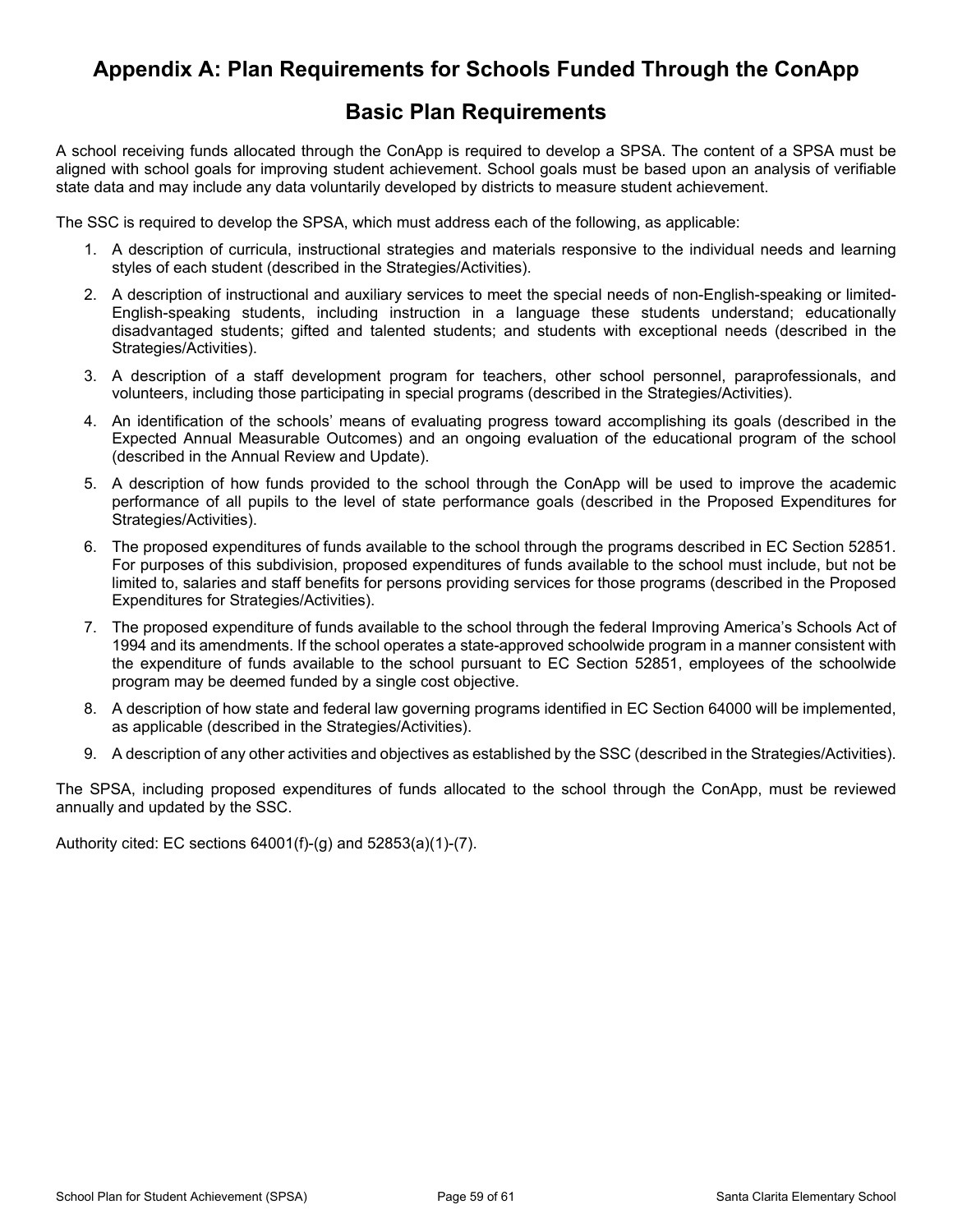## **Schoolwide Program Requirements**

A school receiving funds allocated through the ConApp and operating a schoolwide program (SWP) must describe how the school will carry out each of the following components:

- 1. A description of the strategies that the school will be implementing to address school needs, including a description of how such strategies will
	- a. provide opportunities for all students, including socioeconomically disadvantaged students, students from major racial and ethnic groups, students with disabilities, and English learners, to meet the challenging state academic standards.
	- b. use effective methods and instructional strategies based on scientifically based research that
		- i. strengthen the core academic program in the school;
		- ii. provide an enriched and accelerated curriculum;
		- iii. increase the amount and quality of learning time;
		- iv. include strategies for meeting the educational needs of historically underserved populations;
		- v. help provide an enriched and accelerated curriculum; and
		- vi. are consistent with, and are designed to implement, state and local improvement plans, if any.
	- c. address the needs of all students in the school, but particularly the needs of those at risk of not meeting the challenging state academic standards, through activities which may include the following:
		- i. strategies to improve students' skills outside the academic subject areas;
		- ii. preparation for and awareness of opportunities for postsecondary education and the workforce;
		- iii. implementation of a schoolwide tiered model to prevent and address problem behavior;
		- iv. professional development and other activities for teachers, paraprofessionals, and other school personnel to improve instruction and use of data; and
		- v. strategies for assisting preschool children in the transition from early childhood education programs to local elementary school programs.
- 2. A description of how the school will determine if school needs have been met (described in the Expected Annual Measurable Outcomes and the Annual Review and Update).
- 3. A description of how the school will ensure instruction by highly qualified teachers and provide ongoing professional development, including
	- a. strategies to attract highly qualified teachers;
	- b. providing high-quality and ongoing professional development that is aligned with the state's academic standards for teachers, principals, paraprofessionals and, if appropriate, pupil services personnel, parents, and other staff, to enable all students in the school to meet the state's academic standards;
	- c. the devotion of sufficient resources to effectively carry out professional development activities; and
	- d. the inclusion of teachers in professional development activities regarding the use of academic assessments to enable them to provide information on, and to improve, the achievement of individual students and the overall instructional program.
- 4. A description of how the school will ensure parental involvement in the planning, review, and improvement of the schoolwide program plan (described in Stakeholder Involvement and/or Strategies/Activities).
- 5. A description of the activities the school will include to ensure that students who experience difficulty attaining proficient or advanced levels of academic achievement standards will be provided with effective, timely additional support, including measures to
	- a. Ensure that those students' difficulties are identified on a timely basis; and
	- b. Provide sufficient information on which to base effective assistance to those students.
- 6. For an elementary school, a description of how the school will assist preschool students in the successful transition from early childhood programs to the school.
- 7. A description of how the school will use resources to carry out these components (described in the Proposed Expenditures for Strategies/Activities).

Authority Cited: Title 34 of the Code of Federal Regulations (34 CFR) sections 200.27(a)(3)(i)-(iii) and 200.28 and section 1114(b)(7)(A)(i)-(iii) and 1118(b) of the ESEA.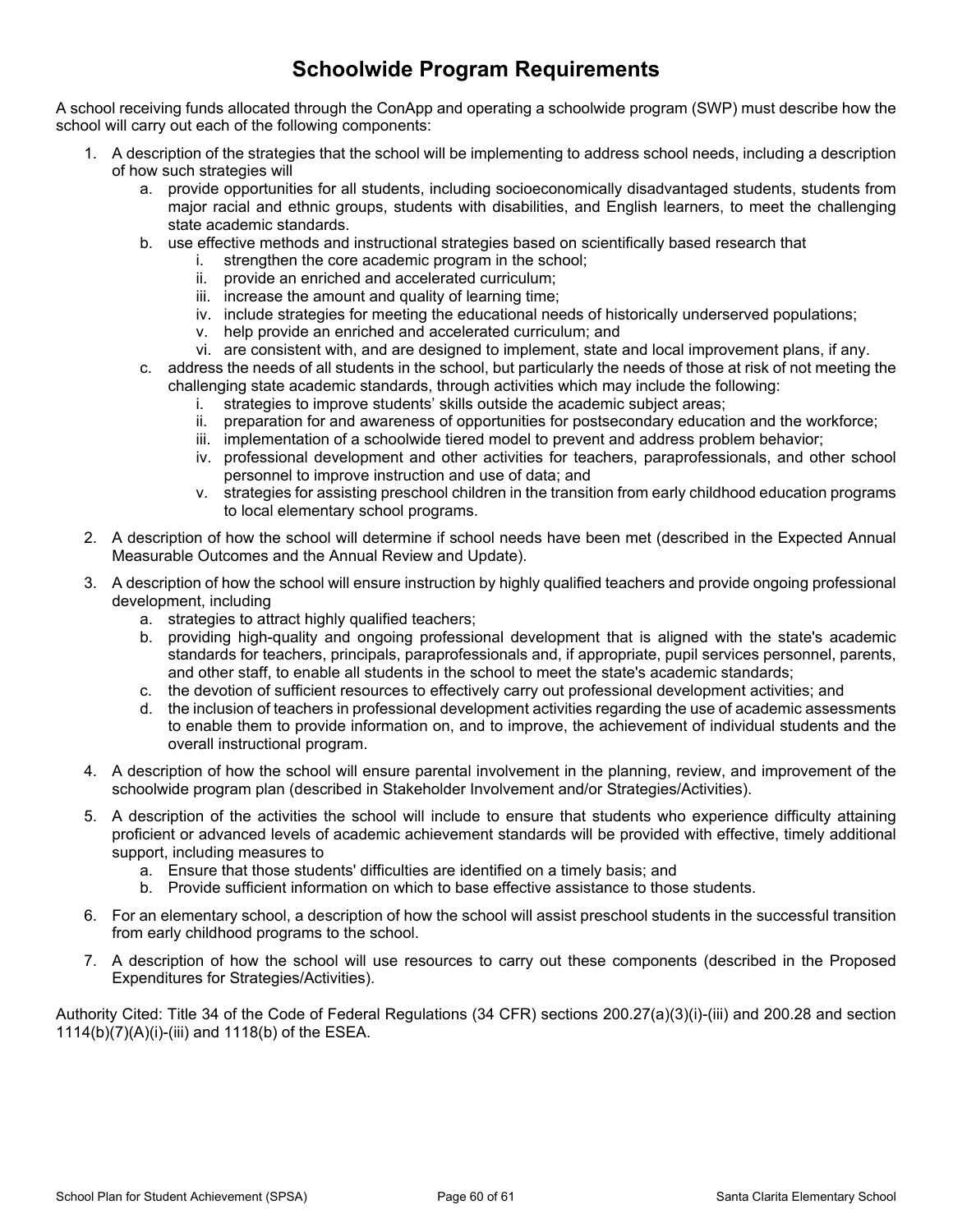## <span id="page-59-0"></span>**Appendix B: Select State and Federal Programs**

### **Federal Programs**

Title I, Part A: School Allocation Title I, Part A: School Parent and Family Engagement Allocation Title I, Part A: Targeted Support and Improvement Allocation Title I, Part C: Education of Migratory Children Title II, Part A: Supporting Effective Instruction Title III, Part A: Language Instruction for English Learners and Immigrate Youth Title IV Part A: Student Support and Academic Enrichment Grants Title IV Part B: 21st Century Community Learning Centers Title V, Part B: Rural Education Initiative Title VI, Part A: Indian, Native Hawaiian, and Alaska Native Education

### **State or Local Programs**

After School Education and Safety Program American Indian Education Child Development Programs Economic Impact Aid/State Compensatory Education (carryover funds) Economic Impact Aid/Limited English Proficient (carryover funds) California Foster Youth Services California Partnership Academies California Tobacco-Use Prevention Education Program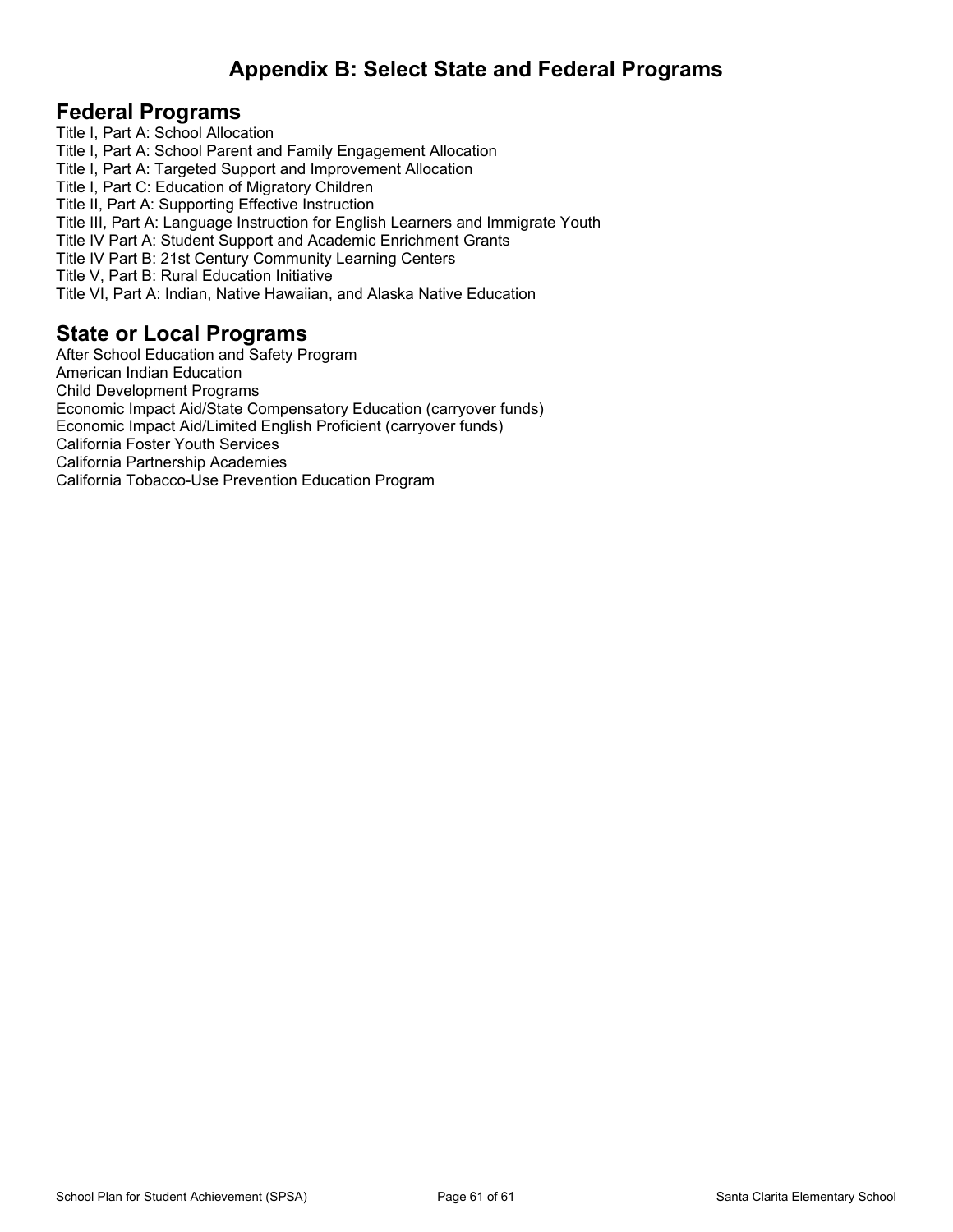## <span id="page-60-0"></span>**Recommendations and Assurances**

The School Site Council (SSC) recommends this school plan and proposed expenditures to the district governing board for approval and assures the board of the following:

The SSC is correctly constituted and was formed in accordance with district governing board policy and state law.

The SSC reviewed its responsibilities under state law and district governing board policies, including those board policies relating to material changes in the School Plan for Student Achievement (SPSA) requiring board approval.

The SSC sought and considered all recommendations from the following groups or committees before adopting this plan:

#### **Signature Committee or Advisory Group Name**

**English Learner Advisory Committee** 

The SSC reviewed the content requirements for school plans of programs included in this SPSA and believes all such content requirements have been met, including those found in district governing board policies and in the local educational agency plan.

This SPSA is based on a thorough analysis of student academic performance. The actions proposed herein form a sound, comprehensive, coordinated plan to reach stated school goals to improve student academic performance.

This SPSA was adopted by the SSC at a public meeting on May 20, 2019.

Attested:

Principal, Theophane E. Korie on

SSC Chairperson, Sharon Miller on